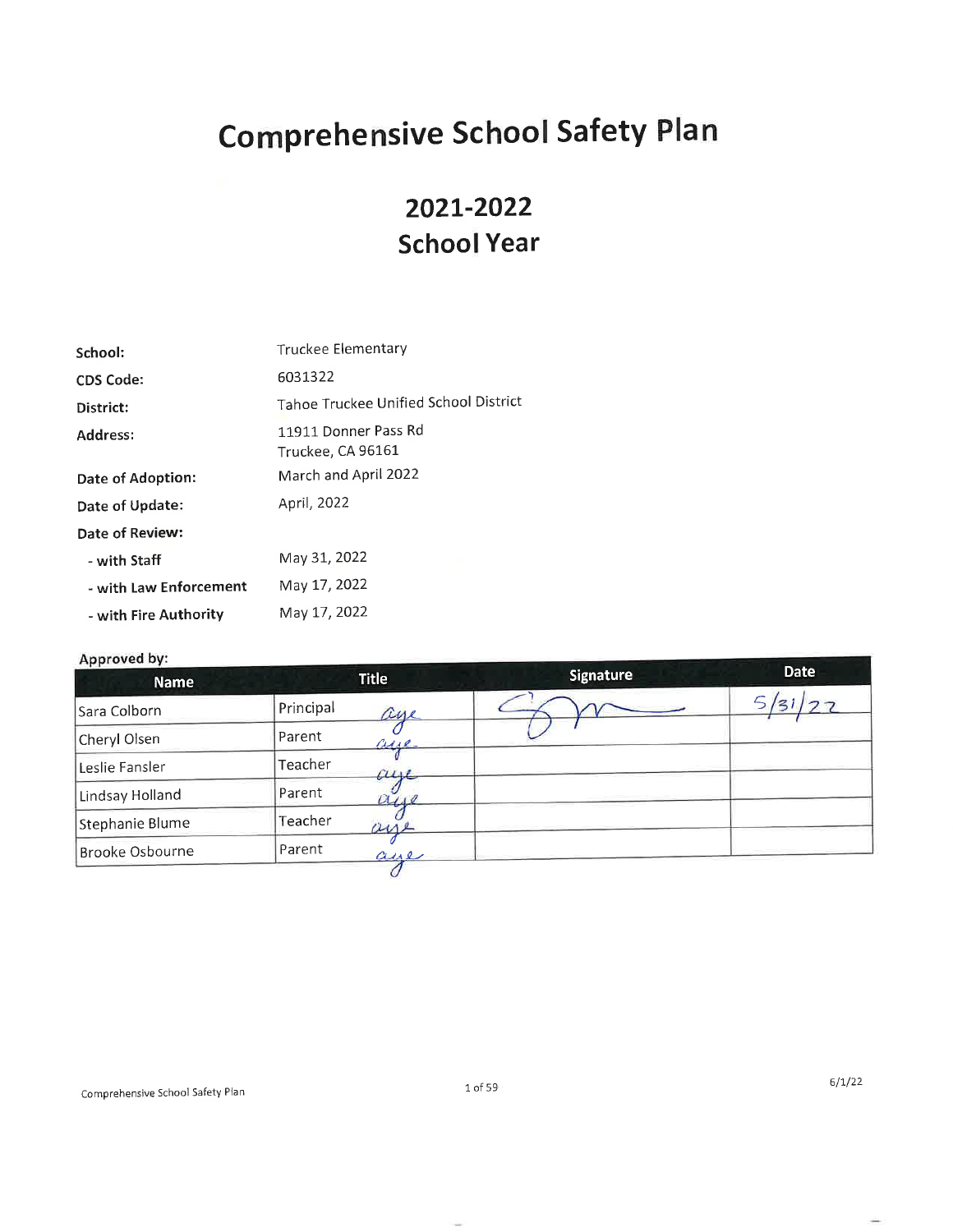# **Comprehensive School Safety Plan**

# **2021-2022 School Year**

| School:                | <b>Truckee Elementary</b>                 |
|------------------------|-------------------------------------------|
| <b>CDS Code:</b>       | 6031322                                   |
| District:              | Tahoe Truckee Unified School District     |
| Address:               | 11911 Donner Pass Rd<br>Truckee, CA 96161 |
| Date of Adoption:      | May 31, 2022                              |
| Date of Update:        | April 2022                                |
| <b>Date of Review:</b> |                                           |
| - with Staff           | May 31, 2022                              |
| - with Law Enforcement | May 17, 2022                              |
| - with Fire Authority  | May 17, 2022                              |

# **Approved by:**

| Name                   | <b>Title</b> | <b>Signature</b> | Date |
|------------------------|--------------|------------------|------|
| Sara Colborn           | Principal    |                  |      |
| Cheryl Olsen           | Parent       |                  |      |
| Leslie Fansler         | Teacher      |                  |      |
| Lindsay Holland        | Parent       |                  |      |
| Stephanie Blume        | Teacher      |                  |      |
| <b>Brooke Osbourne</b> | Parent       |                  |      |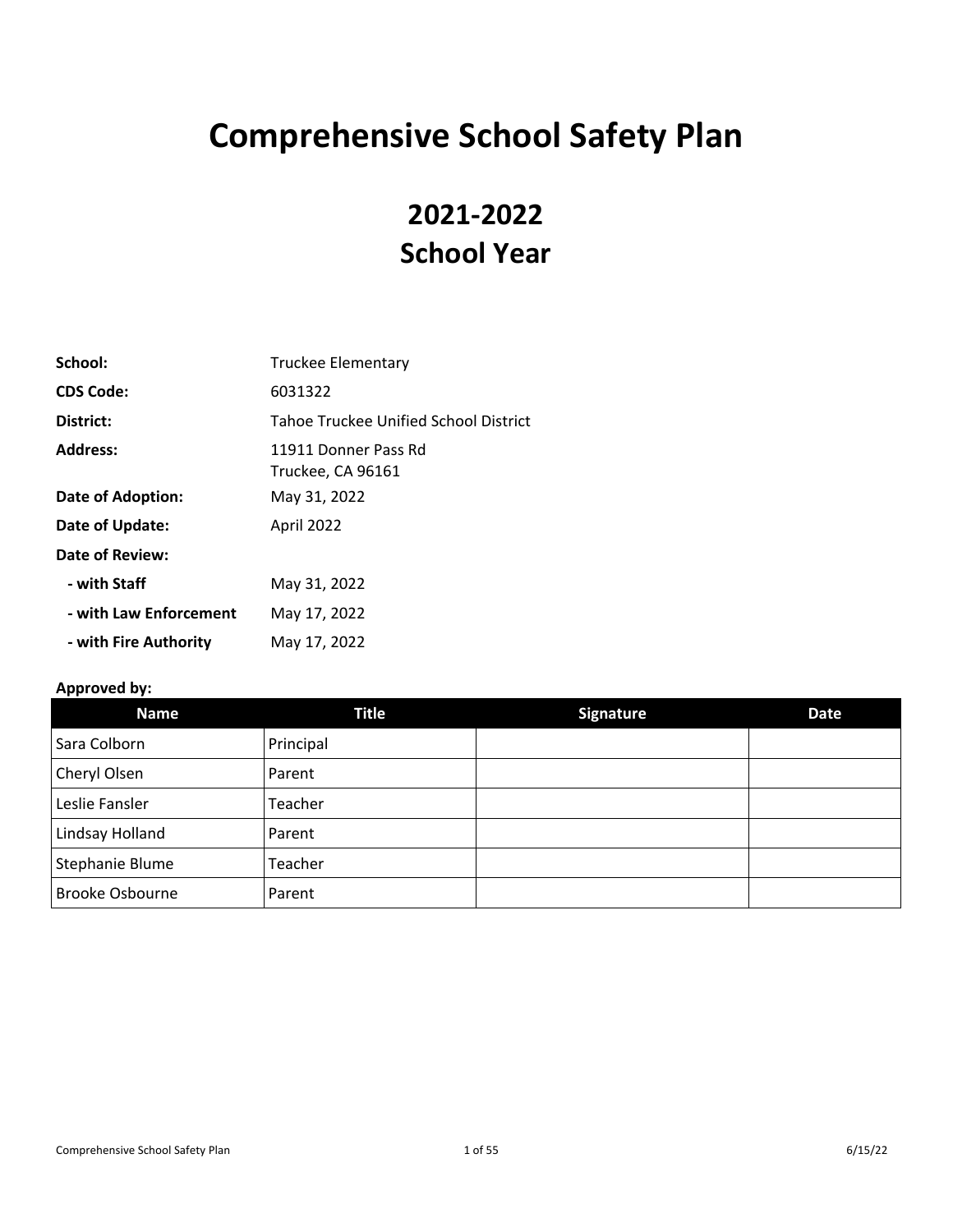# **Table of Contents**

| 2 of 55<br>Comprehensive School Safety Plan | 6/15/22 |
|---------------------------------------------|---------|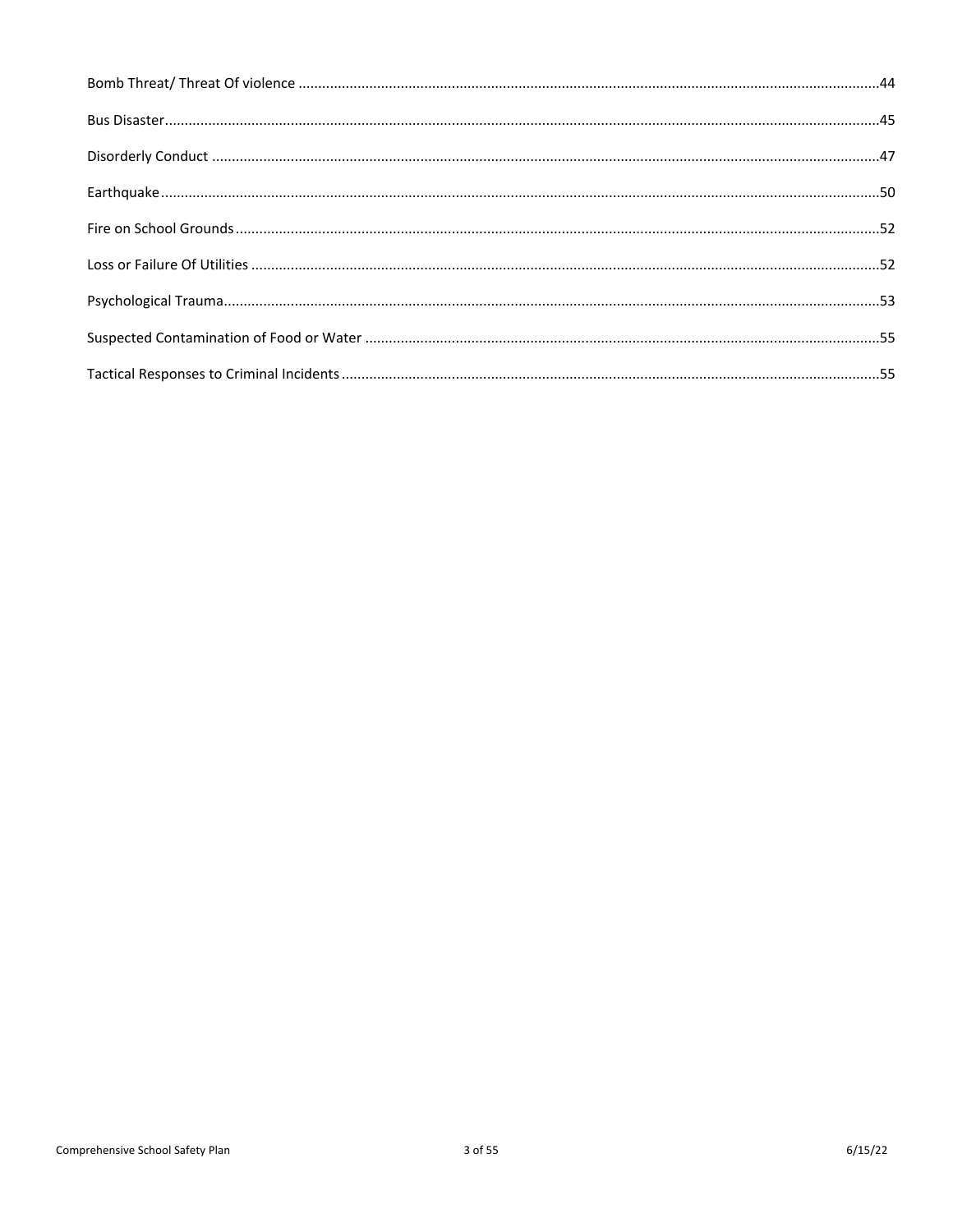# <span id="page-4-0"></span>**Comprehensive School Safety Plan Purpose**

Effective January 1, 2019, Assembly Bill 1747 (Rodriguez), School Safety Plans, became law. This bill requires that during the writing and development of the comprehensive school safety plan (CSSP), the school site council or safety committee consult with a fire department and other first responder entities in addition to currently required entities. It requires the CSSP and any updates made to the plan to be shared with the law enforcement agency, the fire department, and the other first responder entities.

The California Education Code (sections 32280-32288) outlines the requirements of all schools operating any kindergarten and any grades 1 to 12, inclusive, to write and develop a school safety plan relevant to the needs and resources of that particular school.

In 2004, the Legislature and Governor recast and renumbered the Comprehensive School Safety Plan provisions in SB 719 and AB 115. It is the intent ofthe Legislature in enacting the provisions to support California public schools as they develop their mandated comprehensive safety plans that are the result of a systematic planning process, that include strategies aimed at the prevention of, and education about, potential incidents involving crime and violence on school campuses.

The historical requirement of the Comprehensive School Safety Plan was presented in Senate Bill 187, which was approved by the Governor and chaptered in 1997. This legislation contained a sunset clause that stated that this legislation would remain in effect only until January I, 2000. Senate Bill 334 was approved and chaptered in 1999 and perpetuated this legislation under the requirement of the initial legislation.

Comprehensive School Safety Plans are required under SB 719 & AB 115 and contains the following elements:

Assessment of school crime committed on school campuses and at school-related functions

- Child abuse reporting procedures
- Disaster procedures
- Suspension and expulsion policies
- Procedures to notify teachers of dangerous pupils
- Discrimination and harassment policies
- School wide dress code policies
- Procedures for safe ingress and egress
- Policies enacted to maintain a safe and orderly environment
- Rules and procedures on school discipline
- Hate crime reporting procedures

The Comprehensive School Safety Plan will be reviewed and updated by March 1st every year. In July of every year, the school will report on the status of its school safety plan including a description of its key elements in the annual school accountability report card.

A copy of the Comprehensive School Safety Plan is available for review at Truckee Elementary School.

It is also available via the URL:

# <https://www.ttusd.org/Page/331>

# <span id="page-4-1"></span>**Safety Plan Vision**

TTUSD recognizes that students and staff have the right to a safe and secure campus where they are free from physical and psychological harm. The Board is fully committed to maximizing school safety and to creating a positive learning environment that includes strategies for violence prevention and high expectations for student conduct, responsible behavior, and respect for others. TTUSD is committed to ensuring that students and staff have a safe, secure campus and working environment that provides highquality education for all.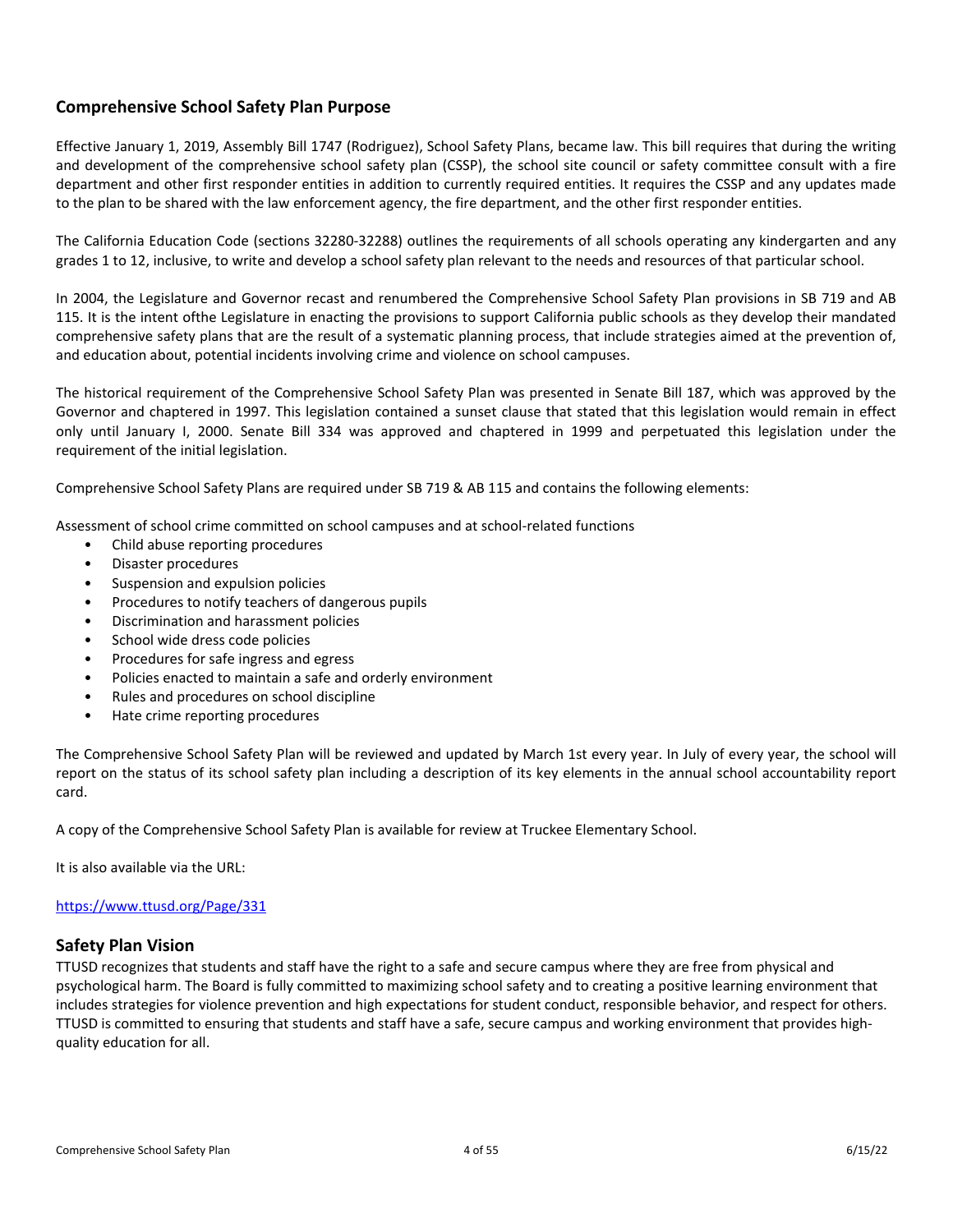# <span id="page-5-0"></span>**Components of the Comprehensive School Safety Plan (EC 32281)**

**Truckee Elementary Safety Committee**

# **Assessment of School Safety**

At Truckee Elementary, all students will experience a balanced education addressing the needs of the whole child. For all children to succeed, it is necessary to integrate social, emotional, and physical development with a strong academic program. A challenging academic focus will provide the foundation for the acquisition and mastery of the basic skills, in areas of reading, writing, speaking and listening, mathematics, science, and humanities. With this foundation, children will acquire the tools to be successful in all subject areas. We expect all students to be responsible learners, to self evaluate, to accept challenges, and to be solution seekers. In preparing for the future, students will have the skills to access information and utilize available resources for further learning. Learning will take place in a positive, safe, and cooperative environment that values individual differences and fosters a feeling of community. We are committed to providing quality education to all students, and we are proud to be a community hub.

Truckee Elementary School is unique in its demographics. We embrace the diversity of our neighborhood school, and we face challenges with our diversity as well. We have a particularly broad spectrum of needs in our classrooms, and many of our students come to us without the readiness skills found at other sites. Because of our neighborhood location and our proud status as a school that houses multiple district special education programs, we do have a larger percentage of students who come from socio-economically struggling families, who have academic and emotional disabilities, and who are learning English as a second language. We take pride in being a community hub and neighborhood school, and we accept the challenge of meeting the needs of many of the most struggling elementary age students who are part of loving working families that also struggle with having the resources to provide support at home. We simultaneously work to meet the needs of the many students who are school ready and often quite accelerated as part of a safe, responsible, and respectful campus. Our enrollment declined 11% between 2017 and 2020; however, our number of students has maintained at about 465 the last two years. In the 2020-2021 and 2021-2022 school years, we have many new families who have moved into our school zone with children who enrolled at our school; however, we also had many students move away from our school zone, so our actual student body has had many transitions.

Vision Statement: Within our caring, diverse and inclusive preschool through fifth grade learning environment, Truckee Elementary School's mission is to empower and inspire students to reach their full potential through engaging and challenging instruction and learning that emphasizes literacy across all content areas, embraces the diversity of our neighborhood, and values what makes each child unique. In collaboration with our Truckee Community, our students will become safe, responsible and respectful citizens.

School Staff -- Credentialed staff includes 38 full-time teachers, 15 designated instructional supports teachers and support teachers, 2 administrators, 1 counselor, 1 psychologist, and 30 classified staff members.Through ongoing staff development and curriculum leadership, we have continued to improve our programs, student relations, and parent communications.

Suspension Rate: 2020-2021 2021 Suspension Rate: ALL: .4% White: .5% Hispanic: .5% SED: 0% EverEL: 0% SWD: 0%

All students at Truckee Elementary are guided by specific rules and classroom expectations that promote a safe, responsible, and respectful school culture.

All students should be provided the opportunity to experience positive and worthwhile learning experiences on the school campus. The goal of the Truckee Elementary discipline program is to

help educate and support our students by providing clear boundaries and expectations for personal behavior in social, academic and professional settings. Students and parents are informed of the discipline policies via the school website, Student Handbook,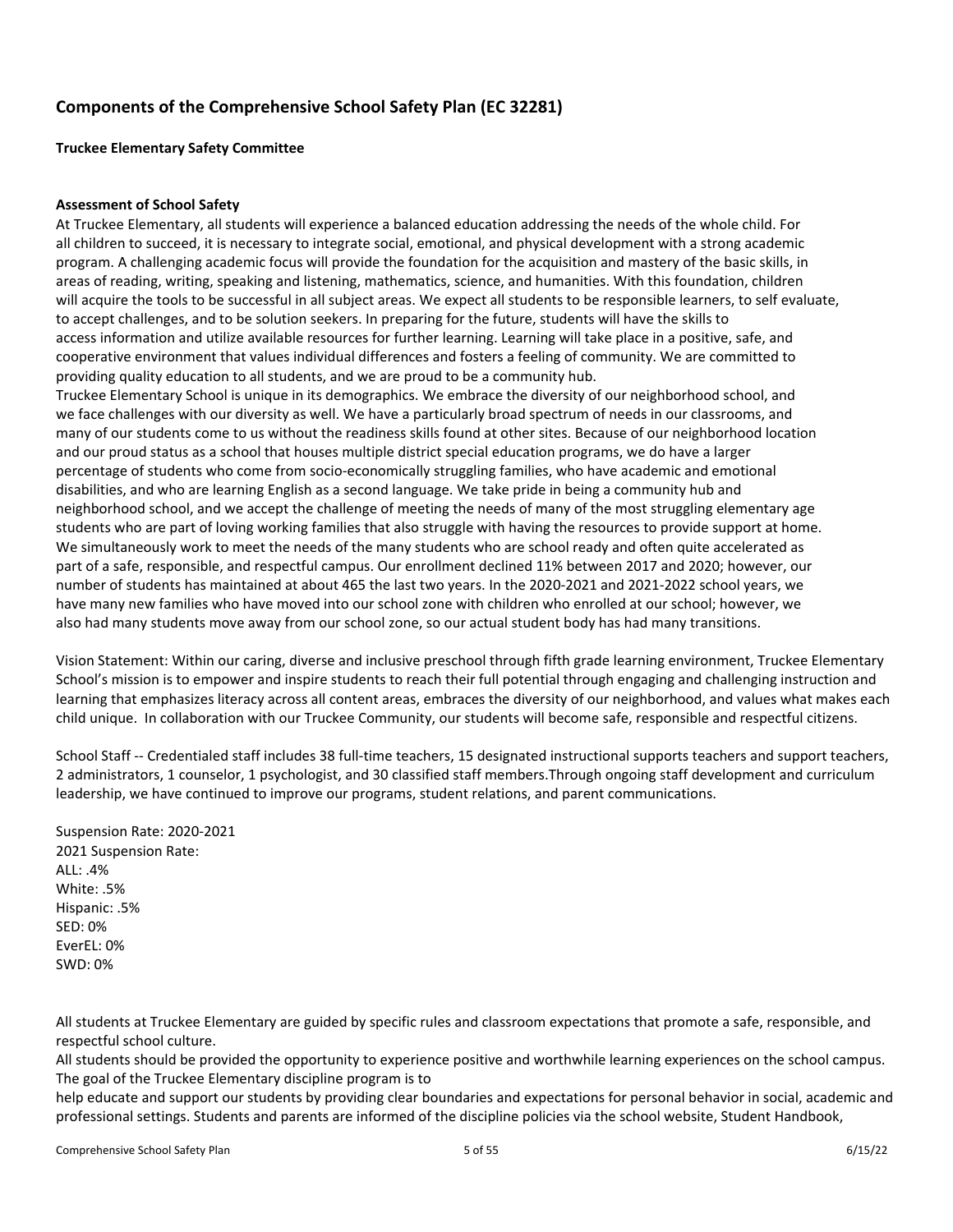schoolwide Monday Message virtual meetings, class meetings, restorative conversations, and discipline talks. Truckee Elementary utilizes a progressive discipline process in order to produce a desired change in student behavior, attitude and/or performance. Consequences for violations of the disciplinary policy may include warnings, loss of privileges, restitution, restoration, parent conference, and behavior contract. Our automated Aeries attendance system call parents daily to report student class absences. All parents have parent-student-teacher conferences in the first trimester, receive progress reports for second trimester, and report cards for the final trimester. Parents can also access student progress and information through the Aeries Parent Portal.

# **Strategies and Programs to Provide and Maintain a High Level of Safety (EC 32281(a)1, items A-J)**

It is a priority of the administration and staff in the Tahoe Truckee School District that every student that attends the school will be provided with an environment in which students will not only feel physically safe, but that there is also a positive school climate in all activities both within and outside the classroom. Assessment occurs monthly by practicing emergency response drills and debriefing the outcomes of these drills to improve our practices. We assess our progressive discipline policy and compare data in regards to suspensions. Practices to foster a culture of physical and emotional safety include monthly recognitions of behavior expectations, daily recognition of student behavior expectations using Cub Bucks and Principal Prides, daily morning Mindful Minute and message, assemblies to promote student safety, and a variety of activities and events throughout the year that are the result from partnering with the school's Parent Teacher Organization and ELAC. The administration and staff desire to provide a caring, nondiscriminatory, and orderly learning in which all students feel

comfortable and take pride in the school and achievements.

The administration encourages staff to teach students the meaning of equality, human dignity, and mutual respect, and to enjoy cooperative learning experiences that foster positive interactions in the classroom among students from diverse backgrounds. Students shall have opportunities to voice their concerns about school policies and practices and to share responsibility for solving problems that affect their school. Staff encourages and rewards success in achievement, participation in community projects, and positive student conduct.

Tahoe Truckee Unified School District promotes trauma-informed and restorative practice techniques in order to encourage attitudes and behaviors that foster harmonious relations.

# <span id="page-6-0"></span>**(A) Child Abuse Reporting Procedures (EC 35294.2 [a] [2]; PC 11166)**

District employees who are mandated reporters, as defined by law and administrative regulation, are obligated to report all known or suspected incidents of child abuse and neglect. The Superintendent or designee shall establish procedures for the identification and reporting of known and suspected child abuse and neglect in accordance with the law. These employees receive annual training on the mandated reporting process. Procedures for reporting child abuse shall be included in the district and/or school comprehensive safety plan. (Education Code 32282). The Superintendent or designee shall provide training regarding the duties of mandated reporters.

# Definitions

Child abuse or neglect includes the following: (Penal Code 11165.5, 11165.6)

- 1. A physical injury or death inflected by other than accidental means on a child by another person.
- 2. Sexual abuse of a child, including sexual assault or sexual exploitation, as defined in Penal Code 11165.1.
- 3. Neglect of a child as defined in Penal Code 11165.2.
- 4. Willful harming or injuring of a child or the endangering of the person or health of a child as defined in Penal Code 11165.3.
- 5. Unlawful corporal punishment or injury as defined in Penal Code 11165.4.

Child abuse or neglect does not include:

1. A mutual affray between minors (Penal Code 11165.6)

2. An injury caused by reasonable and necessary force used by a peace officer acting within the course and scope of his/her employment (Penal Code 11165.6)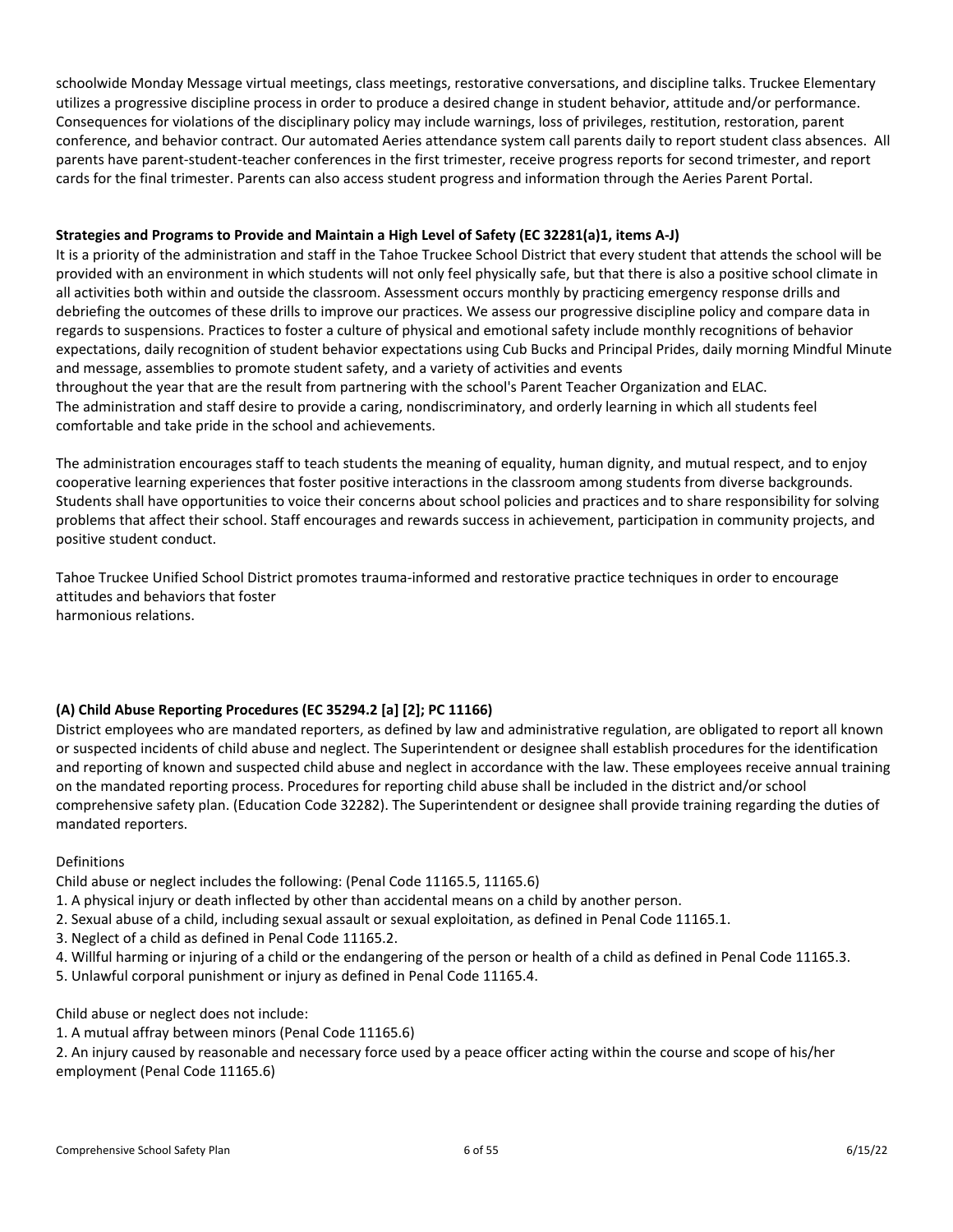3. An injury resulting from the exercise by a teacher, vice principal, principal, or other certificated employee of the same degree of physical control over a student that a parent/guardian would be privileged to exercise, not exceeding the amount of physical control reasonably necessary to maintain order, protect property, protect the health and safety of students, or maintain proper and appropriate conditions conducive to learning. (Education Code 44807)

4. An injury caused by a school employee's use of force that is reasonable and necessary to quell a disturbance threatening physical injury to persons or damage to property, to protect himself/herself, or to obtain weapons or other dangerous objects within the control of the student. (Education Code 49001)

5. Physical pain or discomfort caused by athletic competition or other such recreational activity voluntarily engaged in by the student. (Education Code 49001).

6. Homelessness or classification as and unaccompanied minor (Penal Code 11165.15)

Mandated reporters include, but are not limited to, teachers; instructional aides; teacher's aides or assistants; classified employees; certificated pupil personnel employees; administrative officers or supervisors of child attendance; administrators and employees of a licensed day care facility; Head Start teachers; district police or security officers; licensed nurses or health care providers; and administrators, presenters, and counselors of a child abuse prevention program. (Penal Code 11165.7).

Reasonable suspicion means that it is objectively reasonable for a person to entertain a suspicion, based upon facts that could cause a reasonable person in a like position, drawing when appropriate on his/her training and experience, to suspect child abuse or neglect. However, reasonable suspicion does not require certainty that child abuse or neglect has occurred nor does it require a specific medical indication of child abuse or neglect. (Penal Code 11166)

# Reportable Offenses

A mandated reporter shall make a report using the procedures provided below whenever, in his/her professional capacity or within the scope of his/her employment, he/she has knowledge of or observes a child whom the mandated reporter knows or reasonably suspects has been the victim of child abuse or neglect. (Penal Code 11166)

Any mandated reporter who has knowledge of or who reasonably suspects that a child is suffering serious emotional damage or is at a substantial risk of suffering serious emotional damage, based on evidence of severe anxiety, depression, Comprehensive School Safety Plan 7 of 33 5/31/19 withdrawal, or untoward aggressive behavior towards self or others, may make a report to the appropriate agency. (Penal Code 11166.05, 11167)

Any district employee who reasonably believes that he/she has observed the commission of a murder, rape, or lewd or lascivious act by use of force, violence, duress, menace, or fear of immediate and unlawful bodily injury against a victim who is a child under age 14 shall notify a peace officer. (Penal Code 152.3, 288)

# Responsibility for Reporting

The reporting duties of mandated reporters are individual and cannot be delegated to another person. (Penal Code 11166)

When two or more mandated reporters jointly have knowledge of a known or suspected instance of child abuse or neglect, the report may be made by a member of the team selected by mutual agreement and a single report may be made and signed by the selected member of the reporting team. Any member who has knowledge that the member designated to report has failed to do so shall thereafter make the report. (Penal Code 11166)

No supervisor or administrator shall impede or inhibit a mandated reporter from making a report. (Penal Code 11166)

Any person not identified as a mandated reporter who has knowledge of or observes a child whom he/she knows or reasonably suspects has been a victim of child abuse or neglect may report the known or suspected instance of child abuse or neglect to the appropriate agency. (Penal Code 11166)

# Reporting Procedures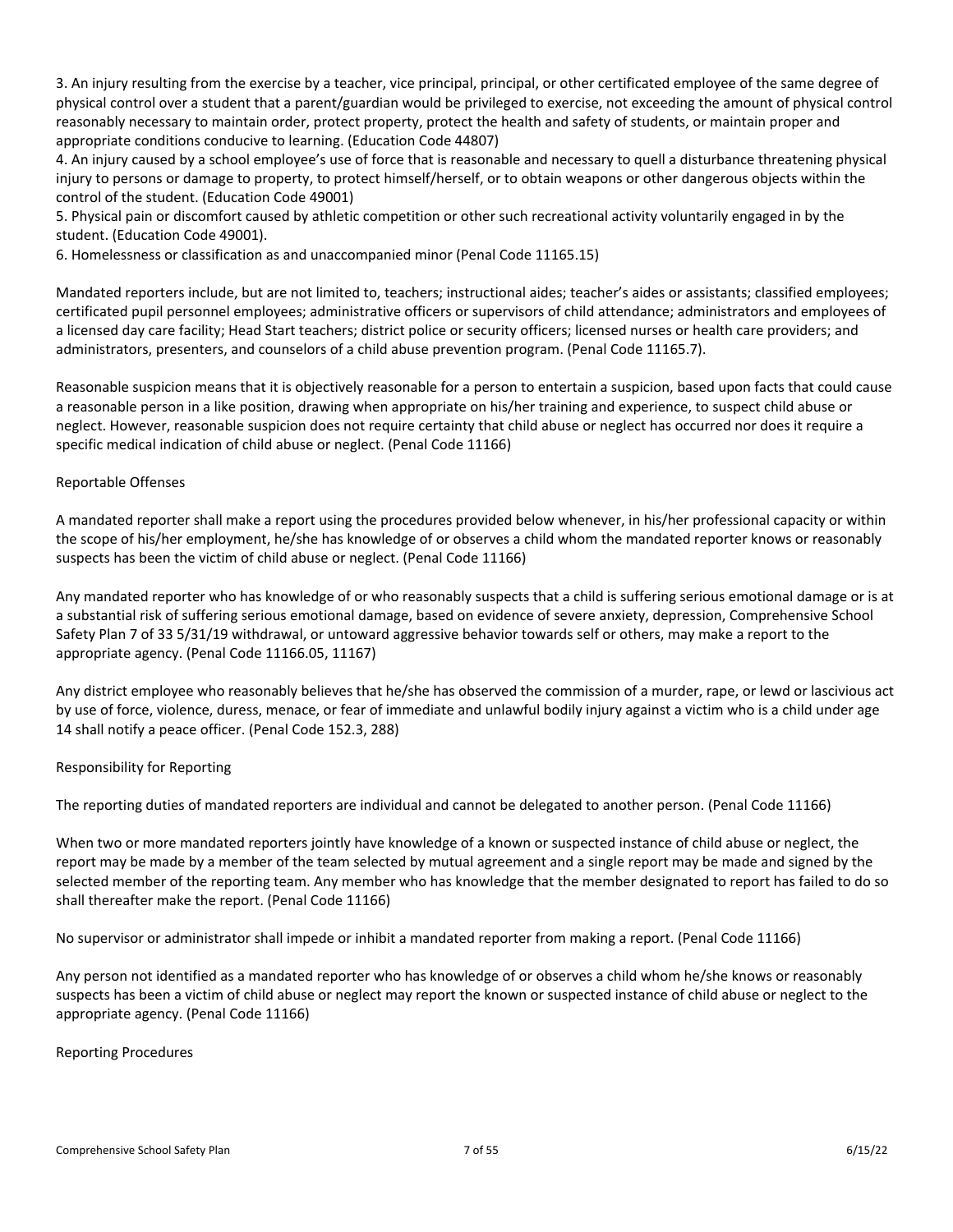1. Initial Telephone Report Immediately or as soon as practicable after knowing or observing suspected child abuse or neglect, a mandated reporter shall make an initial report by telephone to any police department (excluding a school district police/security department), sheriff's department, county probation department if designated by the county to receive such reports, or county welfare department. (Penal Code 11165.9, 11166)

Nevada County Child Protective Services 208 Sutton Way Grass Valley, CA 95945 530-273-4291

Placer County Child Protective Services 101 Cirby Hills Drive Roseville, CA 95678 916-787-8860

El Dorado County Child Protective Services 3368 Lake Tahoe Blvd. #100 South Lake, CA 96150 530-642-7100 or 530-573-3201

When the initial telephone report is made, the mandated reporter should note the name of the official contacted, the date and time contacted, and any instructions or advice received.

2. Written Report Within 36 hours of knowing or observing the information concerning the incident, the mandated reporter shall then prepare and either send, fax, or electronically submit to the appropriate agency a written follow-up report, which includes a completed Department of Justice form (SS 8572). (Penal Code 11166, 11168)

The Department of Justice form may be obtained from the district office or other appropriate agencies, such as the county probation or welfare department or the police or sheriff's department.

Reports of suspected child abuse or neglect shall include, if known: (Penal Code 11167)

a. The name, business address, and telephone number of the person making the report and the capacity that makes the person a mandated reporter.

b. The child's name and address, present location, and, where applicable, school, grade, and class.

c. The names, addresses, and telephone numbers of the child's parents/guardians.

d. The name, address, telephone number, and other relevant personal information about the person who might have abused or neglected the child.

e. The information that gave rise to the reasonable suspicion of child abuse or neglect and the source(s) of that information.

The mandated reporter shall make a report even if some of this information is not known or is uncertain to him/her. (Penal Code 11167)

The mandated reporter may give to an investigator from an agency investigating the case, including a licensing agency, any information relevant to an incident of child abuse or neglect or to a report made for serious emotional damage pursuant to Penal Code 11166.05. (Penal Code 11167)

# 3. Internal Reporting

The mandated reporter shall not be required to disclose his/her identity to his/her supervisor, the principal, or the Superintendent Chief Learning Officer or designee. (Penal Code 11166)

However, employees reporting child abuse or neglect to an appropriate agency are encouraged, but not required, to notify the principal as soon as possible after the initial telephone report to the appropriate agency. When so notified, the principal shall inform the Superintendent Chief Learning Officer or designee.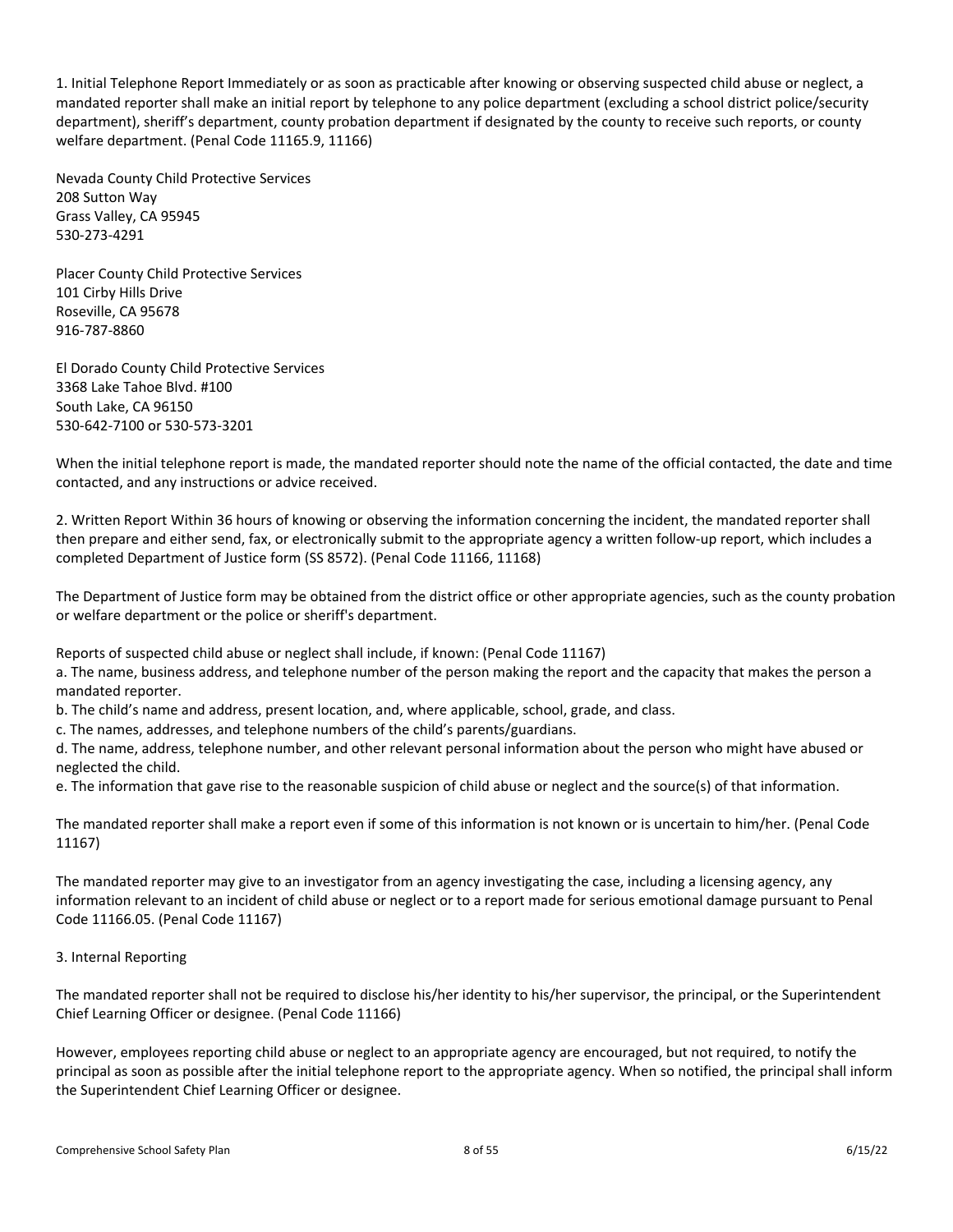The principal so notified shall provide the mandated reporter with any assistance necessary to ensure that reporting procedures are carried out in accordance with law, Board policy, and administrative regulation. At the mandated reporter's request, the principal may assist in completing and filing the necessary forms.

Reporting the information to an employer, supervisor, principal, school counselor, co-worker, or other person shall not be a substitute for making a mandated report to the appropriate agency. (Penal Code 11166) **Training** 

Within the first six weeks of each school year, the Superintendent Chief Learning Officer or designee shall provide training on mandated reporting requirements to district employees and persons working on their behalf who are mandated reporters. Any school personnel hired during the school year shall receive such training within the first six weeks of employment. (Education Code 44691; Penal Code 11165.7)

(cf. 4131 - Staff Development)

(cf. 4231 - Staff Development)

(cf. 4331 - Staff Development)

The Superintendent Chief Learning Officer or designee shall use the online training module provided by the California Department of Social Services. (Education Code 44691)

The training shall include, but not necessarily be limited to, training in identification and reporting of child abuse and neglect. In addition, the training shall include information that failure to report an incident of known or reasonably suspected child abuse or neglect as required by law is a misdemeanor punishable by imprisonment and/or a fine as specified. (Education Code 44691; Penal Code 11165.7)

The Superintendent Chief Learning Officer or designee shall obtain and retain proof of each mandated reporter's completion of the training. (Education Code 44691)

Victim Interviews by Social Services

Whenever the Department of Social Services or another government agency is investigating suspected child abuse or neglect that occurred within the child's home or out-of-home care facility, the student may be interviewed by an agency representative during school hours, on school premises. The Superintendent or designee shall give the student the choice of being interviewed in private or in the presence of any adult school employee or volunteer aide selected by the student. (Penal Code 11174.3)

A staff member or volunteer aide selected by a child may decline to be present at the interview. If the selected person accepts, the principal or designee shall inform him/her of the following requirements: (Penal Code 11174.3)

1. The purpose of the selected person's presence at the interview is to lend support to the child and enable him/her to be as comfortable as possible.

2. The selected person shall not participate in the interview.

3. The selected person shall not discuss the facts or circumstances of the case with the child.

4. The selected person is subject to the confidentiality requirements of the Child Abuse and Neglect Reporting Act, a violation of which is punishable as specified in Penal Code 11167.5.

If a staff member agrees to be present, the interview shall be held at a time during school hours when it does not involve an expense to the school. (Penal Code 11174.3)

Release of Child to Peace Officer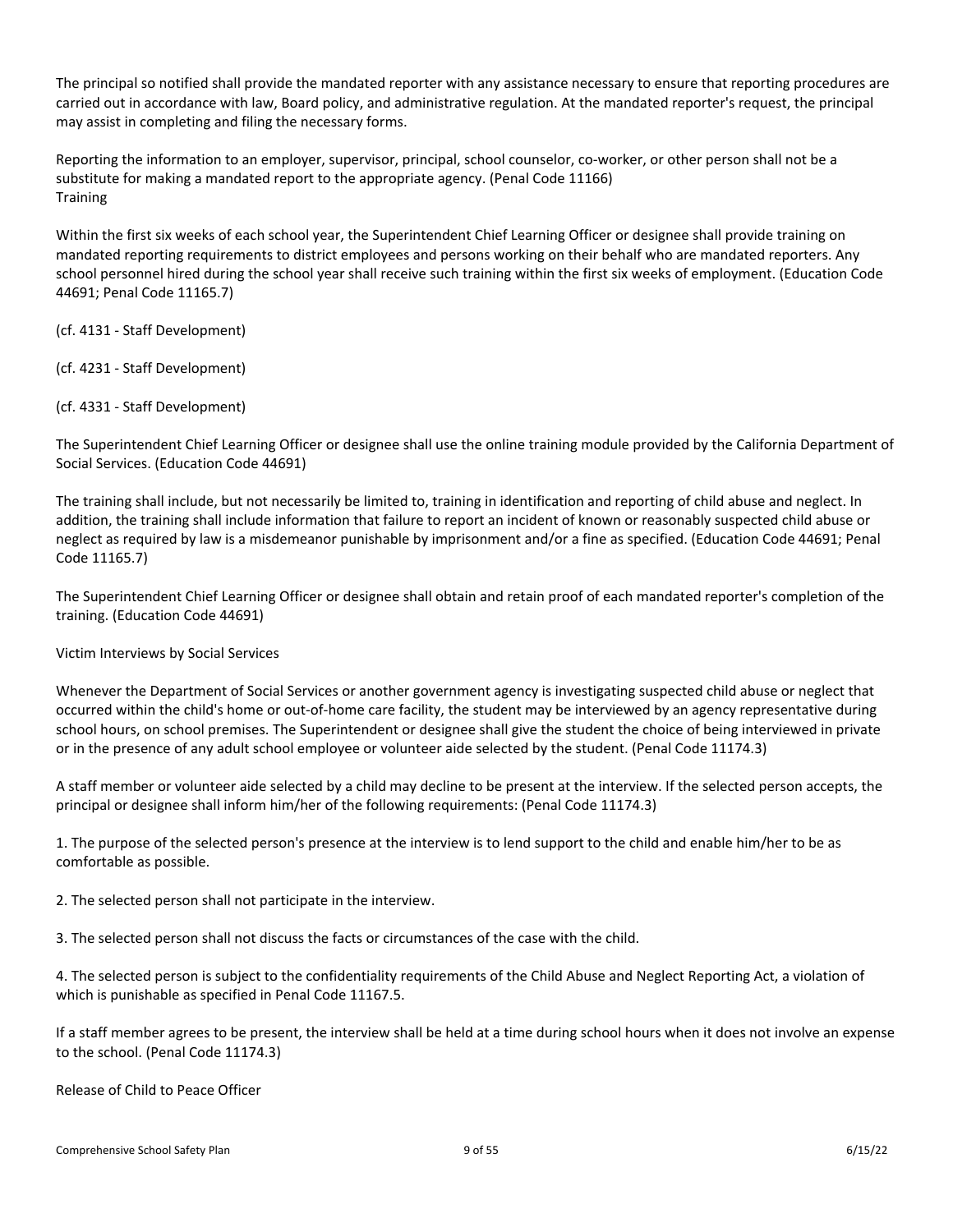When a child is released to a peace officer and taken into custody as a victim of suspected child abuse or neglect, the Superintendent Chief Learning Officer or designee and/or principal shall not notify the parent/guardian, but rather shall provide the peace officer with the address and telephone number of the child's parent/guardian. (Education Code 48906)

(cf. 5145.11 - Questioning and Apprehension by Law Enforcement)

# Parent/Guardian Complaints

Upon request, the Superintendent Chief Learning Officer or designee shall provide parents/guardians with procedures for reporting suspected child abuse occurring at a school site to appropriate agencies. For parents/guardians whose primary language is not English, such procedures shall be in their primary language and, when communicating orally regarding those procedures, an interpreter shall be provided.

To file a complaint against a district employee or other person suspected of child abuse or neglect at a school site, parents/guardians may file a report by telephone, in person, or in writing with any appropriate agency identified above under "Reporting Procedures." If a parent/guardian makes a complaint about an employee to any other employee, the employee receiving the information shall notify the parent/guardian of procedures for filing a complaint with the appropriate agency. The employee also is obligated pursuant to Penal Code 11166 to file a report himself/herself using the procedures described above for mandated reporters.

# (cf. 1312.1 - Complaints Concerning District Employees)

In addition, if the child is enrolled in special education, a separate complaint may be filed with the California Department of Education pursuant to 5 CCR 4650.

(cf. 1312.3 - Uniform Complaint Procedures)

# Notifications

The Superintendent Chief Learning Officer or designee shall provide to all new employees who are mandated reporters a statement that informs them of their status as mandated reporters, their reporting obligations under Penal Code 11166, and their confidentiality rights under Penal Code 11167. The district also shall provide these new employees with a copy of Penal Code 11165.7, 11166, and 11167. (Penal Code 11165.7, 11166.5)

# (cf. 4112.9/4212.9/4312.9 - Employee Notifications)

Before beginning employment, any person who will be a mandated reporter by virtue of his/her position shall sign a statement indicating that he/she has knowledge of the reporting obligations under Penal Code 11166 and will comply with those provisions. The signed statement shall be retained by the Superintendent Chief Learning Officer or designee. (Penal Code 11166.5)

Employees who work with dependent adults shall be notified of legal responsibilities and reporting procedures pursuant to Welfare and Institutions Code 15630-15637.

The Superintendent Chief Learning Officer or designee also shall notify all employees that:

1. A mandated reporter who reports a known or suspected instance of child abuse or neglect shall not be held civilly or criminally liable for making a report and this immunity shall apply even if the mandated reporter acquired the knowledge or reasonable suspicion of child abuse or neglect outside of his/her professional capacity or outside the scope of his/her employment. Any other person making a report shall not incur civil or criminal liability unless it can be proven that he/she knowingly made a false report or made a report with reckless disregard of the truth or falsity of the report. (Penal Code 11172)

2. If a mandated reporter fails to timely report an incident of known or reasonably suspected child abuse or neglect, he/she may be guilty of a crime punishable by a fine and/or imprisonment. (Penal Code 11166)

3. No employee shall be subject to any sanction by the district for making a report unless it can be shown that he/she knowingly made a false report or made a report with reckless disregard of the truth or falsity of the report. (Penal Code 11166)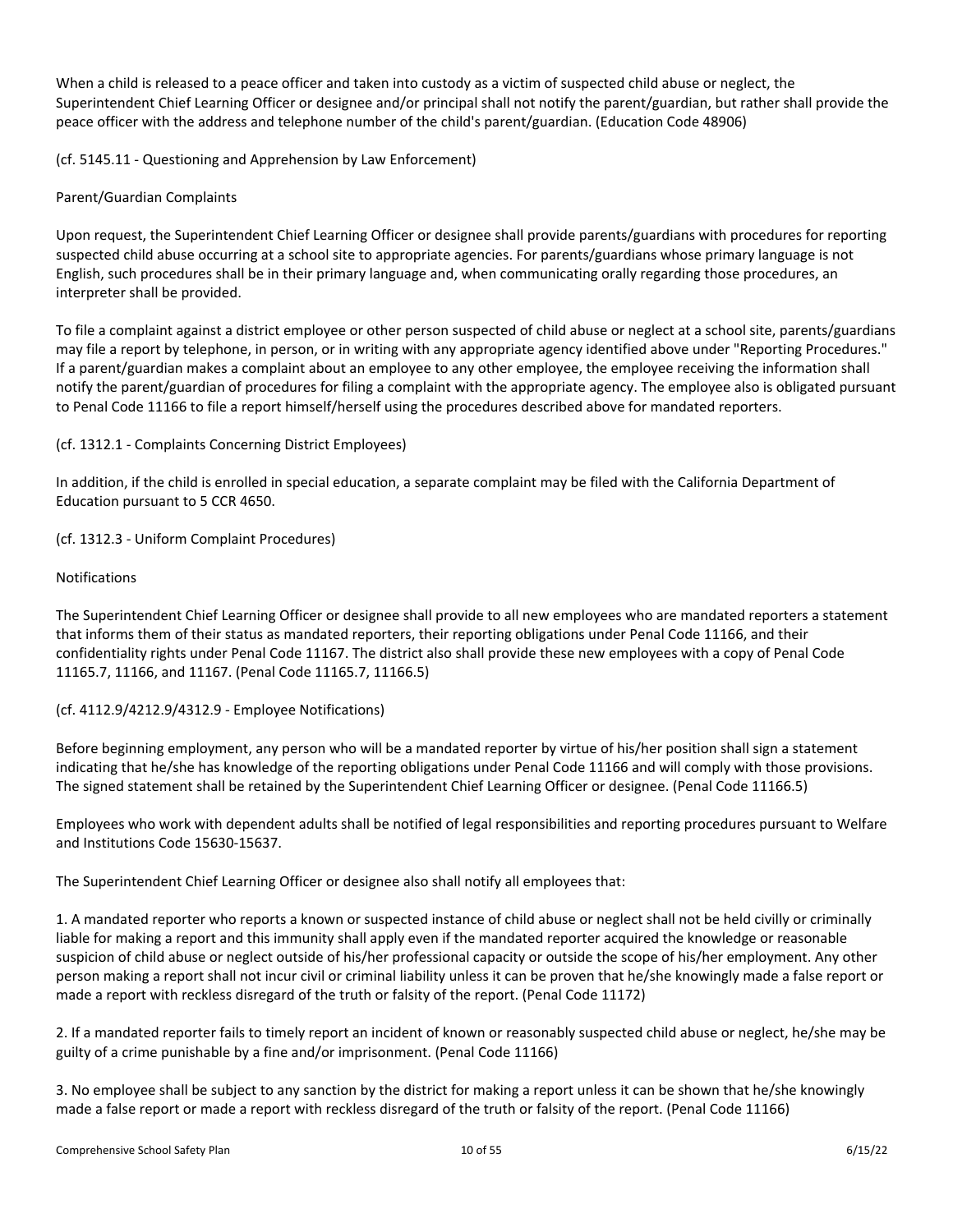# <span id="page-11-0"></span>**(B) Disaster Procedures (EC 35295-35297; GC 8607 and 3100)**

# **Disaster Plan (See Appendix C-F)**

The Tahoe Truckee Unified School District will take all necessary measures to keep students, staff, and visitors safe in the event of a disaster. The TTUSD Emergency Response Plan will be provided to each school site and is not available to the Public. The Emergency Response Plan includes the following:

Incorporates strategies of the Incident Command System, Standardized Emergency Management System, and National Incident Management System.

Maps out specific evacuation procedures within the school disaster plan.

Provides guidance for emergency response to a variety of potential hazards and incidents, including "duck and cover" procedures following an earthquake.

Identifies emergency response training and exercise opportunities for students and staff.

# **Public Agency Use of School Buildings for Emergency Shelters**

We offer our schools for public shelters in case of a natural disaster or pandemic event. We cooperate with the Placer, Nevada, and El Dorado County Emergency Response Team as well as the Town of Truckee Emergency Management Team and the Red Cross. If our buildings are used as shelters during the school day, non students are supervised to protect the safety of our students.The school district or county office of education shall cooperate with the public agency in furnishing and maintaining the services as the school district or county office of education may deem necessary to meet the needs of the community. (Ed code 32282 B (V ii))

# <span id="page-11-1"></span>**(C) School Suspension, Expulsion and Mandatory Expulsion Guidelines**

The Governing Board desires to provide district students access to educational opportunities in an orderly school environment that protects their safety and security, ensures their welfare and well-being, and promotes their learning and development. The Board shall develop rules and regulations setting the standards of behavior expected of district students and the disciplinary processes and procedures for addressing violations of those standards, including suspension and/or expulsion.

The grounds for suspension and expulsion and the procedures for considering, recommending, and/or implementing suspension and expulsion shall be only those specified in law, in this policy, and in the accompanying administrative regulation.

Except when otherwise permitted by law, a student may be suspended or expelled only when his/her behavior is related to a school activity or school attendance occurring within any district school or another school district, regardless of when it occurs, including, but not limited to, the following: (Education Code 48900(s)) While on school grounds

While going to or coming from school

During the lunch period, whether on or off the school campus

During, going to, or coming from a school-sponsored activity District staff shall enforce the rules concerning suspension and expulsion of students fairly, consistently, equally, and in accordance with the district's nondiscrimination policies.

Appropriate Use of Suspension Authority

Except when a student's act violates Education Code 48900(a)-(e), as listed in items #1-5 under "Grounds for Suspension and Expulsion: Grades K-12" of the accompanying administrative regulation, or when his/her presence causes a danger to others, suspension shall be used only when other means of correction have failed to bring about proper conduct. (Education Code 48900.5, 48900.6)

A student's parents/guardians shall be notified as soon as possible when there is an escalating pattern of misbehavior that could lead to on-campus or off-campus suspension.

No student in grades K-3 may be suspended for disruption or willful defiance, except by a teacher pursuant to Education Code 48910. (Education Code 48900)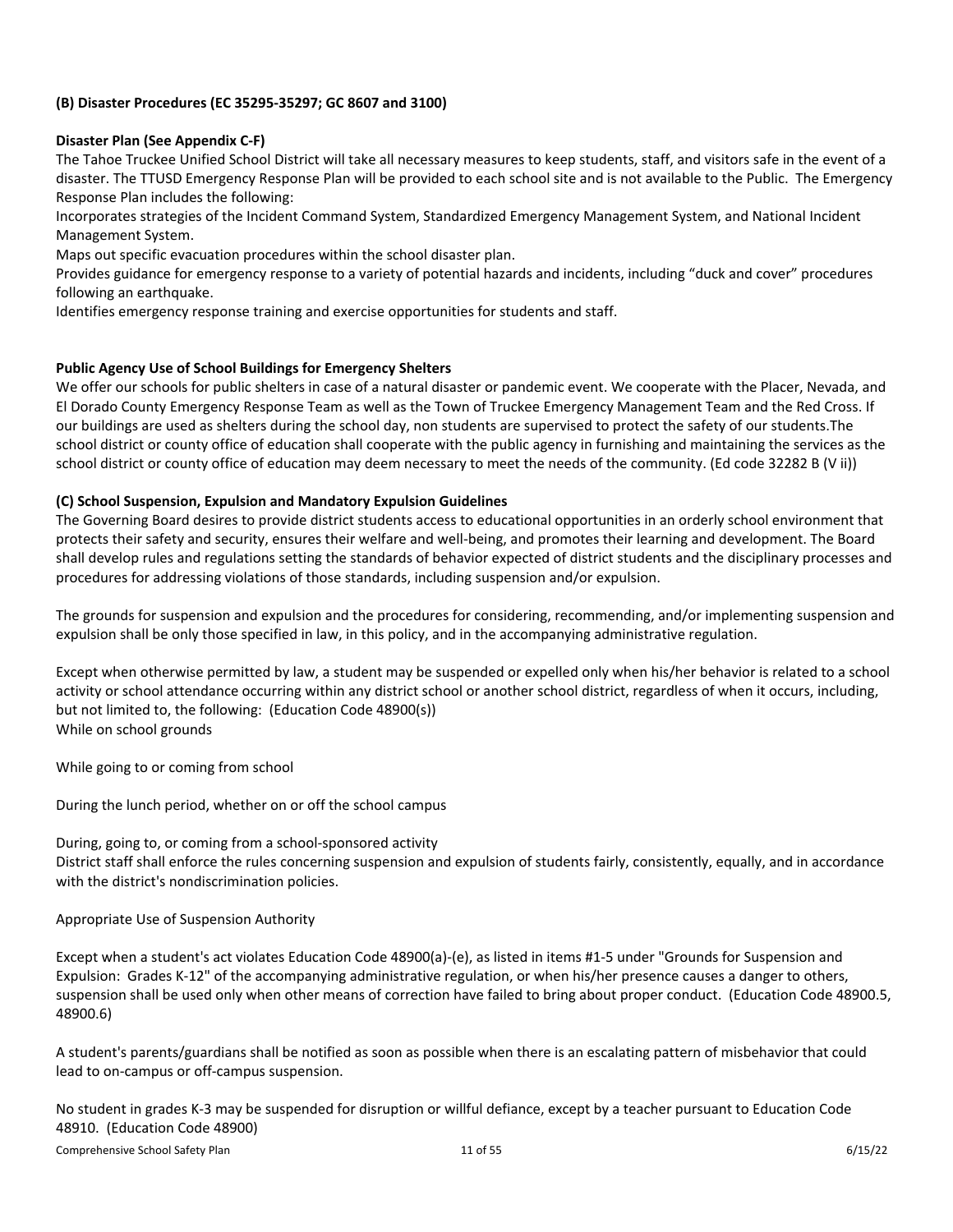Students shall not be suspended or expelled for truancy, tardiness, or absenteeism from assigned school activities.

# On-Campus Suspension

To ensure the proper supervision and ongoing learning of students who are suspended for any of the reasons enumerated in Education Code 48900 and 48900.2, but who pose no imminent danger or threat to anyone at school and for whom expulsion proceedings have not been initiated, the Superintendent or designee shall establish a supervised suspension classroom program which meets the requirements of law.

Except where a supervised suspension is permitted by law for a student's first offense, supervised suspension shall be imposed only when other means of correction have failed to bring about proper conduct. (Education Code 48900.5)

# Authority to Expel

A student may be expelled only by the Board. (Education Code 48918(j))

As required by law, the Superintendent or principal shall recommend expulsion and the Board shall expel any student found to have committed any of the following "mandatory recommendation and mandatory expulsion" acts at school or at a school activity off school grounds: (Education Code 48915)

Possessing a firearm which is not an imitation firearm, as verified by a certificated employee, unless the student had obtained prior written permission to possess the item from a certificated school employee, with the principal or designee's concurrence

Selling or otherwise furnishing a firearm

Brandishing a knife at another person

Unlawfully selling a controlled substance listed in Health and Safety Code 11053-11058

Committing or attempting to commit a sexual assault as defined in Penal Code 261, 266c, 286, 288, 288a, or 289, or committing a sexual battery as defined in Penal Code 243.4

Possessing an explosive as defined in 18 USC 921

For all other violations listed in the accompanying administrative regulation under "Grounds for Suspension and Expulsion: Grades K-12" and "Additional Grounds for Suspension and Expulsion: Grades 4-12," the Superintendent or principal shall have the discretion to recommend expulsion of a student. If expulsion is recommended, the Board shall order the student expelled only if it makes a finding of either or both of the following: (Education Code 48915(b) and (e))

That other means of correction are not feasible or have repeatedly failed to bring about proper conduct

That due to the nature of the violation, the presence of the student causes a continuing danger to the physical safety of the student or others

A vote to expel a student shall be taken in an open session of a Board meeting.

The Board may vote to suspend the enforcement of the expulsion order pursuant to the requirements of law and the accompanying administrative regulation. (Education Code 48917)

No student shall be expelled for disruption or willful defiance. (Education Code 48900)

No child enrolled in a preschool program shall be expelled except under limited circumstances as specified in AR 5148.3 - Preschool/Early Childhood Education.

# Due Process

The Board shall provide for the fair and equitable treatment of students facing suspension and/or expulsion by affording them their due process rights under the law. The Superintendent Chief Learning Officer or designee shall comply with procedures for notices, hearings, and appeals as specified in law and administrative regulation. (Education Code 48911, 48915, 48915.5, 48918)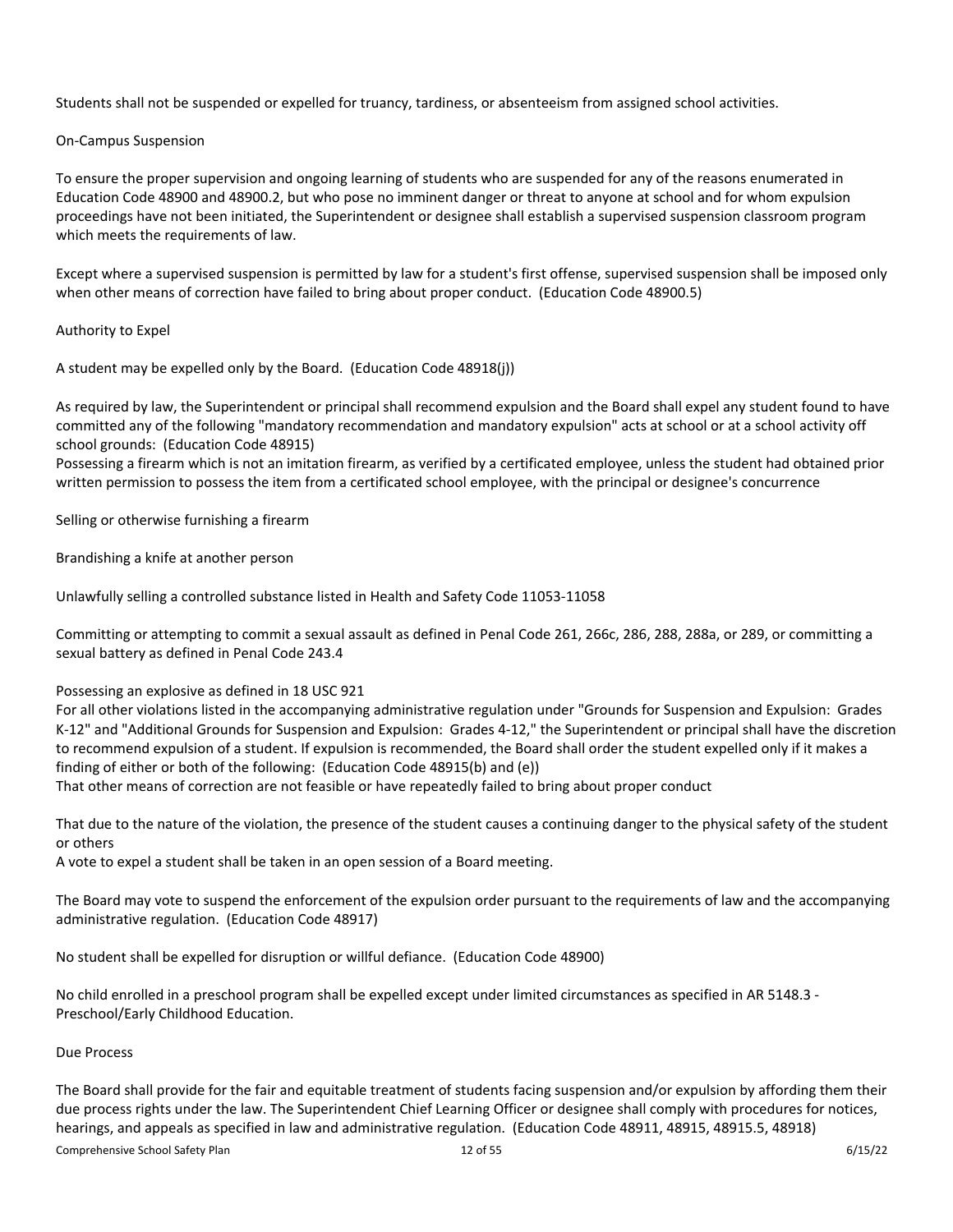# Maintenance and Monitoring of Outcome Data

The Superintendent or designee shall maintain outcome data related to student suspensions and expulsions in accordance with Education Code 48900.8 and 48916.1, including, but not limited to, the number of students recommended for expulsion, the grounds for each recommended expulsion, the actions taken by the Board, the types of referral made after each expulsion, and the disposition of the students after the expulsion period. For any expulsion that involves the possession of a firearm, such data shall include the name of the school and the type of firearm involved, as required pursuant to 20 USC 7961. Suspension and expulsion data shall be reported to the Board annually and to the California Department of Education when so required.

In presenting the report to the Board, the Superintendent or designee shall disaggregate data on suspensions and expulsions by school and by numerically significant student subgroups, including, but not limited to, ethnic subgroups, socioeconomically disadvantaged students, English learners, students with disabilities, foster youth, and homeless students. Based on the data, the Board shall address any identified disparities in the imposition of student discipline and shall determine whether and how the district is meeting its goals for improving school climate as specified in its local control and accountability plan.

See Administrative Regulations 5144.1 and 5144.2 for complete suspension and expulsion definitions and procedures.

# <span id="page-13-0"></span>**(D) Procedures to Notify Teachers of Dangerous Pupils (EC 49079)**

(a) A school district shall inform the teacher of each pupil who has engaged in, or is reasonably suspected to have engaged in, any of the acts described in any of the subdivisions, except subdivision (h), of Section 48900 or in Section 48900.2, 48900.3, 48900.4, or 48900.7 that the pupil engaged in, or is reasonably suspected to have engaged in, those acts. The district shall provide the information to the teacher based upon any records that the district maintains in its ordinary course of business, or receives from a law enforcement agency, regarding a pupil described in this section.

(b) A school district, or school district officer or employee, is not civilly or criminally liable for providing information under this section unless it is proven that the information was false and that the district or district officer or employee knew or should have known that the information was false, or the information was provided with a reckless disregard for its truth or falsity.

(c) An officer or employee of a school district who knowingly fails to provide information about a pupil who has engaged in, or who is reasonably suspected to have engaged in, the acts referred to in subdivision (a) is guilty of a misdemeanor, which is punishable by confinement in the county jail for a period not to exceed six months, or by a fine not to exceed one thousand dollars (\$1,000), or both.

(d) The information provided shall be from the previous three school years.

(e) Any information received by a teacher pursuant to this section shall be received in confidence for the limited purpose for which it was provided and shall not be further disseminated by the teacher.

# <span id="page-13-1"></span>**(E) Sexual Harassment Policies (EC 212.6 [b])**

Students

The Governing Board is committed to maintaining a safe school environment that is free from harassment and discrimination. The Board prohibits sexual harassment of students at school or at school-sponsored or school-related activities. The Board also prohibits retaliatory behavior or action against any person who files a complaint, testifies, or otherwise participates in district complaint processes.

(cf. 0410 - Nondiscrimination in District Programs and Activities)

- (cf. 1312.3 Uniform Complaint Procedures)
- (cf. 4119.11/4219.11/4319.11 Sexual Harassment)
- (cf. 5131 Conduct)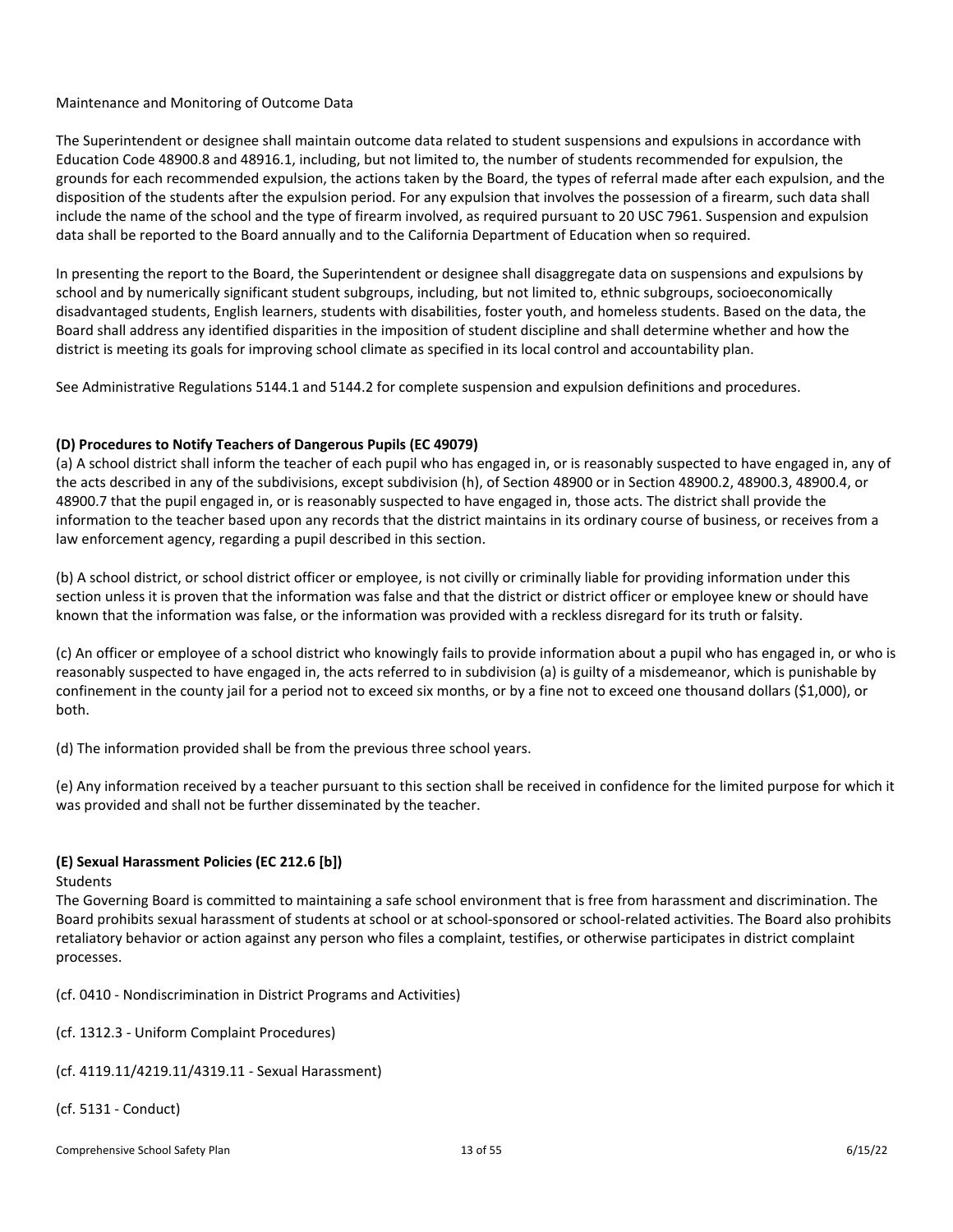(cf. 5131.2 - Bullying)

- (cf. 5137 Positive School Climate)
- (cf. 5145.3 Nondiscrimination/Harassment)

(cf. 6142.1 - Sexual Health and HIV/AIDS Prevention Instruction)

The district strongly encourages any student who feels that he/she is being or has been sexually harassed on school grounds or at a school-sponsored or school-related activity by another student or an adult to immediately contact his/her teacher, the principal, or any other available school employee. Any employee who receives a report or observes an incident of sexual harassment shall notify the principal or a district compliance officer.

(cf. 0410 - Nondiscrimination in District Programs and Activities)

- (cf. 1312.1 Complaints Concerning District Employees)
- (cf. 5131 Conduct)
- (cf. 5131.2 Bullying)
- (cf. 5137 Positive School Climate)
- (cf. 5141.4 Child Abuse Prevention and Reporting)
- (cf. 5145.3 Nondiscrimination/Harassment)
- (cf. 6142.1 Sexual Health and HIV/AIDS Prevention Instruction)

Complaints regarding sexual harassment shall be investigated and resolved in accordance with law and district procedures specified in AR 1312.3 - Uniform Complaint Procedures. Principals are responsible for notifying students and parents/guardians that complaints of sexual harassment can be filed under AR 1312.3 and where to obtain a copy of the procedures.

(cf. 1312.3 - Uniform Complaint Procedures)

The Superintendent Chief Learning Officer or designee shall take appropriate actions to reinforce the district's sexual harassment policy.

# Instruction/Information

The Superintendent Chief Learning Officer or designee shall ensure that all district students receive age-appropriate instruction and information on sexual harassment. Such instruction and information shall include:

1. What acts and behavior constitute sexual harassment, including the fact that sexual harassment could occur between people of the same sex and could involve sexual violence

2. A clear message that students do not have to endure sexual harassment under any circumstance

3. Encouragement to report observed instances of sexual harassment, even where the victim of the harassment has not complained

4. A clear message that student safety is the district's primary concern, and that any separate rule violation involving an alleged victim or any other person reporting a sexual harassment incident will be addressed separately and will not affect the manner in which the sexual harassment complaint will be received, investigated, or resolved

5. Information about the district's procedure for investigating complaints and the person(s) to whom a report of sexual harassment should be made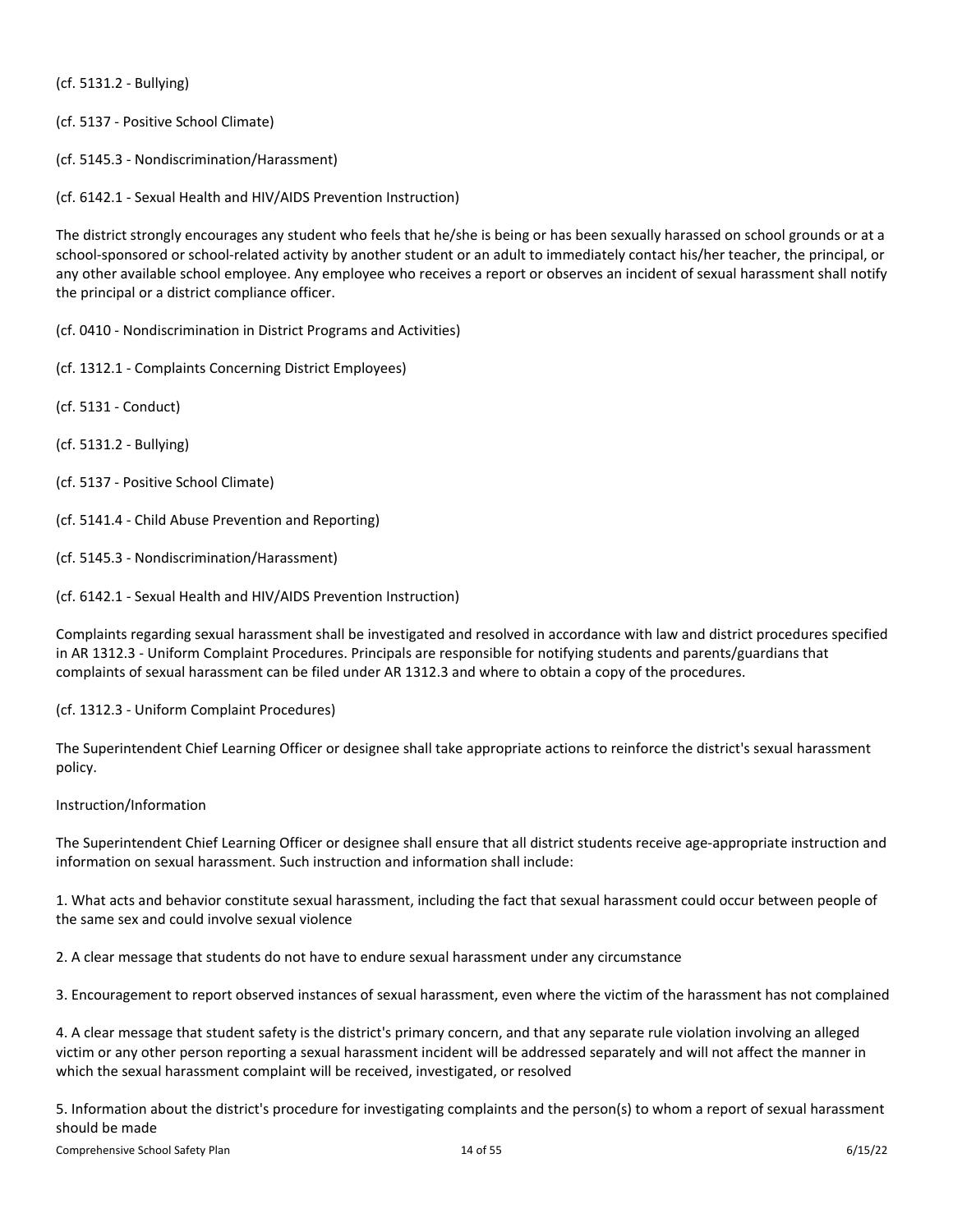6. Information about the rights of students and parents/guardians to file a criminal complaint, as applicable

Disciplinary Actions

Any student who engages in sexual harassment or sexual violence at school or at a school-sponsored or school-related activity is in violation of this policy and shall be subject to disciplinary action. For students in grades 4-12, disciplinary action may include suspension and/or expulsion, provided that, in imposing such discipline, the entire circumstances of the incident(s) shall be taken into account.

(cf. 5144 - Discipline)

(cf. 5144.1 - Suspension and Expulsion/Due Process)

(cf. 5144.2 - Suspension and Expulsion/Due Process (Students with Disabilities))

Any staff member found to have engaged in sexual harassment or sexual violence toward any student shall be subject to discipline up to and including dismissal in accordance with applicable policies, laws, and/or collective bargaining agreements.

(cf. 4117.4 - Dismissal)

- (cf. 4117.7 Employment Status Report)
- (cf. 4118 Suspension/Disciplinary Action)
- (cf. 4218 Dismissal/Suspension/Disciplinary Action)
- (cf. 4119.11/4219.11/4319.11 Sexual Harassment)

The Superintendent Chief Learning Officer or designee shall maintain a record of all reported cases of sexual harassment to enable the district to monitor, address, and prevent repetitive harassing behavior in the schools.

The district designates the following individual(s) as the responsible employee(s) to coordinate its efforts to comply with Title IX of the Education Amendments of 1972 and California Education Code 234.1, as well as to investigate and resolve sexual harassment complaints under AR 1312.3 - Uniform Complaint Procedures. The coordinator/compliance officer(s) may be contacted at:

Superintendent Chief Learning Officer or Designee

11603 Donner Pass Road

Truckee, CA 96161

(530) 582-2500

(cf. 1312.3 - Uniform Complaint Procedures)

Prohibited sexual harassment includes, but is not limited to, unwelcome sexual advances, unwanted requests for sexual favors, or other unwanted verbal, visual, or physical conduct of a sexual nature made against another person of the same or opposite sex in the educational setting, under any of the following conditions: (Education Code 212.5; 5 CCR 4916)

1. Submission to the conduct is explicitly or implicitly made a term or condition of a student's academic status or progress.

2. Submission to or rejection of the conduct by a student is used as the basis for academic decisions affecting the student.

3. The conduct has the purpose or effect of having a negative impact on the student's academic performance or of creating an intimidating, hostile, or offensive educational environment.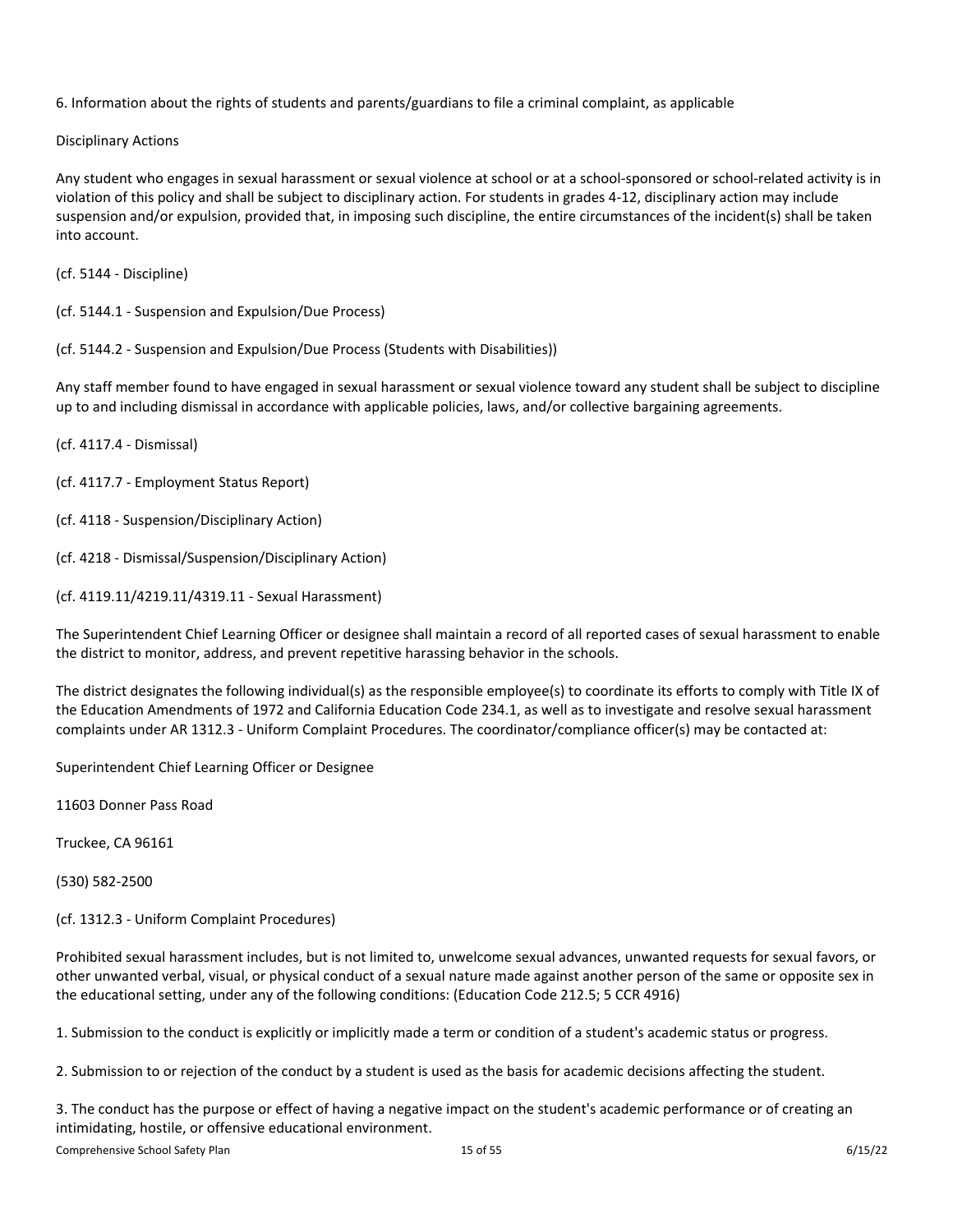4. Submission to or rejection of the conduct by the student is used as the basis for any decision affecting the student regarding benefits and services, honors, programs, or activities available at or through any district program or activity.

(cf. 5131 - Conduct)

(cf. 5131.2 - Bullying)

- (cf. 5137 Positive School Climate)
- (cf. 5145.3 Nondiscrimination/Harassment)

(cf. 6142.1 - Sexual Health and HIV/AIDS Prevention Instruction)

Examples of types of conduct which are prohibited in the district and which may constitute sexual harassment include, but are not limited to:

1. Unwelcome leering, sexual flirtations, or propositions

2. Unwelcome sexual slurs, epithets, threats, verbal abuse, derogatory comments, or sexually degrading descriptions

3. Graphic verbal comments about an individual's body or overly personal conversation

4. Sexual jokes, derogatory posters, notes, stories, cartoons, drawings, pictures, obscene gestures, or computer-generated images of a sexual nature

5. Spreading sexual rumors

6. Teasing or sexual remarks about students enrolled in a predominantly single-sex class

7. Massaging, grabbing, fondling, stroking, or brushing the body

8. Touching an individual's body or clothes in a sexual way

9. Impeding or blocking movements or any physical interference with school activities when directed at an individual on the basis of sex

10. Displaying sexually suggestive objects

11. Sexual assault, sexual battery, or sexual coercion

School-Level Complaint Process/Grievance Procedure

Complaints of sexual harassment, or any behavior prohibited by the district's Nondiscrimination/Harassment policy - BP 5145.3, shall be handled in accordance with the following procedure:

1. Notice and Receipt of Complaint: Any student who believes he/she has been subjected to sexual harassment or who has witnessed sexual harassment may file a complaint with any school employee. Within one school day of receiving a complaint, the school employee shall report it to the district Coordinator for Nondiscrimination/Principal. In addition, any school employee who observes any incident of sexual harassment involving a student shall, within one school day, report this observation to the Coordinator/Principal, whether or not the victim files a complaint.

In any case of sexual harassment involving the Coordinator/Principal to whom the complaint would ordinarily be made, the employee who receives the student's report or who observes the incident shall instead report to the Superintendent Chief Learning Officer or designee.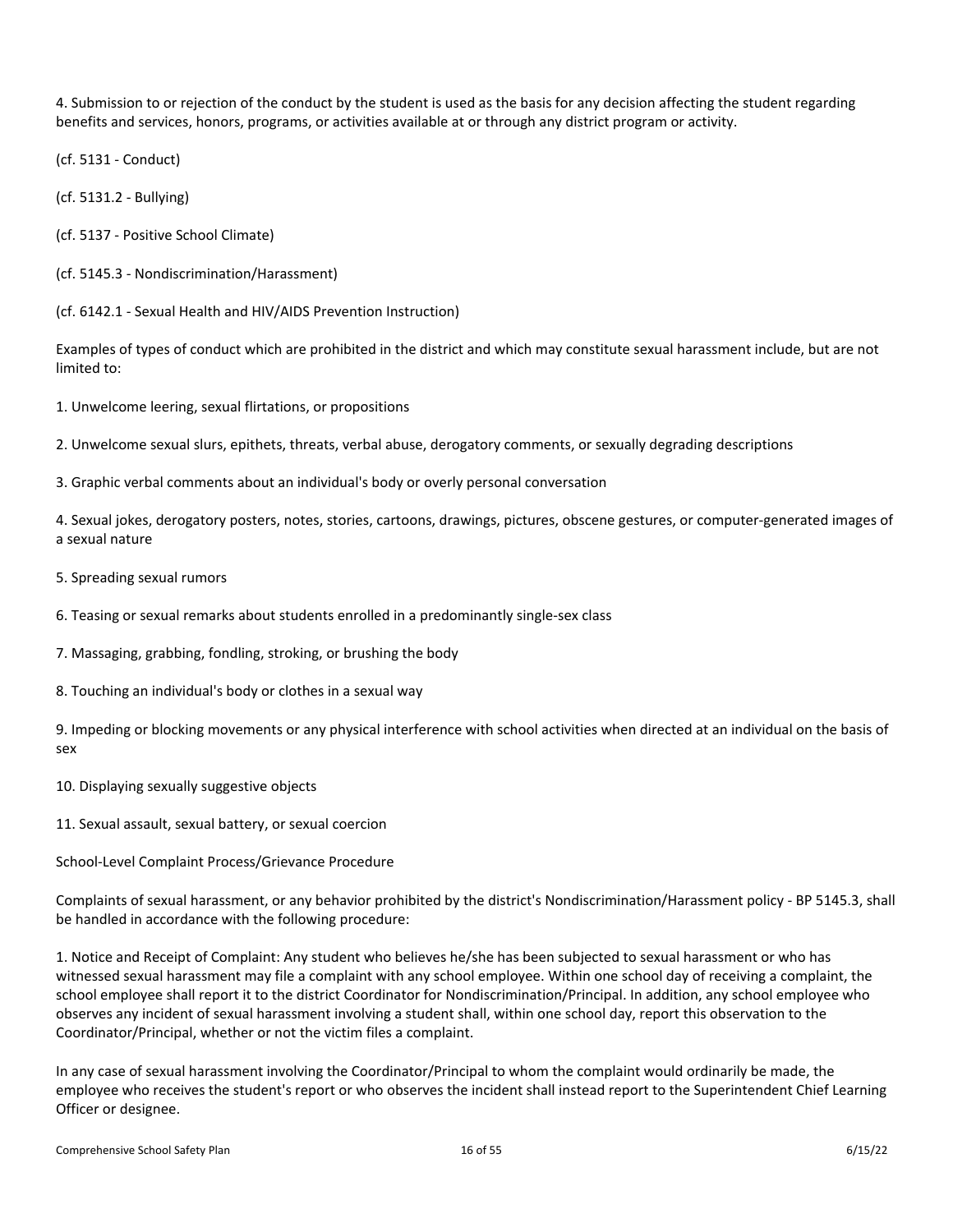2. Initiation of Investigation: The Coordinator/Principal shall initiate an impartial investigation of an allegation of sexual harassment within five school days of receiving notice of the harassing behavior, regardless of whether a formal complaint has been filed. The district shall be considered to have "notice" of the need for an investigation upon receipt of information from a student who believes he/she has been subjected to harassment, the student's parent/guardian, any employee who received a complaint from a student, or any employee or student who witnessed the behavior.

If the Coordinator/Principal receives an anonymous complaint or media report about alleged sexual harassment, he/she shall determine whether it is reasonable to pursue an investigation considering the specificity and reliability of the information, the seriousness of the alleged incident, and whether any individuals can be identified who were subjected to the alleged harassment.

3. Initial Interview with Student: When a student or parent/guardian has complained or provided information about sexual harassment, the Coordinator/Principal shall describe the district's grievance procedure and discuss what actions are being sought by the student in response to the complaint. The student who is complaining shall have an opportunity to describe the incident, identify witnesses who may have relevant information, provide other evidence of the harassment, and put his/her complaint in writing. If the student requests confidentiality, he/she shall be informed that such a request may limit the district's ability to investigate.

4. Investigation Process: The Coordinator/Principal shall keep the complaint and allegation confidential, except as necessary to carry out the investigation or take other subsequent necessary action. (5 CCR 4964)

The Coordinator/Principal shall interview individuals who are relevant to the investigation, including, but not limited to, the student who is complaining, the person accused of harassment, anyone who witnessed the reported harassment, and anyone mentioned as having relevant information. The Coordinator/Principal may take other steps such as reviewing any records, notes, or statements related to the harassment or visiting the location where the harassment is alleged to have taken place.

When necessary to carry out his/her investigation or to protect student safety, the Coordinator/Principal also may discuss the complaint with the Superintendent Chief Learning Officer or designee, the parent/guardian of the student who complained, the parent/guardian of the alleged harasser if the alleged harasser is a student, a teacher or staff member whose knowledge of the students involved may help in determining who is telling the truth, law enforcement and/or child protective services, and district legal counsel or the district's risk manager.

# (cf. 5141.4 - Child Abuse Prevention and Reporting)

5. Interim Measures: The Coordinator/Principal shall determine whether interim measures are necessary during and pending the results of the investigation, such as placing students in separate classes or transferring a student to a class taught by a different teacher.

6. Optional Mediation: In cases of student-on-student harassment, when the student who complained and the alleged harasser so agree, the Coordinator/Principal may arrange for them to resolve the complaint informally with the help of a counselor, teacher, administrator, or trained mediator. The student who complained shall never be asked to work out the problem directly with the accused person unless such help is provided and both parties agree, and he/she shall be advised of the right to end the informal process at any time.

# (cf. 5138 - Conflict Resolution)

7. Factors in Reaching a Determination: In reaching a decision about the complaint, the Coordinator/Principal may take into account:

- a. Statements made by the persons identified above
- b. The details and consistency of each person's account
- c. Evidence of how the complaining student reacted to the incident
- d. Evidence of any past instances of harassment by the alleged harasser
- e. Evidence of any past harassment complaints that were found to be untrue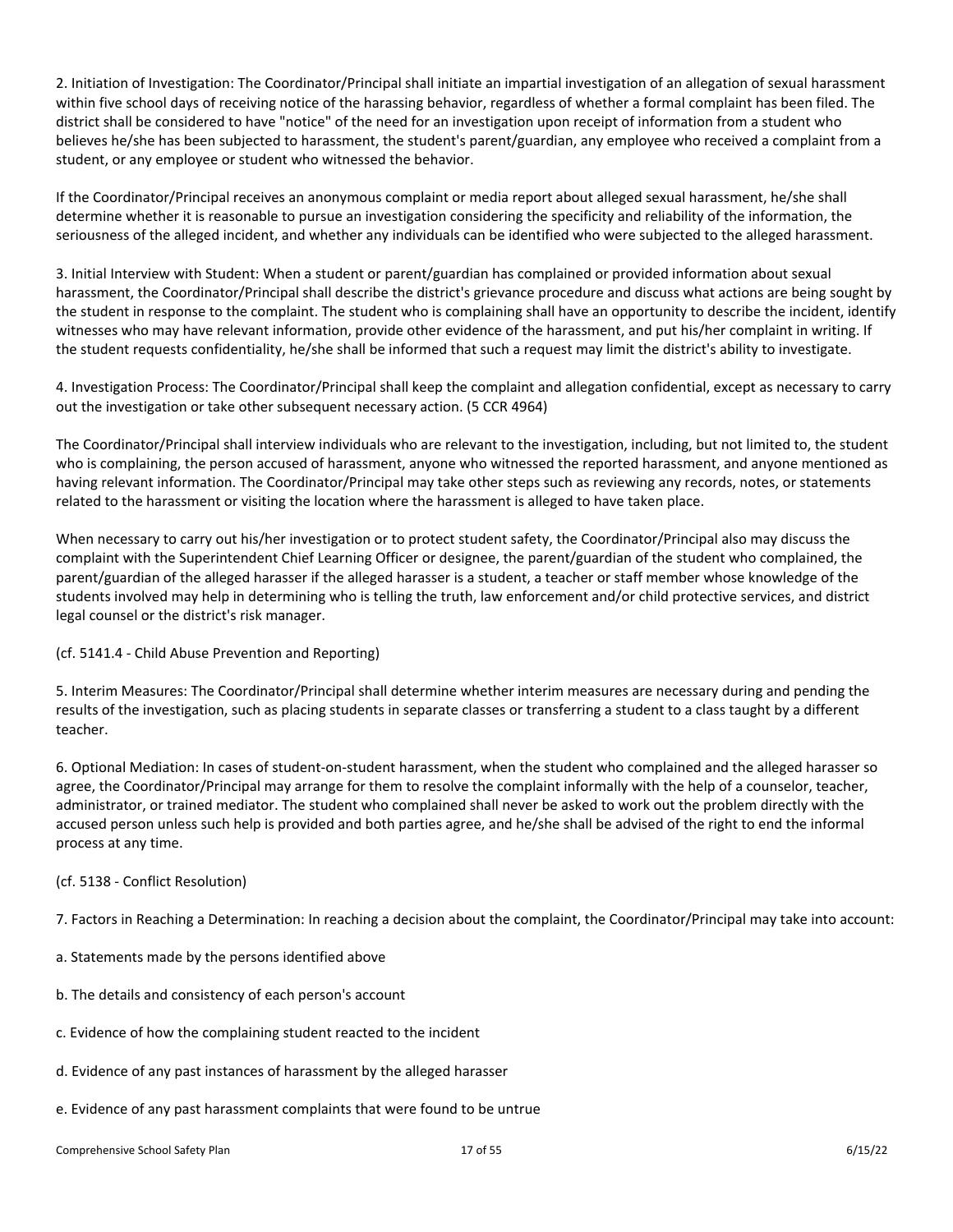To judge the severity of the harassment, the Coordinator/Principal may take into consideration:

a. How the misconduct affected one or more students' education

b. The type, frequency, and duration of the misconduct

c. The identity, age, and sex of the harasser and the student who complained, and the relationship between them

d. The number of persons engaged in the harassing conduct and at whom the harassment was directed

e. The size of the school, location of the incidents, and context in which they occurred

f. Other incidents at the school involving different students

8. Written Report on Findings and Follow-Up: No more than 30 days after receiving the complaint, the Coordinator/Principal shall conclude the investigation and prepare a written report of his/her findings. This timeline may be extended for good cause. If an extension is needed, the Coordinator/Principal shall notify the student who complained and explain the reasons for the extension.

The report shall include the decision and the reasons for the decision and shall summarize the steps taken during the investigation. If it is determined that harassment occurred, the report shall also include any corrective actions that have or will be taken to address the harassment and prevent any retaliation or further harassment. This report shall be presented to the student who complained, the person accused, the parents/guardians of the student who complained and the student who was accused, and the Superintendent Chief Learning Officer or designee.

In addition, the Coordinator/Principal shall ensure that the harassed student and his/her parent/guardian are informed of the procedures for reporting any subsequent problems. The Coordinator/Principal shall make follow-up inquiries to see if there have been any new incidents or retaliation and shall keep a record of this information.

# Confidentiality

All complaints and allegations of sexual harassment shall be kept confidential except as necessary to carry out the investigation or take other subsequent necessary action. (5 CCR 4964)

However, when a complainant or victim of sexual harassment notifies the district of the harassment but requests confidentiality, the compliance officer shall inform him/her that the request may limit the district's ability to investigate the harassment or take other necessary action. When honoring a request for confidentiality, the district will nevertheless take all reasonable steps to investigate and respond to the complaint consistent with the request.

When a complainant or victim of sexual harassment notifies the district of the harassment but requests that the district not pursue an investigation, the district will determine whether or not it can honor such a request while still providing a safe and nondiscriminatory environment for all students.

(cf. 4119.23/4219.23/4319.23 - Unauthorized Release of Confidential/Privileged Information)

(cf. 5125 - Student Records)

Enforcement of District Policy

The Superintendent Chief Learning Officer or designee shall take appropriate actions to reinforce the district's sexual harassment policy. As needed, these actions may include any of the following:

1. Removing vulgar or offending graffiti

(cf. 5131.5 - Vandalism and Graffiti)

Comprehensive School Safety Plan 6/15/22 2. Providing training to students, staff, and parents/guardians about how to recognize harassment and how to respond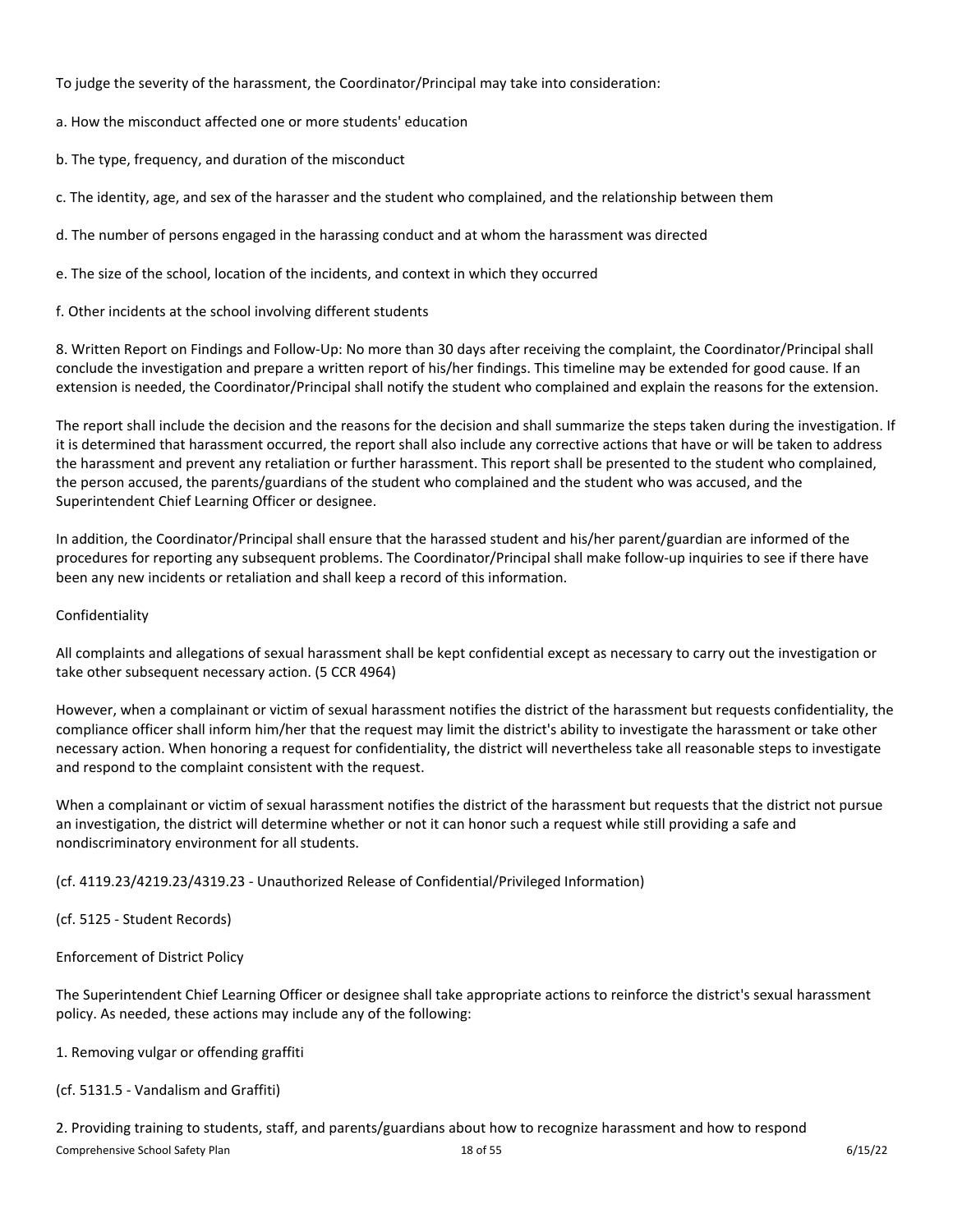(cf. 4131 - Staff Development)

(cf. 4231 - Staff Development)

(cf. 4331 - Staff Development)

3. Disseminating and/or summarizing the district's policy and regulation regarding sexual harassment

4. Consistent with the laws regarding the confidentiality of student and personnel records, communicating the school's response to parents/guardians and the community

(cf. 4119.23/4219.23/4319.23 - Unauthorized Release of Confidential/Privileged Information)

(cf. 5125 - Student Records)

5. Taking appropriate disciplinary action

In addition, disciplinary measures may be taken against any person who is found to have made a complaint of sexual harassment which he/she knew was not true.

(cf. 4118 - Suspension/Disciplinary Action)

(cf. 4218 - Dismissal/Suspension/Disciplinary Action)

(cf. 5144.1 - Suspension and Expulsion/Due Process)

(cf. 5144.2 - Suspension and Expulsion/Due Process (Students with Disabilities))

Notifications

A copy of the district's sexual harassment policy and regulation shall:

1. Be included in the notifications that are sent to parents/guardians at the beginning of each school year (Education Code 48980; 5 CCR 4917)

(cf. 5145.6 - Parental Notifications)

2. Be displayed in a prominent location in the main administrative building or other area where notices of district rules, regulations, procedures, and standards of conduct are posted, including school web sites (Education Code 231.5)

3. Be provided as part of any orientation program conducted for new students at the beginning of each quarter, semester, or summer session (Education Code 231.5)

4. Appear in any school or district publication that sets forth the school's or district's comprehensive rules, regulations, procedures, and standards of conduct (Education Code 231.5)

5. Be included in the student handbook

6. Be provided to employees and employee organizations

# Personnel

The Governing Board is committed to providing a safe work environment that is free of harassment and intimidation. The Board prohibits sexual harassment against district employees and retaliatory behavior or action against any person who complains, testifies, or otherwise participates in the complaint process established for the purpose of this policy.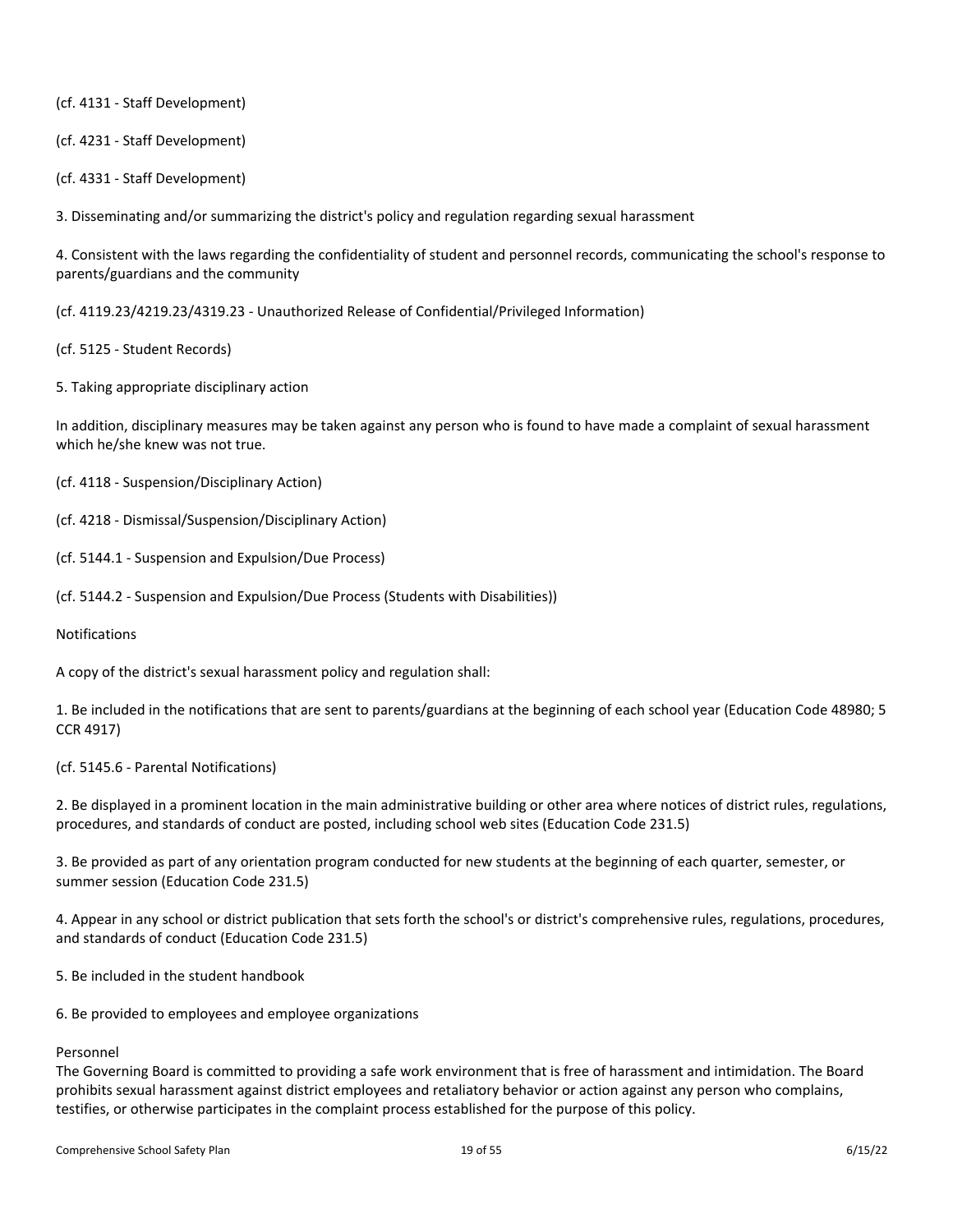Sexual harassment includes, but is not limited to, harassment that is based on the gender, gender identity, gender expression, or sexual orientation of the victim.

This policy shall apply to all district employees and to other persons on district property or with some employment relationship with the district, such as interns, volunteers, contractors, and job applicants.

(cf. 0410 - Nondiscrimination in District Programs and Activities)

(cf. 4030 - Nondiscrimination in Employment)

Any district employee who engages or participates in sexual harassment or who aids, abets, incites, compels, or coerces another to commit sexual harassment in violation of this policy is subject to disciplinary action, up to and including dismissal.

- (cf. 4117.7/4317.7 Employment Status Reports)
- (cf. 4118 Dismissal/Suspension/Disciplinary Action)
- (cf. 4218 Dismissal/Suspension/Disciplinary Action)

The Superintendent Chief Learning Officer or designee shall take all actions necessary to ensure the prevention, investigation, and correction of sexual harassment, including but not limited to:

1. Providing training to employees in accordance with law and administrative regulation

2. Publicizing and disseminating the district's sexual harassment policy to employees and others to whom the policy may apply

- (cf. 4112.9/4212.9/4312.9 Employee Notifications)
- 3. Ensuring prompt, thorough, and fair investigation of complaints

4. Taking timely and appropriate corrective/remedial action(s), which may require interim separation of the complainant and the alleged harasser and subsequent monitoring of developments

The Superintendent Chief Learning Officer or designee shall periodically evaluate the effectiveness of the district's strategies to prevent and address harassment. Such evaluation may involve conducting regular anonymous employee surveys to assess whether harassment is occurring or is perceived to be tolerated, partnering with researchers or other agencies with the needed expertise to evaluate the district's prevention strategies, and using any other effective tool for receiving feedback on systems and/or processes. As necessary, changes shall be made to the harassment policy, complaint procedures, or training.

# Sexual Harassment Reports and Complaints

Any district employee who feels that he/she has been sexually harassed in the performance of his/her district responsibilities or who has knowledge of any incident of sexual harassment by or against another employee shall immediately report the incident to his/her direct supervisor, another supervisor, the district's coordinator for nondiscrimination, the Superintendent Chief Learning Officer, or, if available, a complaint hotline or an ombudsman. A supervisor or administrator who receives a harassment complaint shall promptly notify the coordinator.

Complaints of sexual harassment shall be filed and investigated in accordance with the complaint procedure specified in AR 4030 - Nondiscrimination in Employment. An employee may bypass his/her supervisor in filing a complaint where the supervisor is the subject of the complaint.

All complaints and allegations of sexual harassment shall be kept confidential to the extent necessary to carry out the investigation or to take other subsequent necessary actions. (2 CCR 11023)

This administrative regulation shall apply to all allegations of sexual harassment involving employees, interns, volunteers, and job applicants, but shall not be used to resolve any complaint by or against a student.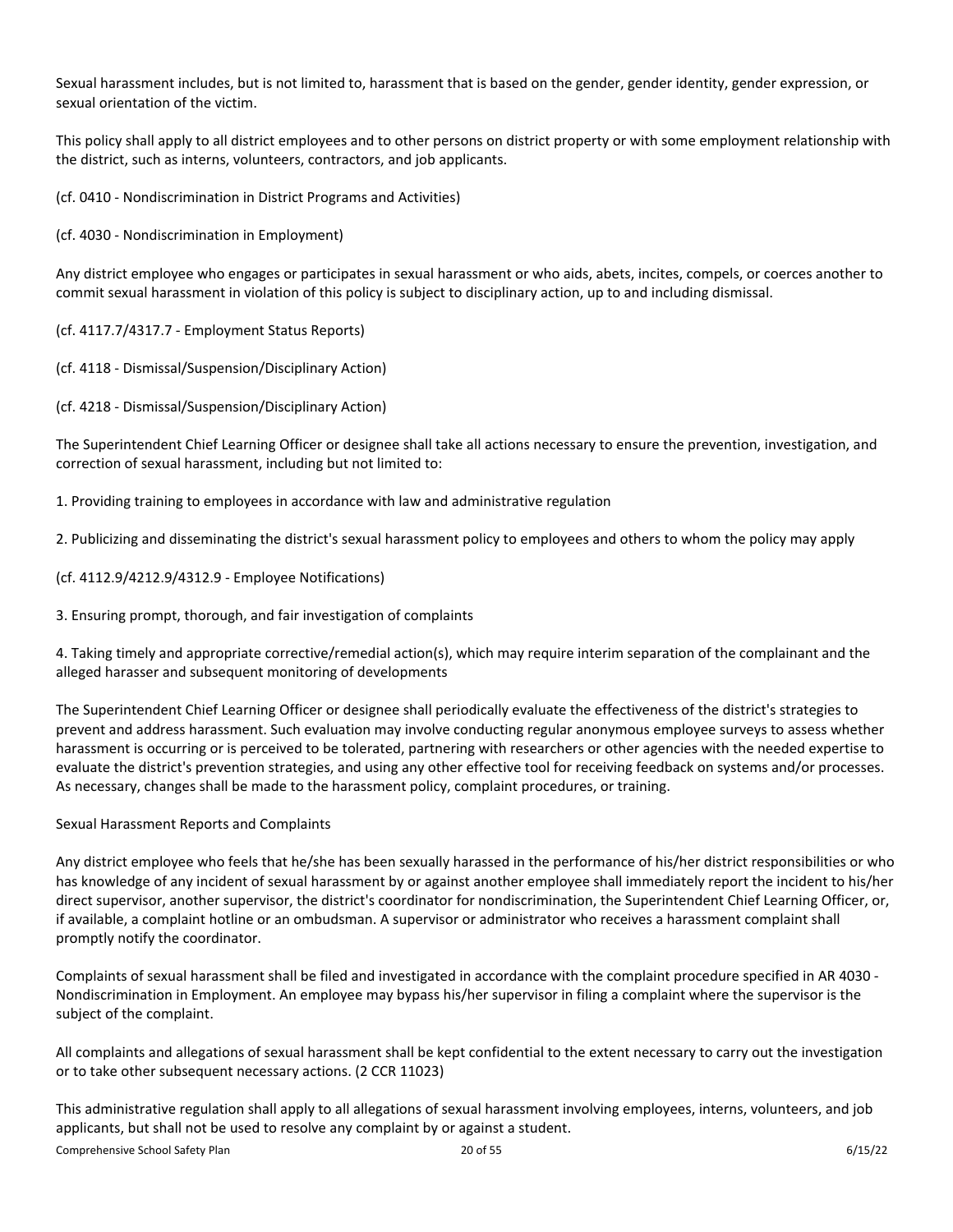# Definitions

Prohibited sexual harassment includes, but is not limited to, unwelcome sexual advances, unwanted requests for sexual favors, or other unwanted verbal, visual, or physical conduct of a sexual nature made against another person of the same or opposite sex in the work or educational setting when: (Education Code 212.5; Government Code 12940; 2 CCR 11034)

1. Submission to the conduct is made explicitly or implicitly a term or condition of the individual's employment.

2. Submission to or rejection of the conduct is used as the basis for an employment decision affecting the individual.

3. Submission to or rejection of the conduct is used as the basis for any decision affecting the individual regarding benefits, services, honors, programs, or activities available at or through the district.

Prohibited sexual harassment also includes conduct which, regardless of whether or not it is motivated by sexual desire, is so severe or pervasive as to unreasonably interfere with the victim's work performance or create an intimidating, hostile, or offensive work environment.

Examples of actions that might constitute sexual harassment in the work or educational setting, whether committed by a supervisor, a co-worker, or a non-employee, include, but are not limited to:

1. Unwelcome verbal conduct such as sexual flirtations or propositions; graphic comments about an individual's body; overly personal conversations or pressure for sexual activity; sexual jokes or stories; unwelcome sexual slurs, epithets, threats, innuendoes, derogatory comments, sexually degrading descriptions, or the spreading of sexual rumors

2. Unwelcome visual conduct such as drawings, pictures, graffiti, or gestures; sexually explicit emails; displaying sexually suggestive objects

3. Unwelcome physical conduct such as massaging, grabbing, fondling, stroking, or brushing the body; touching an individual's body or clothes in a sexual way; cornering, blocking, leaning over, or impeding normal movements

# **Training**

The Superintendent Chief Learning Officer or designee shall ensure that all employees receive training regarding the district's sexual harassment policies when hired and periodically thereafter. The training shall include how to recognize prohibited or harassing conduct, the procedures for reporting and/or filing complaints involving an employee, employees' duty to use the district's complaint procedures, and employee obligations when a sexual harassment report involving a student is made to the employee. The training shall also include information about processes for employees to informally share or obtain information about harassment without filing a complaint.

# (cf. 1312.3 - Uniform Complaint Procedures)

(cf. 4030 - Nondiscrimination in Employment)

# (cf. 5145.7 - Sexual Harassment)

Every two years, the Superintendent Chief Learning Officer or designee shall ensure that supervisory employees receive at least two hours of classroom or other effective interactive training and education regarding sexual harassment. All such newly hired or promoted employees shall receive training within six months of their assumption of the new position. (Government Code 12950.1)

A supervisory employee is any employee having the authority, in the interest of the district, to hire, transfer, suspend, lay off, promote, discharge, assign, reward, or discipline other employees, or the responsibility to direct them, adjust their grievances, or effectively recommend such action, when the exercise of the authority is not of a merely routine or clerical nature, but requires the use of independent judgment. (Government Code 12926)

Comprehensive School Safety Plan 6/15/22 (cf. 4300 - Administrative and Supervisory Personnel)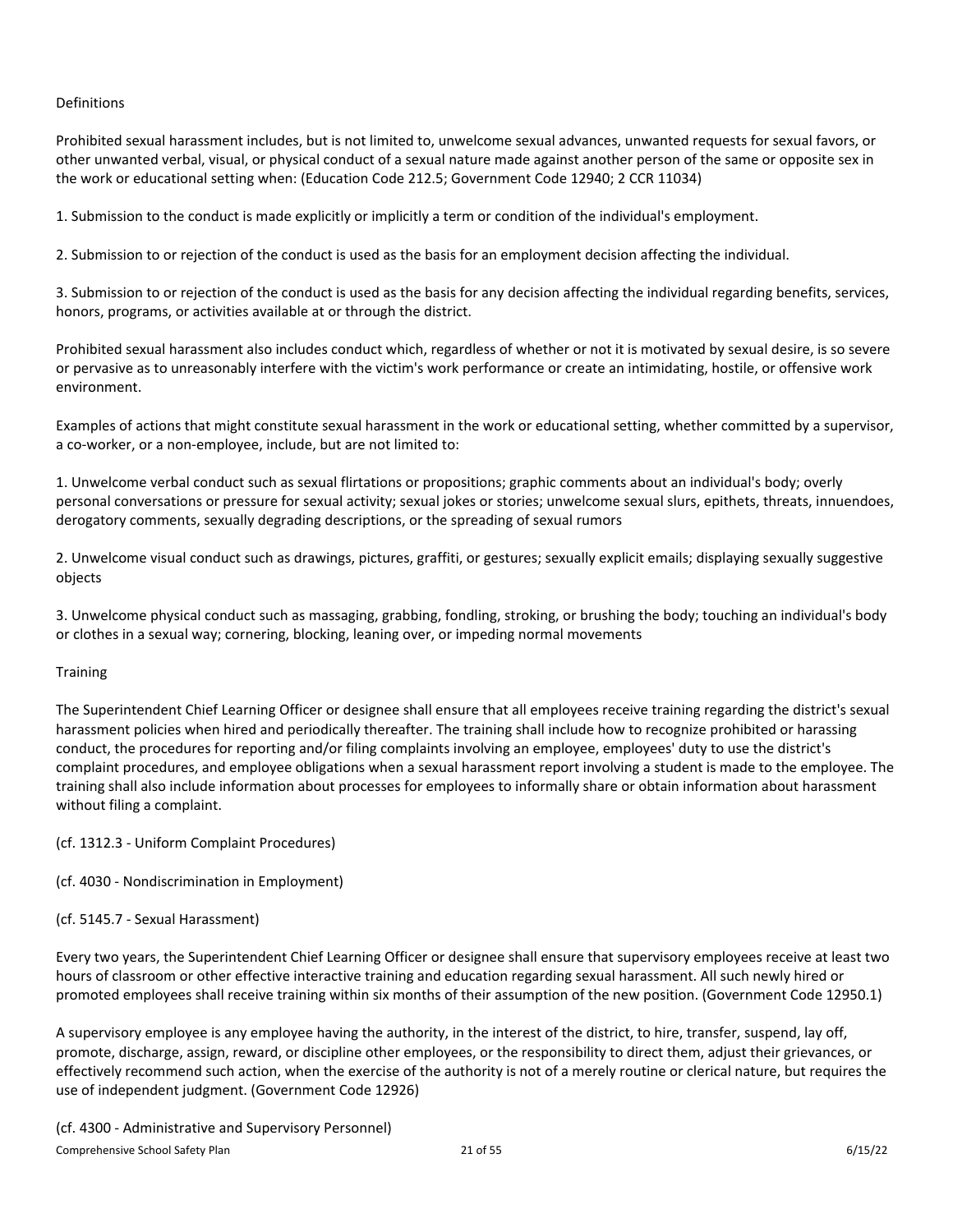The district's sexual harassment training and education program for supervisory employees shall be aimed at assisting them in preventing and effectively responding to incidents of sexual harassment, as well as implementing mechanisms to promptly address and correct wrongful behavior. The training shall include, but is not limited to, the following: (Government Code 12950.1; 2 CCR 11024)

1. Information and practical guidance regarding federal and state laws on the prohibition, prevention, and correction of sexual harassment, the remedies available to sexual harassment victims in civil actions, and potential district and/or individual exposure or liability

2. The types of conduct that constitute sexual harassment and practical examples which illustrate sexual harassment, discrimination, and retaliation using training modalities such as role plays, case studies, and group discussions, based on factual scenarios taken from case law, news and media accounts, and hypotheticals based on workplace situations and other sources

3. A supervisor's obligation to report sexual harassment, discrimination, and retaliation of which he/she becomes aware and what to do if the supervisor himself/herself is personally accused of harassment

4. Strategies for preventing harassment, discrimination, and retaliation and appropriate steps to ensure that remedial measures are taken to correct harassing behavior, including an effective process for investigation of a complaint

5. The essential elements of the district's anti-harassment policy, including the limited confidentiality of the complaint process and resources for victims of unlawful sexual harassment, such as to whom they should report any alleged sexual harassment, and how to use the policy if a harassment complaint is filed

6. A copy of the district's sexual harassment policy and administrative regulation, which each participant shall acknowledge in writing that he/she has received

7. The definition and prevention of abusive conduct that addresses the use of derogatory remarks, insults, or epithets, other verbal or physical conduct that a reasonable person would find threatening, intimidating, or humiliating, and the gratuitous sabotage or undermining of a person's work performance

8. Practical examples of harassment based on gender identity, gender expression, and sexual orientation

The Superintendent Chief Learning Officer or designee shall retain for at least two years the records of any training provided to supervisory employees. Such records shall include the names of trained employees, date of the training, the type of training, and the name of the training provider. (2 CCR 11024)

# Notifications

A copy of the Board policy and this administrative regulation shall: (Education Code 231.5)

1. Be displayed in a prominent location in the main administrative building, district office, or other area of the school where notices of district rules, regulations, procedures, and standards of conduct are posted

2. Be provided to every district employee at the beginning of the first quarter or semester of the school year or whenever a new employee is hired

# (cf. 4112.9/4212.9/4312.9 - Employee Notifications)

3. Appear in any school or district publication that sets forth the school's or district's comprehensive rules, regulations, procedures, and standards of conduct

All employees shall receive a copy of an information sheet prepared by the California Department of Fair Employment and Housing (DFEH) or the district that contains, at a minimum, components on: (Government Code 12950)

# 1. The illegality of sexual harassment

Comprehensive School Safety Plan 6/15/22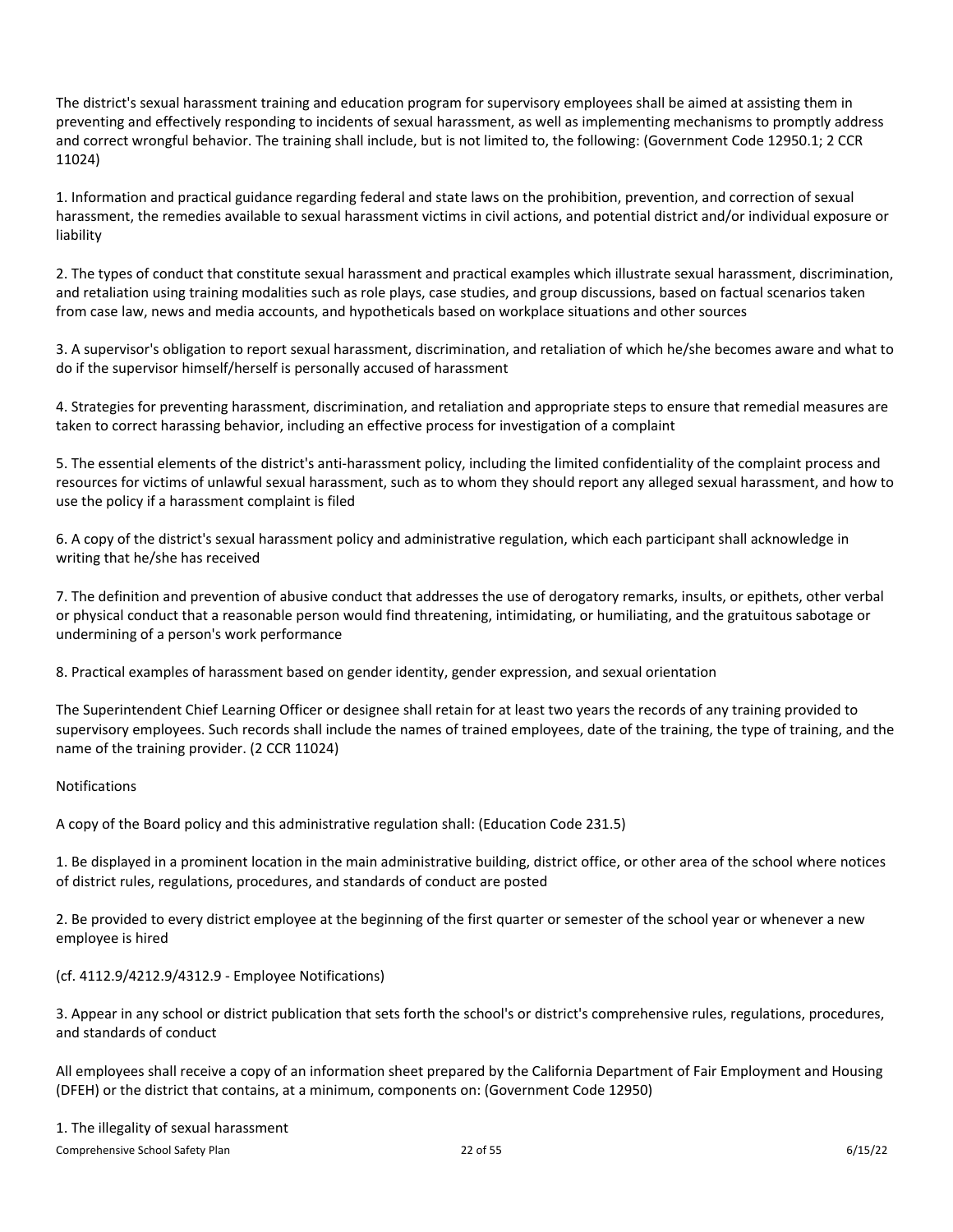2. The definition of sexual harassment under applicable state and federal law

- 3. A description of sexual harassment, with examples
- 4. The district's complaint process available to the employee

5. The legal remedies and complaint process available through DFEH and the Equal Employment Opportunity Commission (EEOC)

6. Directions on how to contact DFEH and the EEOC

7. The protection against retaliation provided by 2 CCR 11021 for opposing harassment prohibited by law or for filing a complaint with or otherwise participating in an investigation, proceeding, or hearing conducted by DFEH and the EEOC

In addition, the district shall post, in a prominent and accessible location, the DFEH poster on discrimination in employment and the illegality of sexual harassment and the DFEH poster regarding transgender rights. (Government Code 12950)

# <span id="page-23-0"></span>**(F) School-wide Dress Code Relating to Gang-Related Apparel (EC 35183)**

The Governing Board believes that appropriate dress and grooming contribute to a productive learning environment. The Board expects students to wear clothing that is suitable for the school activities in which they participate. Students shall not wear clothing that presents a health or safety hazard or causes a substantial disruption to the educational program.

District and school rules pertaining to student attire shall be included in student handbooks, may be posted in school offices and classrooms, and may be periodically reviewed with all students as necessary.

Students shall not be prohibited from dressing in a manner consistent with their gender identity or gender expression or with their religious or cultural observance.

In addition, the dress code shall not discriminate against students based on hair texture and protective hairstyles, including, but not limited to, braids, locks, and twists. (Education Code 212.1)

The principal or designee is authorized to enforce this policy and shall inform any student who does not reasonably conform to the dress code. The dress code shall not be enforced in a manner that discriminates against a particular viewpoint or results in a disproportionate application of the dress code based on students' gender, sexual orientation, race, ethnicity, household income, or body type or size.

School administrators, teachers, and other staff shall be notified of appropriate and equitable enforcement of the dress code.

When practical, students shall not be directed to correct a dress code violation during instructional time or in front of other students.

Repeated violations or refusal to comply with the district's dress code may result in disciplinary action.

# Gang-Related Apparel

The principal, staff, and parents/guardians at a school may establish a reasonable dress code that prohibits students from wearing gang-related apparel when there is evidence of a gang presence that disrupts or threatens to disrupt the school's activities. Such a proposed dress code shall be presented to the Board, which shall approve the plan upon determining that it is necessary to protect the health and safety of the school environment. The dress code policy may be included in the school's comprehensive safety plan. (Education Code 35183)

When determining specific items of clothing that may be defined as gang apparel, the school shall ensure that the determination is free from bias based on race, ethnicity, national origin, immigration status, or other protected characteristics.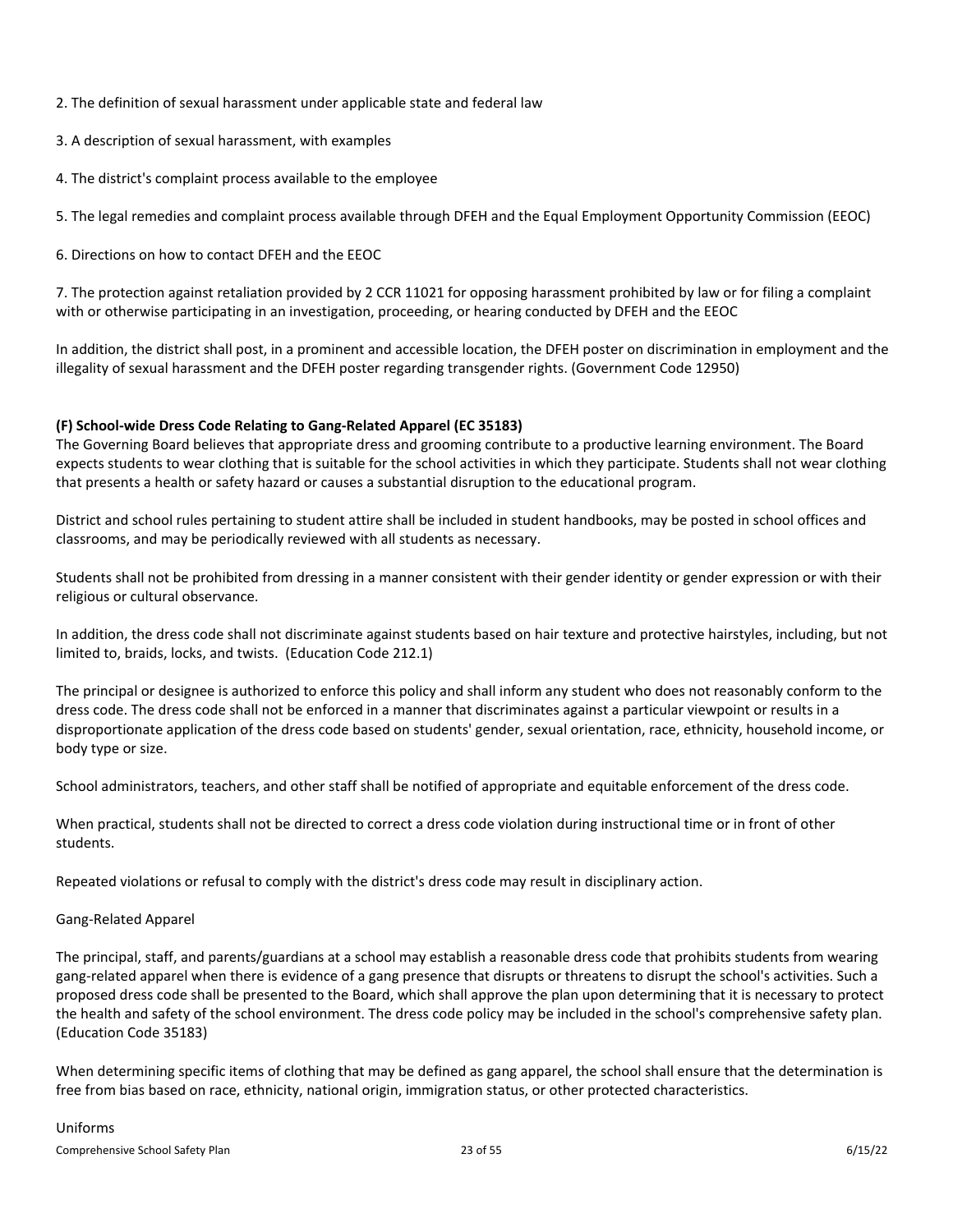The Board may approve a school-initiated dress code requiring students at the school to wear a school uniform whenever the Board determines that such a dress code will promote student achievement, a positive school climate, and/or student safety.

The Superintendent Chief Learning Officer or designee shall establish procedures whereby parents/guardians may choose to have their children exempted from the school uniform policy. Students shall not be penalized academically, otherwise discriminated against, or denied attendance to school if their parents/guardians so decide. (Education Code 35183)

The Superintendent Chief Learning Officer or designee shall ensure that resources are identified to assist economically disadvantaged students in obtaining uniforms. (Education Code 35183)

# <span id="page-24-0"></span>**(G) Procedure for Safe Ingress and Egress of Pupils, Parents, and Staff to and from School (EC 35294.2)** Truckee Elementary School

The safety of students and staff is a primary concern of Truckee Elementary. Supervision is provided to ensure the safety of each student before school, during breaks, at lunch, and after school. Supervision is a responsibility shared among support staff, teachers, and the administration.

Visitor Protocols include signing in with a government issued identification card into our Raptor system, which includes COVID screening question. All visitors then wear a Raptor issued identification badge while on campus until the sign out of the system and exit the building. We also have all exterior doors locked after school begins at 9:05. Classrooms are also directed to have all classroom doors locked during school hours per ALICE protocols.

The School Site Safety Plan was most recently revised in October 2021 by the Safety Lead and administration. The Safety Plan is reviewed with all staff members at the beginning of each school year. Key elements of the Safety Plan focus on the following:

School rules and procedures Sexual harassment policy Current status of school crime Notification to teachers Child abuse reporting procedures School-wide dress code Policies related to suspension/expulsion Disaster procedures/routine and emergency drills Safe ingress and egress of pupils, parents, and school employees

The school is in compliance with the laws, rules, and regulations pertaining to hazardous materials and state earthquake standards. The school's disaster preparedness plan includes steps for ensuring student and staff safety during an emergency. Evacuation, Shelter-in-Place, Duck/Cover/Hold, and/or ALICE drills are conducted on a monthly basis throughout the school year. This year, in accordance with Tahoe Truckee Unified School District, Truckee Elementary staff and students will be trained in ALICE response, which will include transitioning to drills that educate staff and students on how to appropriately respond to an armed intruder threat.

Truckee Elementary School continually strives to be a respected place of learning where all individuals feel safe, cared for, and connected.

Overall Goals and Objectives are listed in Goals 3 and 4 of the 2020-2021 School Plan.

Ingress/Egress Plan 2021-2022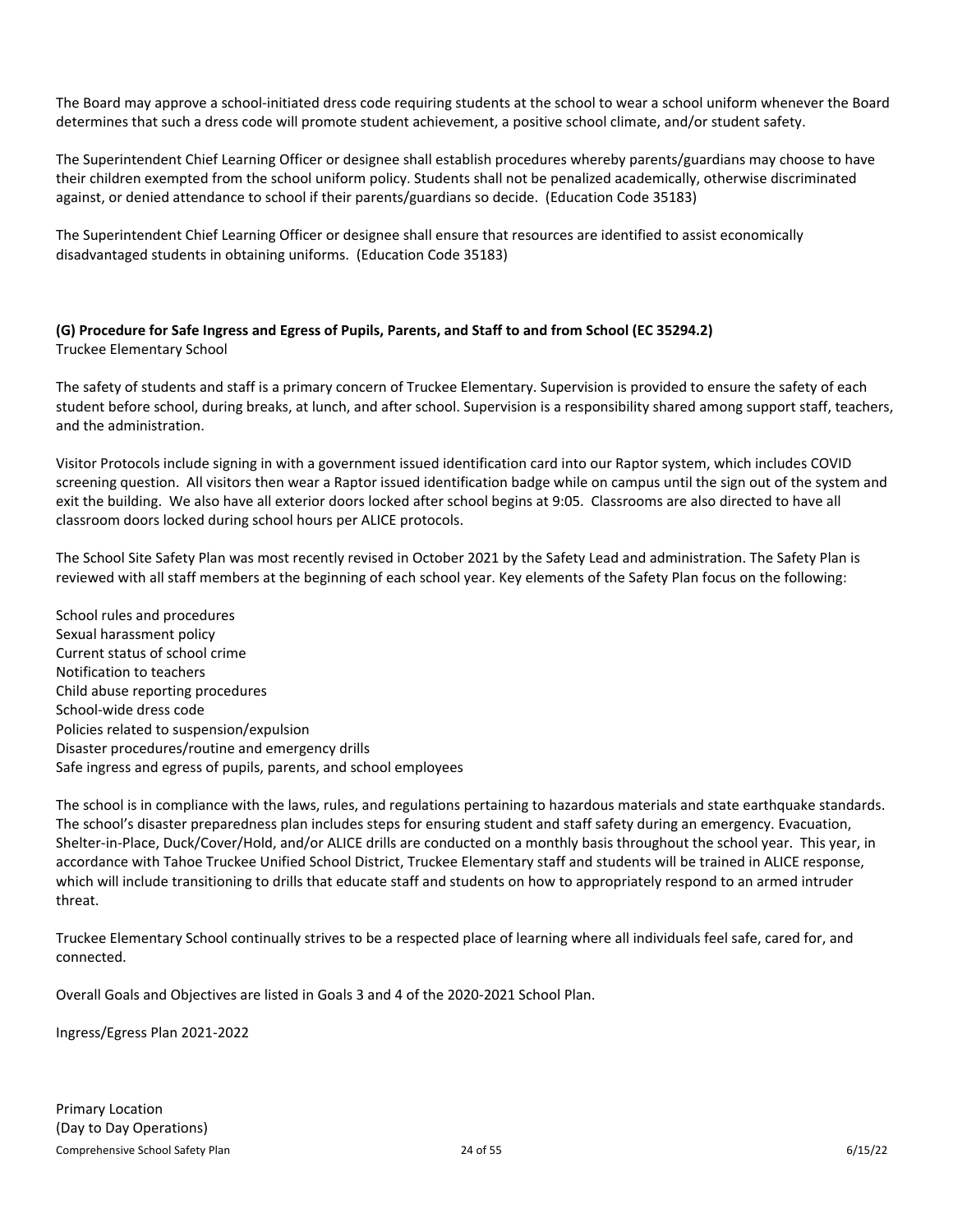Secondary Location (Emergency Plan) Parent/Student Drop off & pick up Drop off and pick up will be in the lower loop lot (TK-5). Depending on the type of emergency, pick up will be in the front parking lot or at the eastern lower bus loop. Bus Drop off & pick up Bus lanes in front of the school. The bus has access to bus lanes driveway from Donner Pass Road. During an emergency, the Director of Transportation will determine to pick up and drop off procedures. Possible locations: front parking lot, east side of the school. Public Entrance to School Site Signs are posted at the entry requiring all persons to check in with front desk. East, West side and rear doors are locked during school hours. During an emergency, parents will pick up students at a child reunion location, to be determined. Student/Staff Evacuation (by walking) Evacuation of students and staff as directed on posted evacuation maps and classroom emergency clipboards. Depending on the nature of the emergency, the safest location will be determined. Alternative locations: Factory Outlet parking lot, District Office, Truckee High School. Student/Staff Evacuation (by bus) Student picks up and drops off is accessible at the front of the school in the parking lot. Depending on the nature of the emergency, the Director of Transportation will coordinate evacuation sites: Donner State Park, District Office. Extreme location: Fence to I-80 cut and students/staff could board buses in the freeway side area. Street Access Points Donner Pass Road Donner Pass Road Evacuation Areas within walking distance Truckee High School, Factory Outlet Parking Lot Truckee High School, Factory Outlets, District Office Special Needs Students Bus transportation, students have their own equipment (e.g. strollers and wheelchairs) Wagon available in classroom/back west door, wheelchair available in classroom/office, wagons available in back west door/staff room/office.

Code to gate, rally points, and reunification point are not included publicly for safety reasons.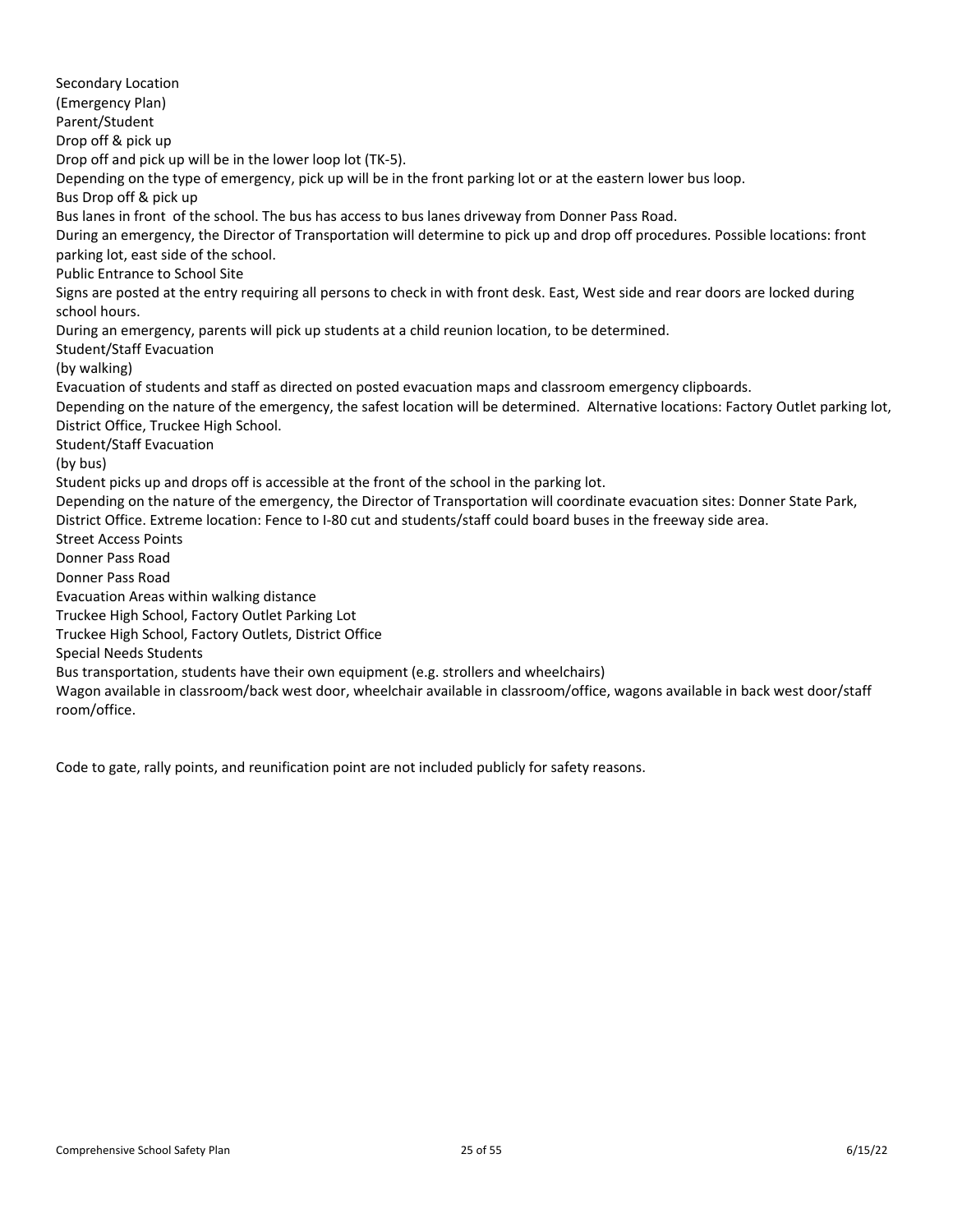# <span id="page-26-0"></span>**(H) A Safe and Orderly School Environment Conducive to Learning (EC 35294.2)**

# **Component:**

Socio-emotional Wellbeing

# **Element:**

Students will learn in an engaging and culturally responsive environment that is emotionally and physically safe.

# **Opportunity for Improvement:**

Targeting at-risk individuals for "Mini Grit" program, Wellness Center at elementary level, additional counseling support

| <b>Objectives</b>                                                                       | <b>Action Steps</b>                                                                                                                                                       | <b>Resources</b> | <b>Lead Person</b>                           | <b>Evaluation</b>                                          |
|-----------------------------------------------------------------------------------------|---------------------------------------------------------------------------------------------------------------------------------------------------------------------------|------------------|----------------------------------------------|------------------------------------------------------------|
| Caring Connections and<br><b>Trusted Adult Protocols</b>                                | Implemented with staff<br>and students 3 x/ year                                                                                                                          |                  | DiPrinzio                                    | 3 x / year                                                 |
| Counselor 1.0 FTE                                                                       | Whole class, small group,<br>1:1 counseling                                                                                                                               |                  | Mora                                         | Bi-annual                                                  |
| Trauma Informed<br>Training                                                             | <b>PD</b>                                                                                                                                                                 |                  | <b>District PD</b>                           |                                                            |
| PBIS                                                                                    | Ongoing PD and<br>implementation of PBIS<br>strategies school wide                                                                                                        |                  | DiPrinzio and Colborn                        | Behavior referrals, Cub<br>Bucks, DESSA                    |
| Psychologists                                                                           | Small group, 1:1, and IEP<br>support                                                                                                                                      |                  | <b>McKurtis and Burley</b>                   | Bi-annual                                                  |
| <b>Coordinated Care Team</b>                                                            | Meets weekly to support<br>and strategize support<br>for referred children                                                                                                |                  | Colborn, DiPrinzio, Mora,<br><b>McKurtis</b> | Behavior referrals, Cub<br>Bucks, DESSA, weekly<br>updates |
| Fifth Grade Leadership                                                                  | Weekly mentorship and<br>school wide planning                                                                                                                             |                  | DiPrinzio                                    |                                                            |
| <b>Recess Clubs</b>                                                                     | Weekly clubs for<br>alternatives at recess                                                                                                                                |                  | Enrichment                                   |                                                            |
| <b>Social Emotional</b><br>Learning (Second Step,<br>Mindfulness, Community<br>Circles) | Daily and weekly lessons<br>school wide and within<br>classrooms; counselor<br>also supports SEL lessons<br>as needed for specific<br>issues and restorative<br>practices | Second Step      | Mora                                         | Behavior referrals, Cub<br>Bucks, DESSA                    |
| DESSA assessment tool<br>for strengths based<br>targeted support and SEL                | Administered 3 x/ year                                                                                                                                                    | <b>DESSA</b>     | DiPrinzio and Mora                           | 3 x / year                                                 |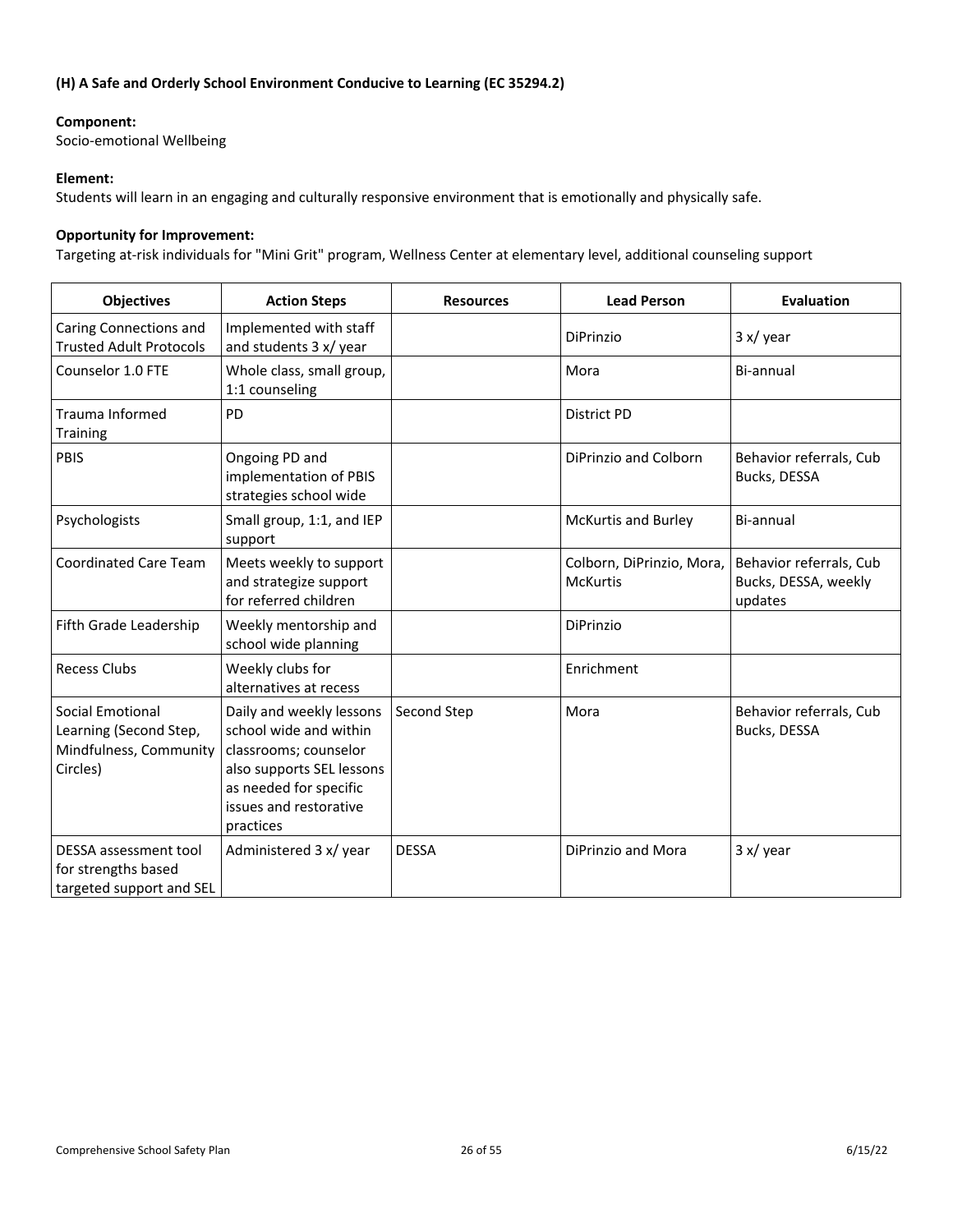# **Component:**

Physical Safety and Emergency Preparedness

# **Element:**

Students will learn in an engaging and culturally responsive environment that is emotionally and physically safe.

# **Opportunity for Improvement:**

| <b>Objectives</b>                          | <b>Action Steps</b>                                                                                                                                                                                                                                                   | <b>Resources</b> | <b>Lead Person</b>             | <b>Evaluation</b>                                                                                                                                                  |
|--------------------------------------------|-----------------------------------------------------------------------------------------------------------------------------------------------------------------------------------------------------------------------------------------------------------------------|------------------|--------------------------------|--------------------------------------------------------------------------------------------------------------------------------------------------------------------|
| <b>ALICE Training</b>                      | BOY and monthly Table<br>Talks                                                                                                                                                                                                                                        |                  |                                |                                                                                                                                                                    |
| Drills/Schedule                            | https://docs.google.com<br>/document/d/1PL1Zmpx-<br>N6m0OaNHY-<br>4RilGKOY5tosxmCA6CHd<br>CxZeY/edit?usp=sharing                                                                                                                                                      |                  |                                | Monthly                                                                                                                                                            |
| <b>Cleanliness Inspections</b>             | <b>Head Custodian will</b><br>perform daily inspections<br>of the site to assess<br>cleanliness and safety<br>hazards                                                                                                                                                 |                  | <b>Head Custodian</b>          | <b>Head Custodian will</b><br>report inspection status<br>to Administration daily                                                                                  |
| Facilities Maintenance/<br>FIT inspections | The Maintenance<br>department will conduct<br>annual maintenance<br>inspections of the<br>campus using the<br><b>Facilities Inspection Tool</b><br>prescribed by the Office<br>of Public School<br>Construction.                                                      | FIT report       | Gib Benthin                    | The maintenance<br>department will review<br>the FIT report and<br>schedule repairs as<br>needed                                                                   |
| Supervision                                | Sample supervision<br>schedule:<br>https://docs.google.com<br>/document/d/1WVq8C4<br>aV0fGV2npXOgSUtn7k1e<br>NF4sbVT99hEzDK0WY/e<br>dit?usp=sharing                                                                                                                   |                  |                                | Ongoing                                                                                                                                                            |
| Snow Removal                               | The maintenance<br>department will provide<br>snow removal service for<br>parking lots, fire lanes<br>and black top areas<br>during snow events. Site<br>custodians will clear<br>walkways and<br>ingress/egress areas<br>before school and during<br>the school day. |                  | Gib Benthin; Head<br>Custodian | Administrators and<br>Custodians will report<br>snow removal progress<br>to the Coordinator of<br>Maintenance and the<br><b>District Operations</b><br>Supervisor. |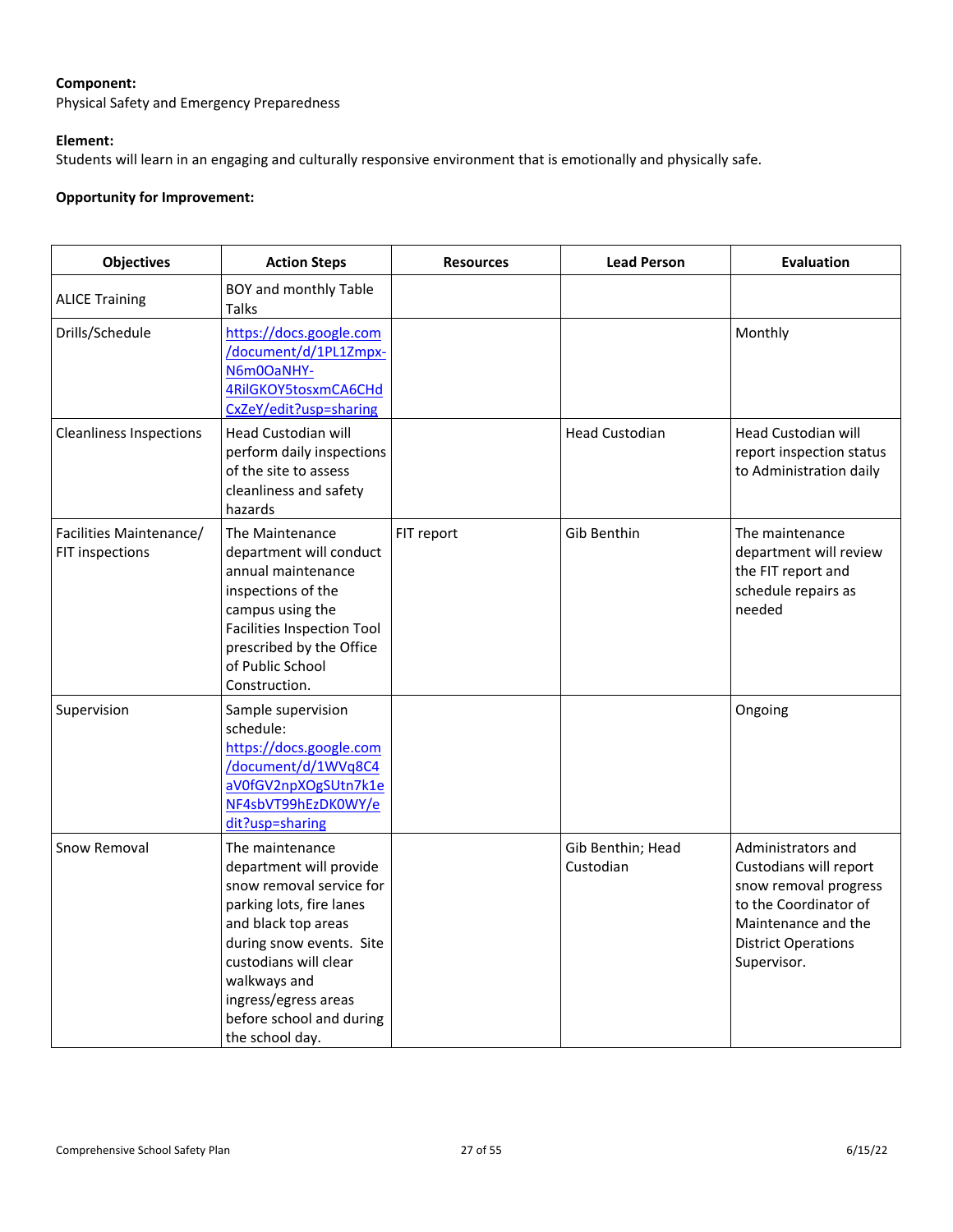| <b>Objectives</b>                                     | <b>Action Steps</b>                                                                                                                                                                                                                                                                                                                                                                                                                                                                                                                                                                                                                | <b>Resources</b> | <b>Lead Person</b>            | <b>Evaluation</b> |
|-------------------------------------------------------|------------------------------------------------------------------------------------------------------------------------------------------------------------------------------------------------------------------------------------------------------------------------------------------------------------------------------------------------------------------------------------------------------------------------------------------------------------------------------------------------------------------------------------------------------------------------------------------------------------------------------------|------------------|-------------------------------|-------------------|
| <b>Identification of Hazards</b>                      | All site personnel are<br>responsible for<br>identifying building<br>components in need of<br>repair and safety<br>hazards. Maintenance<br>repairs not affecting the<br>safety of students and<br>staff should be report to<br>the Maintenance<br>Department through<br>SchoolDude, the<br>District's work order<br>system. Any<br>maintenance item or<br>hazard that poses a<br>threat to the safety of<br>students and staff should<br>be reported immediately<br>to the Coordinator of<br>Maintenance or Director<br>of Facilities and<br>Operations. The area of<br>the hazard should be<br>cordoned off to prevent<br>injury. |                  | Gib Benthin; Jorge Rojas      | Ongoing           |
| <b>Monthly Maintenance</b><br>and Custodial Check-Ins | The Coordinator of<br>Maintenance will<br>perform monthly check-<br>ins with the Principal to<br>discuss maintenance<br>needs, work order<br>progress, and site<br>cleanliness. The District<br><b>Operations Supervisor</b><br>will perform quarterly<br>custodial inspections.                                                                                                                                                                                                                                                                                                                                                   |                  | Gib Benthin; Pat<br>McKechnie | Monthly           |
| <b>Evacuation Maps/Rally</b><br>Points                | Map and rally points not<br>published for security<br>and safety reasons                                                                                                                                                                                                                                                                                                                                                                                                                                                                                                                                                           |                  |                               | Ongoing           |

# <span id="page-28-0"></span>**(I) School Discipline Rules and Consequences (EC 35291 and EC 35291.5)**

# **Truckee Elementary Student Conduct Code**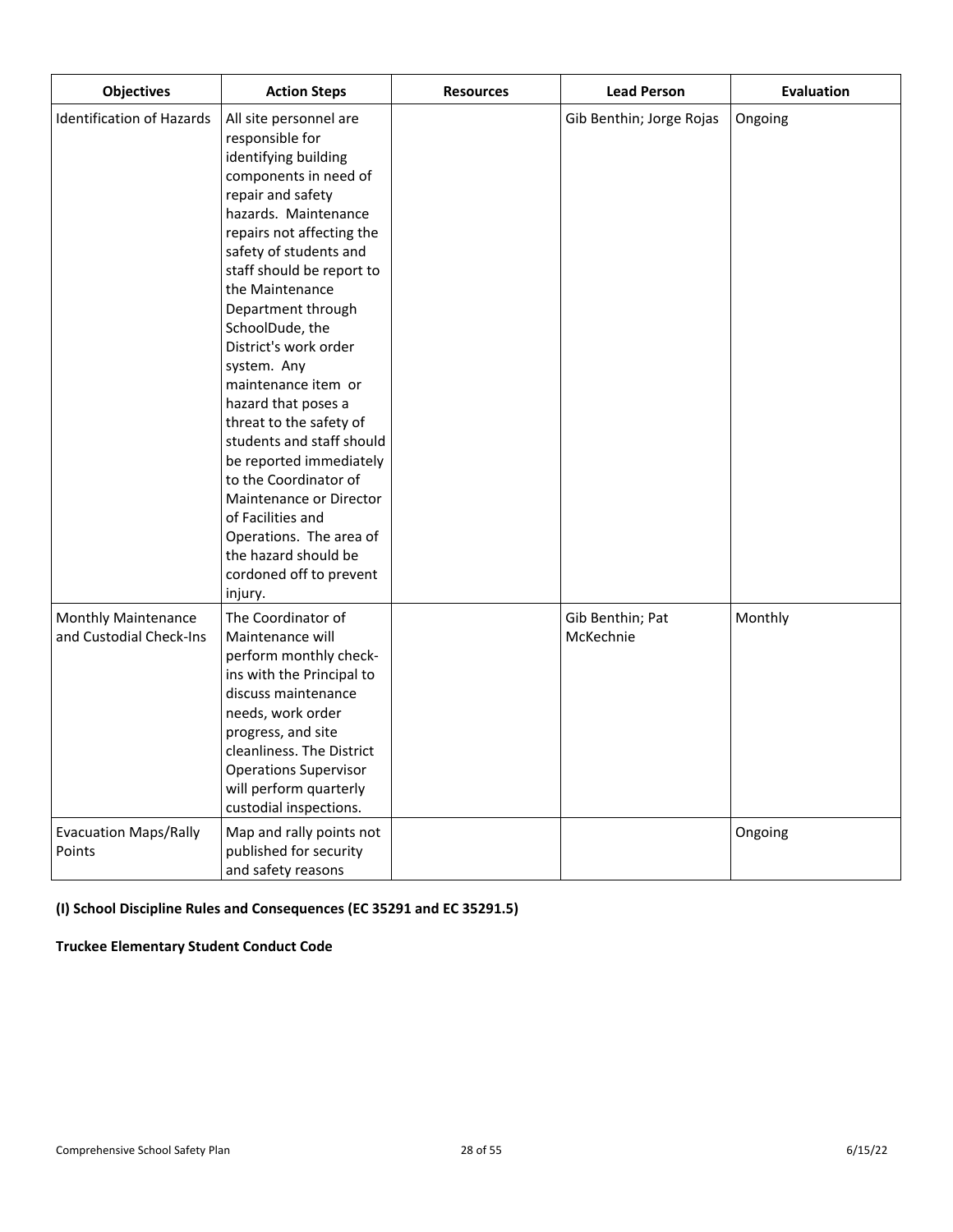**Conduct Code Procedures**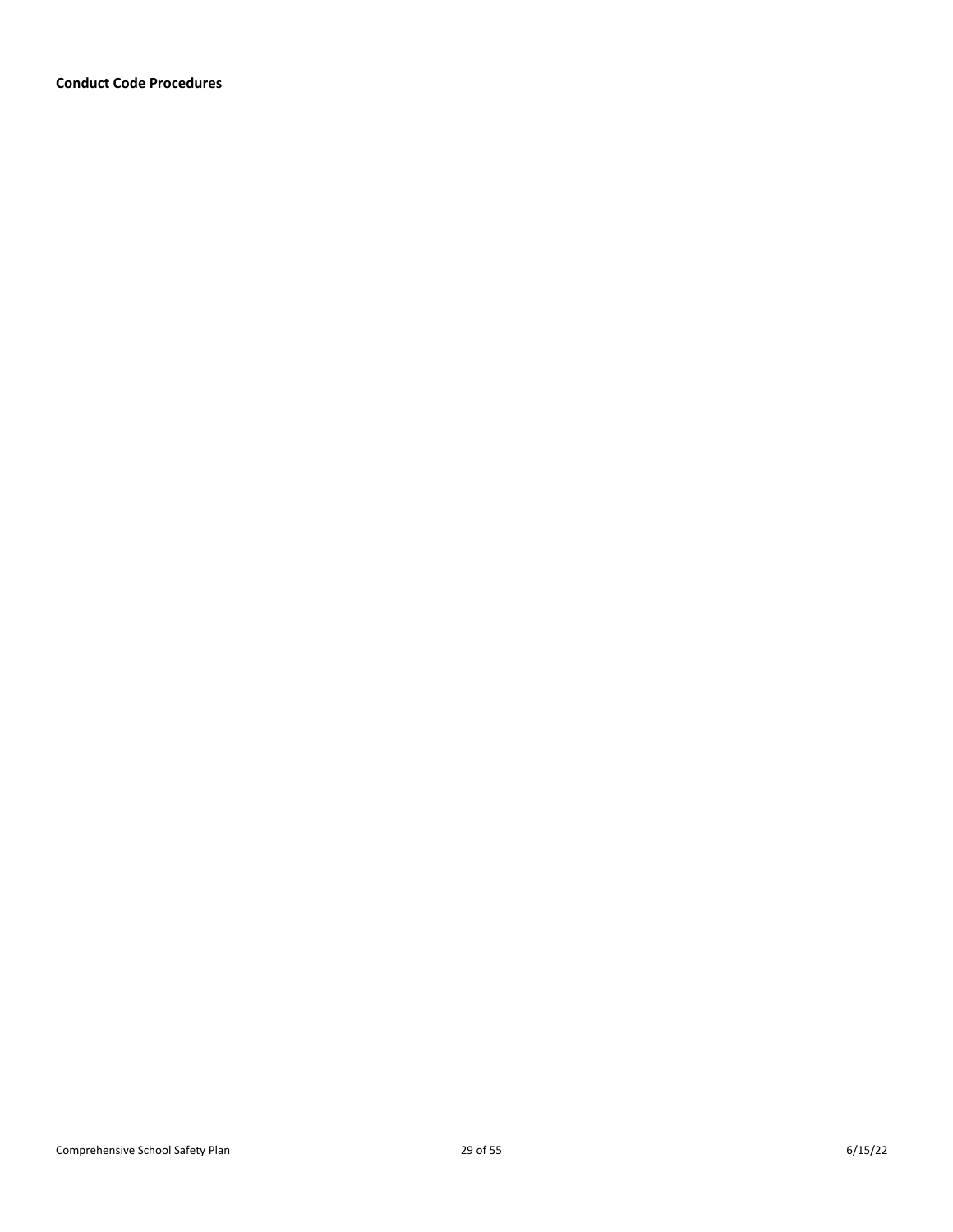# STUDENT BEHAVIOR "WE ARE SAFE, RESPONSIBLE, AND RESPECTFUL"

School Rules:

In combination with the focus on proactive positive behavior management, character development, and social-emotional support, the staff have established firm and consistent limits for students that we feel will both protect them and provide a school wide atmosphere that fosters learning. These rules apply to the classroom, playground, and the common areas, as well as on the way to and from school.

Be Safe Be Responsible Be Respectful Be Kind (unofficial fourth rule)

Developmentally, elementary school-aged children require concrete and specific examples of what safe, responsible, and respectful behavior "looks" and "sounds" like. Please see the Truckee Elementary Safe, Responsible, and Respectful Behavior Matrix (in Appendix) that describes target behaviors in each "zone" at school.

# Positive Behavior Reinforcement:

Our school plan includes teaching school rules and social emotional skills through programs such as classroom and schoolwide procedures and routines, Second Step, Cub Character Traits, and mindfulness resources; reinforcing appropriate student behavior; and using effective classroom management and positive behavior support strategies by providing early intervention for misconduct and appropriate use of consequences.

Every student, pre-school through fifth grade, has the right to be educated in a safe, respectful and welcoming environment. Every educator has the right to teach in an atmosphere free from disruption and obstacles that impede learning. This will be achieved through the implementation of consistent school-wide positive behavior support for every student in our school.

Students Who Follow the School Rules Will Earn Learning, respect, and positive habits for success! Verbal and/ or non-verbal positive reinforcement Positive notes or phone calls home to family Classroom rewards (such as Mystery Motivators) Individual rewards (such as Cub Bucks) School wide recognition and rewards (such as Principal Prides)

Link to School Wide Safe Responsible and Respectful Behavior Matrix by PBIS Zone: <https://docs.google.com/document/d/1Qu7yXWR7npPoH1tCSbx9DI6wSq4F3KNP02NNOXgkaiI/edit>

Behavior Support and Discipline:

The discipline system at Truckee Elementary is a progressive system. We view discipline situations as learning opportunities to grow socially and emotionally in a safe environment. The purpose of the discipline system is three-fold:

1) Help students learn to make positive choices and practice positive problem-solving strategies.

2) Provide fair and consistent corrective action.

3) Repair relationships through restorative practices.

Problem Behaviors

Incidents of misconduct will result in corrective action. The corrective action will depend on the frequency, severity, and impact upon others and/or the learning environment. Corrective action may include: Student conference Parent contact Parent conference Behavior plan Safety contract Work duty Problem solving

Comprehensive School Safety Plan 6/15/22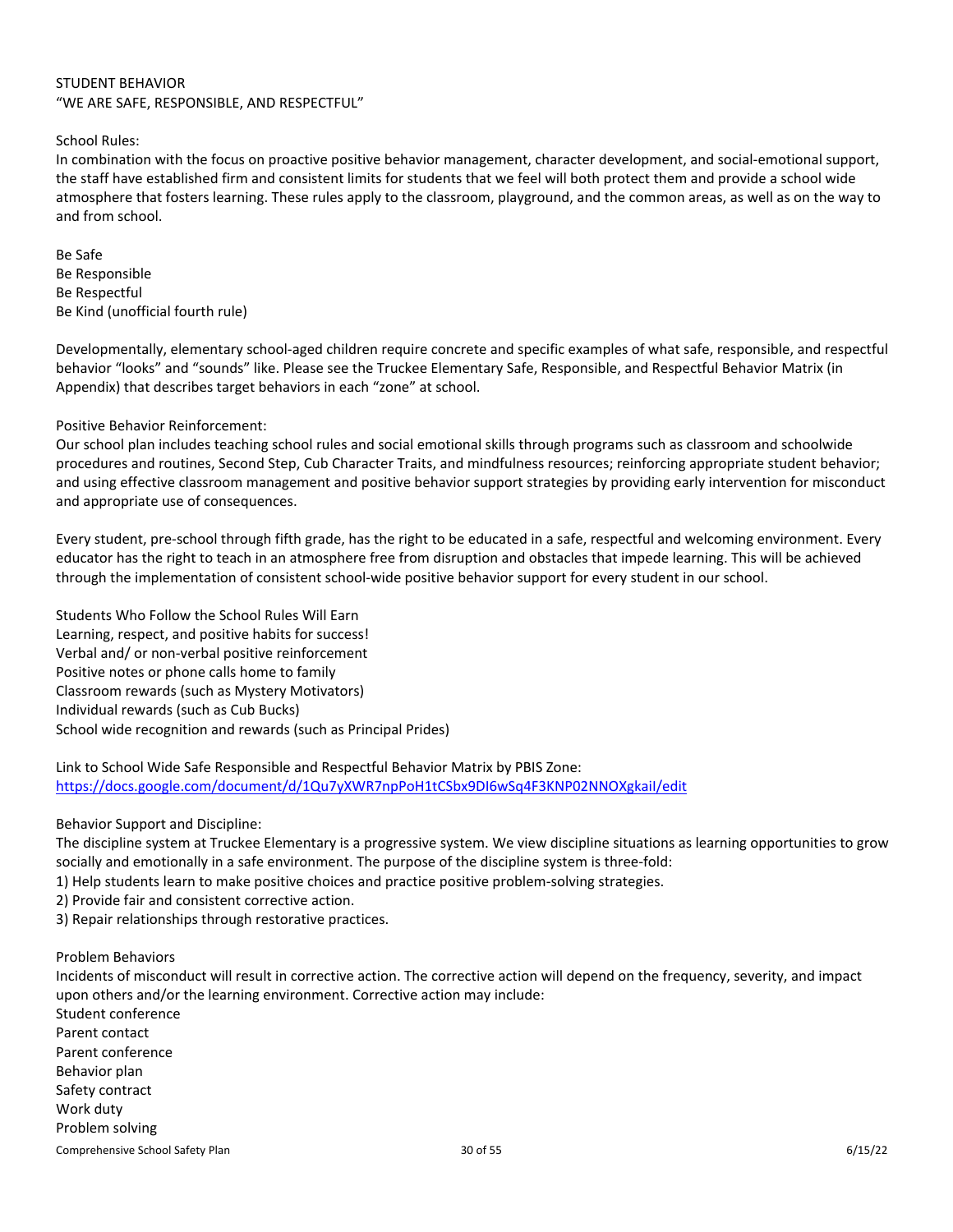In-school suspension Out of school suspension Link to district discipline matrix:<https://www.ttusd.org/Page/1091>

# <span id="page-31-0"></span>**(K) Hate Crime Reporting Procedures and Policies**

In order to create a safe learning environment for all students, the Governing Board desires to protect the right of every student to be free from hate-motivated behavior and will promote harmonious relationships among students so as to enable them to gain a true understanding of the civil rights and social responsibilities of people in society. The district prohibits discriminatory behavior or statements that degrade an individual on the basis of his/her actual or perceived race, ethnicity, culture, heritage, gender, sex, sexual orientation, physical/mental attributes, or religious beliefs or practices.

(cf. 0410 - Nondiscrimination in District Programs and Activities)

- (cf. 0450 Comprehensive Safety Plan)
- (cf. 3515.4 Recovery for Property Loss or Damage)
- (cf. 5131.5 Vandalism and Graffiti)
- (cf. 5136 Gangs)
- (cf. 5137 Positive School Climate)
- (cf. 5141.52 Suicide Prevention)
- (cf. 5145.3 Nondiscrimination/Harassment)
- (cf. 5147 Dropout Prevention)

(cf. 5149 - At-Risk Students)

The Superintendent Chief Learning Officer or designee shall collaborate with regional programs and community organizations to promote safe environments for youth. These efforts shall be focused on providing an efficient use of district and community resources.

- (cf. 1020 Youth Services)
- (cf. 1400 Relations Between Other Governmental Agencies and the Schools)
- (cf. 1700 Relations Between Private Industry and the Schools)
- (cf. 5148.2 Before/After School Programs)
- (cf. 5148.3 Preschool/Early Childhood Education)
- (cf. 6020 Parent Involvement)

The district shall provide age-appropriate instruction to help promote an understanding of and respect for human rights, diversity, and tolerance in a multicultural society and to provide strategies to manage conflicts constructively.

(cf. 5138 - Conflict Resolution/Peer Mediation)

(cf. 6142.3 - Civic Education)

Comprehensive School Safety Plan 6/15/22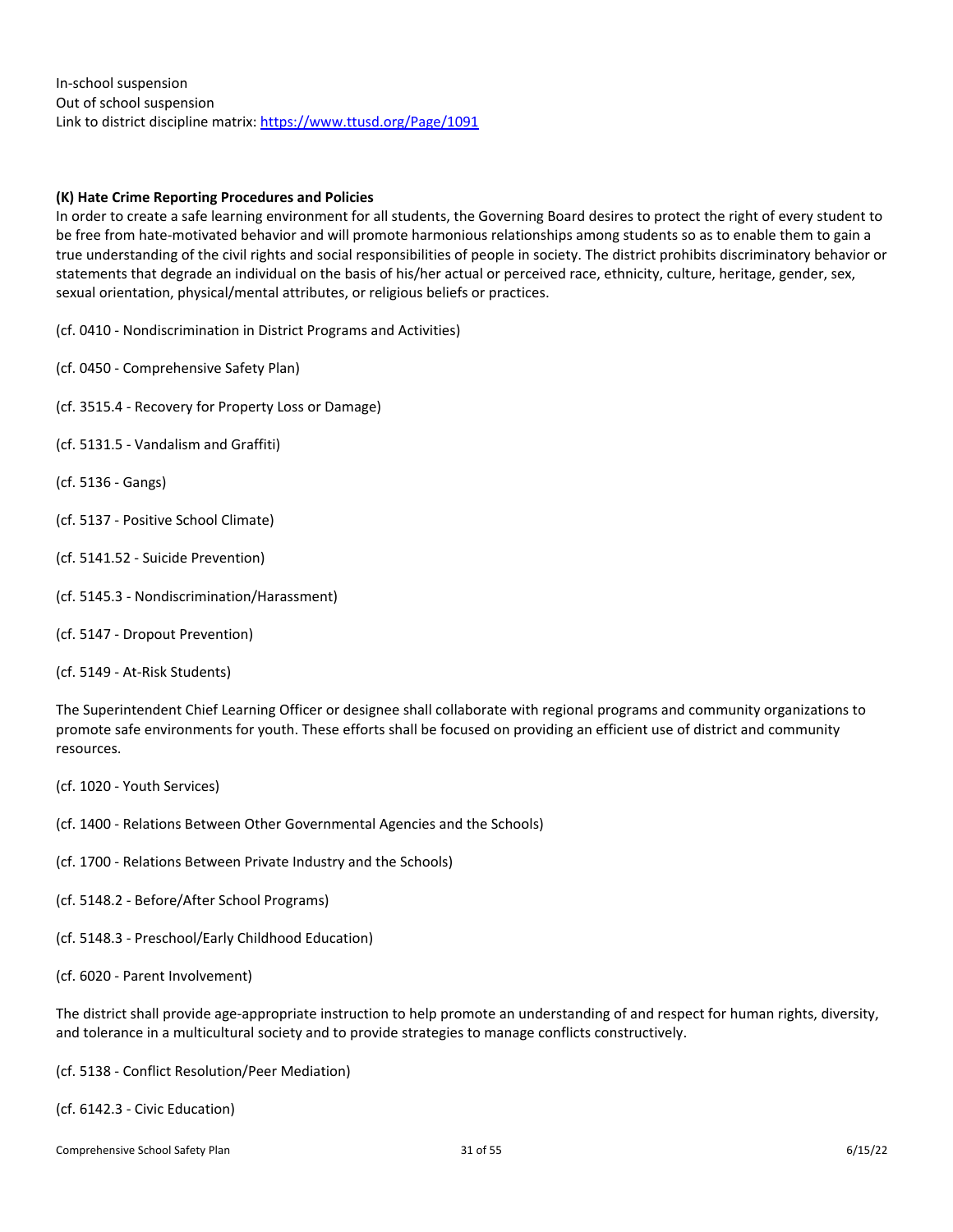# (cf. 6142.4 - Service Learning/Community Service Classes)

(cf. 6141.94 - History-Social Science Instruction)

The Superintendent Chief Learning Officer or designee shall ensure that staff receive training on recognizing hate-motivated behavior and on strategies to help respond appropriately to such behavior.

(cf. 4131 - Staff Development)

(cf. 4231 - Staff Development)

(cf. 4331 - Staff Development)

Grievance Procedures

Any student who believes he/she is a victim of hate-motivated behavior shall immediately contact the Coordinator for Nondiscrimination/Principal. Upon receiving such a complaint, the Coordinator/Principal shall immediately investigate the complaint in accordance with school-level complaint process/grievance procedures as described in AR 5145.7 - Sexual Harassment. A student who has been found to have demonstrated hate-motivated behavior shall be subject to discipline in accordance with law, Board policy, and administrative regulation.

(cf. 1312.1 - Complaints Concerning District Employees)

(cf. 1312.3 - Uniform Complaint Procedures)

- (cf. 5131- Conduct)
- (cf. 5144 Discipline)
- (cf. 5144.1 Suspension and Expulsion/Due Process)
- (cf. 5144.2 Suspension and Expulsion/Due Process (Students with Disabilities))
- (cf. 5145.7 Sexual Harassment)

Staff who receive notice of hate-motivated behavior or personally observe such behavior shall notify the Coordinator/Principal, Superintendent Chief Learning Officer or designee, and/or law enforcement, as appropriate.

(cf. 3515.3 - District Police/Security Department)

(cf. 4158/4258/4358 - Employee Security)

As necessary, the district shall provide counseling, guidance, and support to students who are victims of hate-motivated behavior and to students who exhibit such behavior.

(cf. 6164.2 - Guidance/Counseling Services)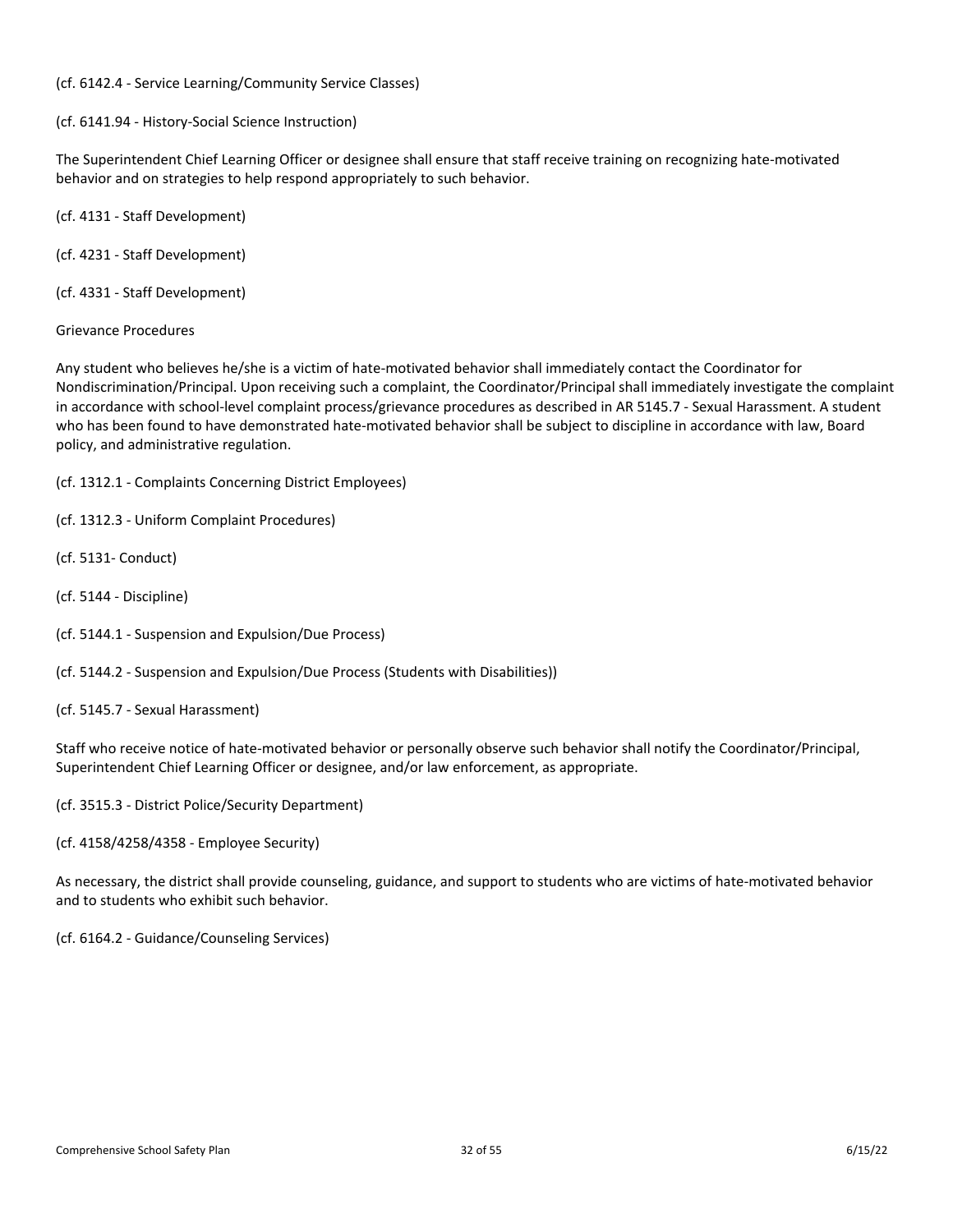# <span id="page-33-0"></span>**(J) Procedures to Prepare for Active Shooters**

TTUSD believes that the preparation of staff and students for potential active shooters on campus is critical. TTUSD has adopted and implemented a comprehensive training program called ALICE. ALICE stands for Alert, Lockdown, Inform, Counter, Evacuate. The ALICE training standard takes a departure from the traditional lockdown process that was in place in the District. ALICE embraces active decision making on the part of the staff and older students to address an armed intruder including an active shooter situation or threatening scenario. All students and staff are trained in ALICE protocols annually using age-appropriate materials. Each site also conducts regular training and drills throughout the school year.

# <span id="page-33-1"></span>**Procedures for Preventing Acts of Bullying and Cyber-bullying**

The Governing Board recognizes the harmful effects of bullying on student well-being, student learning, and school attendance and desires to provide a safe school environment that protects students from physical and emotional harm. No individual or group shall, through physical, written, verbal, visual, or other means, harass, sexually harass, threaten, intimidate, cyberbully, cause bodily injury to, or commit hate violence against any student or school personnel, or retaliate against them for filing a complaint or participating in the complaint resolution process.

The Superintendent Chief Learning Officer or designee shall develop strategies for addressing bullying in district schools with the involvement of students, parents/guardians, and staff. As appropriate, the Superintendent Chief Learning Officer or designee may also collaborate with social services, mental health services, law enforcement, courts, and other agencies and community organizations in the development and implementation of effective strategies to promote safety in schools and the community.

Such strategies shall be incorporated into the comprehensive safety plan and, to the extent possible, into the local control and accountability plan and other applicable district and school plans.

Any complaint of bullying shall be investigated and, if determined to be discriminatory, resolved in accordance with law and the district's uniform complaint procedures specified in AR 1312.3. If, during the investigation, it is determined that a complaint is about nondiscriminatory bullying, the principal or designee shall inform the complainant and shall take all necessary actions to resolve the complaint.

Any employee who permits or engages in bullying or retaliation related to bullying shall be subject to disciplinary action, up to and including dismissal.

# Definitions

Bullying is an unwanted, aggressive behavior that involves a real or perceived imbalance of power between individuals with the intent to cause emotional or physical harm. Bullying can be physical, verbal, or social/relational and involves repetition or potential repetition of a deliberate act.

Cyberbullying includes the electronic creation or transmission of harassing communications, direct threats, or other harmful texts, sounds, or images. Cyberbullying also includes breaking into another person's electronic account or assuming that person's online identity in order to damage that person's reputation.

Examples of the types of conduct that may constitute bullying and are prohibited by the district include, but are not limited to: Physical bullying that inflicts harm upon a person's body or possessions, such as hitting, kicking, pinching, spitting, tripping, pushing, taking or breaking someone's possessions, or making cruel or rude hand gestures

Verbal bullying that includes saying or writing hurtful things, such as teasing, name-calling, inappropriate sexual comments, taunting, or threats to cause harm

Social/relational bullying that harms a person's reputation or relationships, such as leaving a person out of an activity on purpose, influencing others not to be friends with someone, spreading rumors, or embarrassing someone in public

Cyberbullying, such as sending demeaning or hateful text messages or emails, sending rumors by email or by posting on social networking sites, or posting embarrassing photos, videos, web site, or fake profiles Measures to Prevent Bullying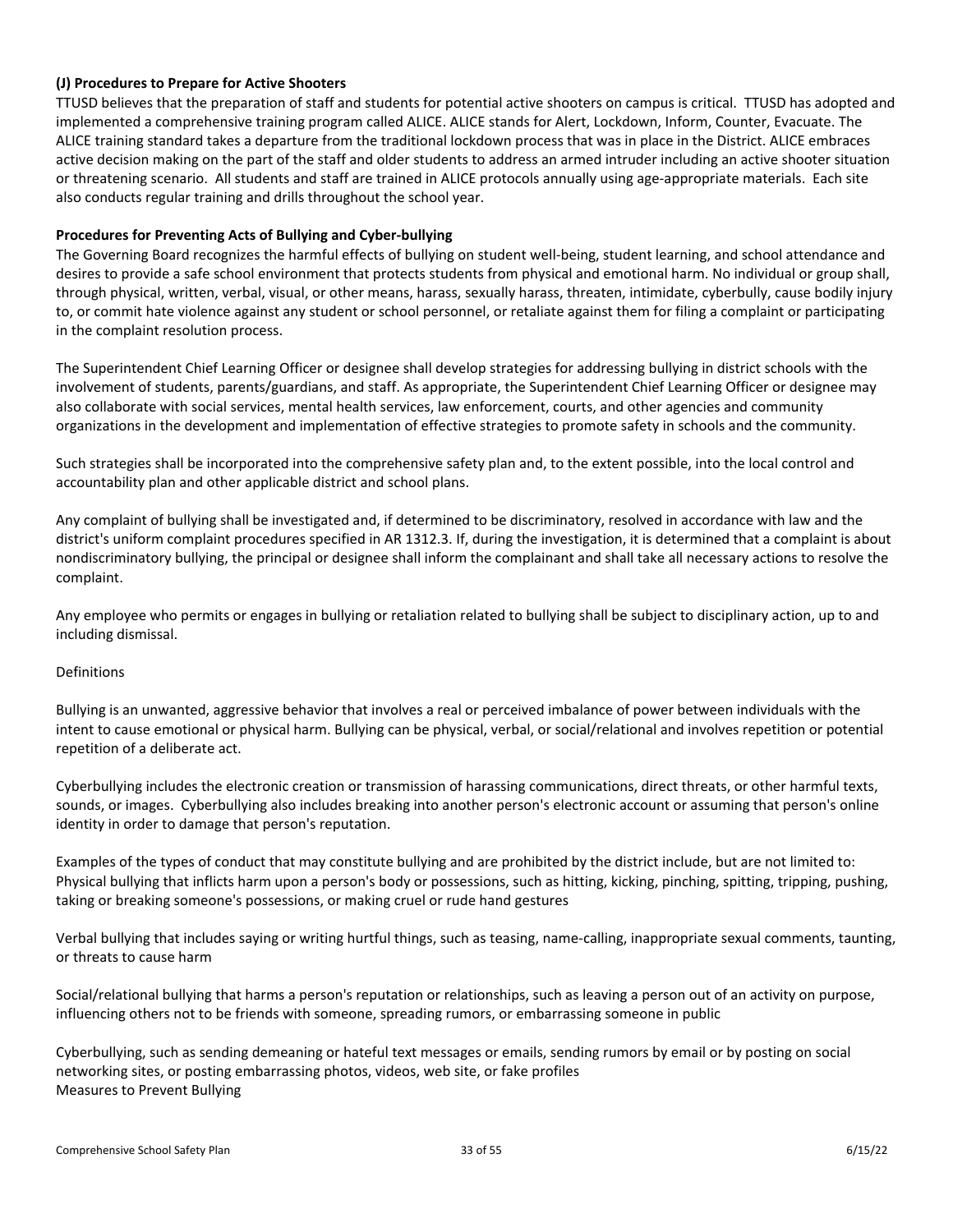The Superintendent Chief Learning Officer or designee shall implement measures to prevent bullying in district schools, including, but not limited to, the following:

Ensuring that each school establishes clear rules for student conduct and implements strategies to promote a positive, collaborative school climate

Providing to students, through student handbooks and other age-appropriate means, information about district and school rules related to bullying, mechanisms available for reporting incidents or threats, and the consequences for engaging in bullying

Encouraging students to notify school staff when they are being bullied or when they suspect that another student is being bullied, and providing means by which students may report threats or incidents confidentially and anonymously

Conducting an assessment of bullying incidents at each school and, if necessary, increasing supervision and security in areas where bullying most often occurs, such as classrooms, playgrounds, hallways, restrooms, and cafeterias

Annually notifying district employees that, pursuant to Education Code 234.1, any school staff who witnesses an act of bullying against a student has a responsibility to immediately intervene to stop the incident when it is safe to do so Staff Development

The Superintendent Chief Learning Officer or designee shall make the California Department of Education's online training module on the dynamics of bullying and cyberbullying, which includes the identification of bullying and cyberbullying and the implementation of strategies to address bullying, available annually to all certificated staff and to other employees who have regular interaction with students. (Education Code 32283.5)

The Superintendent Chief Learning Officer or designee shall provide training to teachers and other school staff to raise their awareness about the legal obligation of the district and its employees to prevent discrimination, harassment, intimidation, and bullying of district students. Such training shall be designed to provide staff with the skills to: Discuss the diversity of the student body and school community, including their varying immigration experiences

Discuss bullying prevention strategies with students, and teach students to recognize the behavior and characteristics of bullying perpetrators and victims

Identify the signs of bullying or harassing behavior

Take immediate corrective action when bullying is observed

Report incidents to the appropriate authorities, including law enforcement in instances of criminal behavior Student Instruction

As appropriate, the district shall provide students with instruction, in the classroom or other educational settings, that promotes social-emotional learning, effective communication and conflict resolution skills, character/values education, respect for cultural and individual differences, self-esteem development, assertiveness skills, and appropriate online behavior.

The district shall also educate students about the negative impact of bullying, discrimination, intimidation, and harassment based on actual or perceived immigration status, religious beliefs and customs, or any other individual bias or prejudice.

Students should be taught the difference between appropriate and inappropriate behaviors, how to advocate for themselves, how to help another student who is being bullied, and when to seek assistance from a trusted adult. As role models for students, staff shall be expected to demonstrate effective problem-solving and anger management skills.

To discourage cyberbullying, teachers may advise students to be cautious about sharing passwords, personal data, or private photos online and to consider the consequences of making negative comments about others online.

# Reporting and Filing of Complaints

Any student, parent/guardian, or other individual who believes that a student has been subjected to bullying or who has witnessed bullying may report the incident to a teacher, the principal, a compliance officer, or any other available school employee.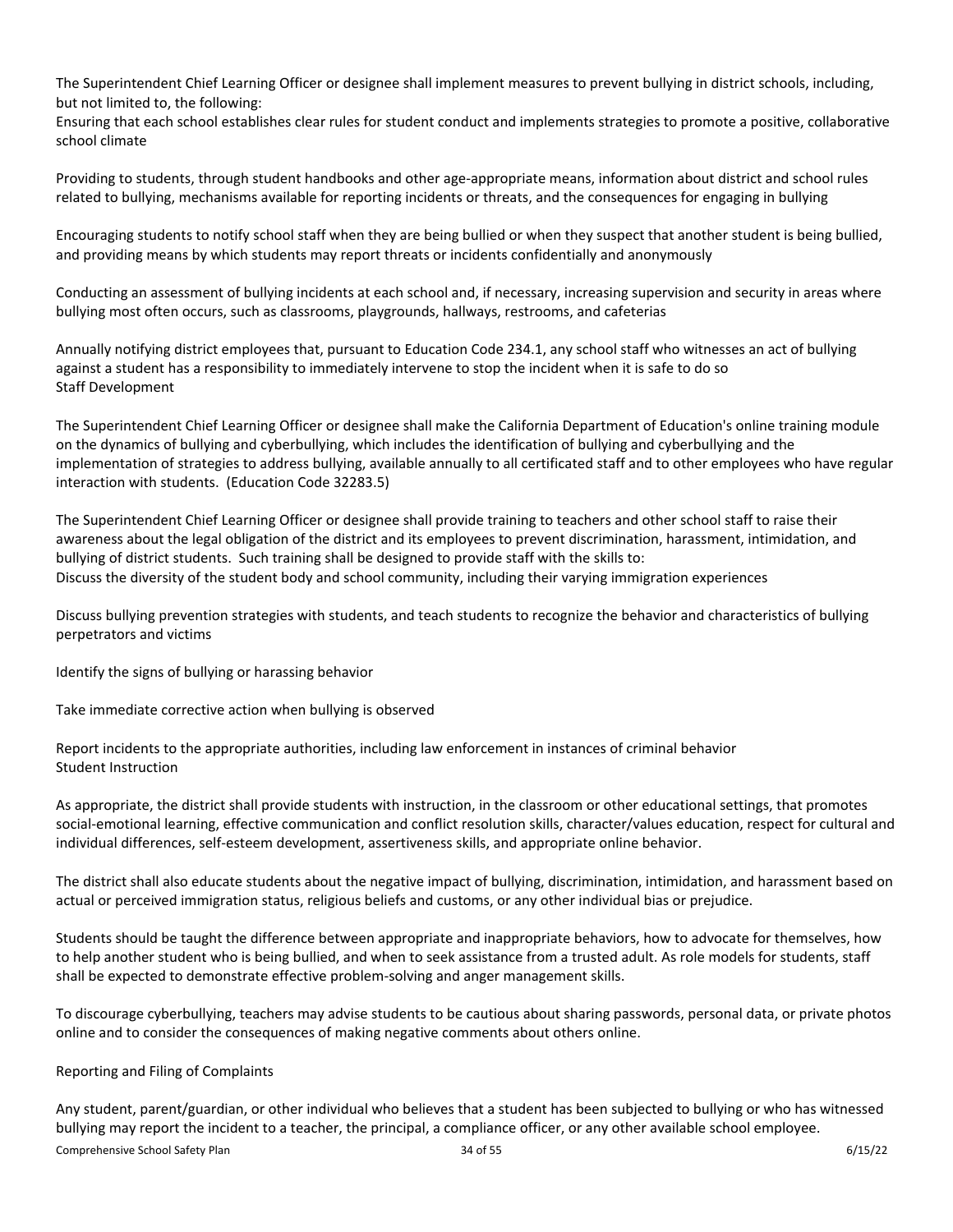When a report of bullying is submitted, the principal or a district compliance officer shall inform the student or parent/guardian of the right to file a formal written complaint in accordance with AR 1312.3 - Uniform Complaint Procedures. The student who is the alleged victim of the bullying shall be given an opportunity to describe the incident, identify witnesses who may have relevant information, and provide other evidence of bullying.

Within one business day of receiving such a report, a staff member shall notify the principal of the report, whether or not a uniform complaint is filed. In addition, any school employee who observes an incident of bullying involving a student shall, within one business day, report such observation to the principal or a district compliance officer, whether or not the alleged victim files a complaint.

Within two business days of receiving a report of bullying, the principal shall notify the district compliance officer identified in AR 1312.3.

When the circumstances involve cyberbullying, individuals with information about the activity shall be encouraged to save and print any electronic or digital messages that they feel constitute cyberbullying and to notify a teacher, the principal, or other employee so that the matter may be investigated. When a student uses a social networking site or service to bully or harass another student, the Superintendent Chief Learning Officer or designee may file a request with the networking site or service to suspend the privileges of the student and to have the material removed.

# Discipline/Corrective Actions

Corrective actions for a student who commits an act of bullying of any type may include counseling, behavioral intervention and education, and, if the behavior is severe or pervasive as defined in Education Code 48900, may include suspension or expulsion in accordance with district policies and regulations.

When appropriate based on the severity or pervasiveness of the bullying, the Superintendent Chief Learning Officer or designee shall notify the parents/guardians of victims and perpetrators and may contact law enforcement.

The Superintendent Chief Learning Officer, principal, or principal's designee may refer a victim, witness, perpetrator, or other student affected by an act of bullying to a school counselor, school psychologist, social worker, child welfare attendance personnel, school nurse, or other school support service personnel for case management, counseling, and/or participation in a restorative justice program as appropriate. (Education Code 48900.9)

If any student involved in bullying exhibits warning signs of suicidal thought or intention or of intent to harm another person, the Superintendent Chief Learning Officer or designee shall, as appropriate, implement district intervention protocols which may include, but are not limited to, referral to district or community mental health services, other health professionals, and/or law enforcement.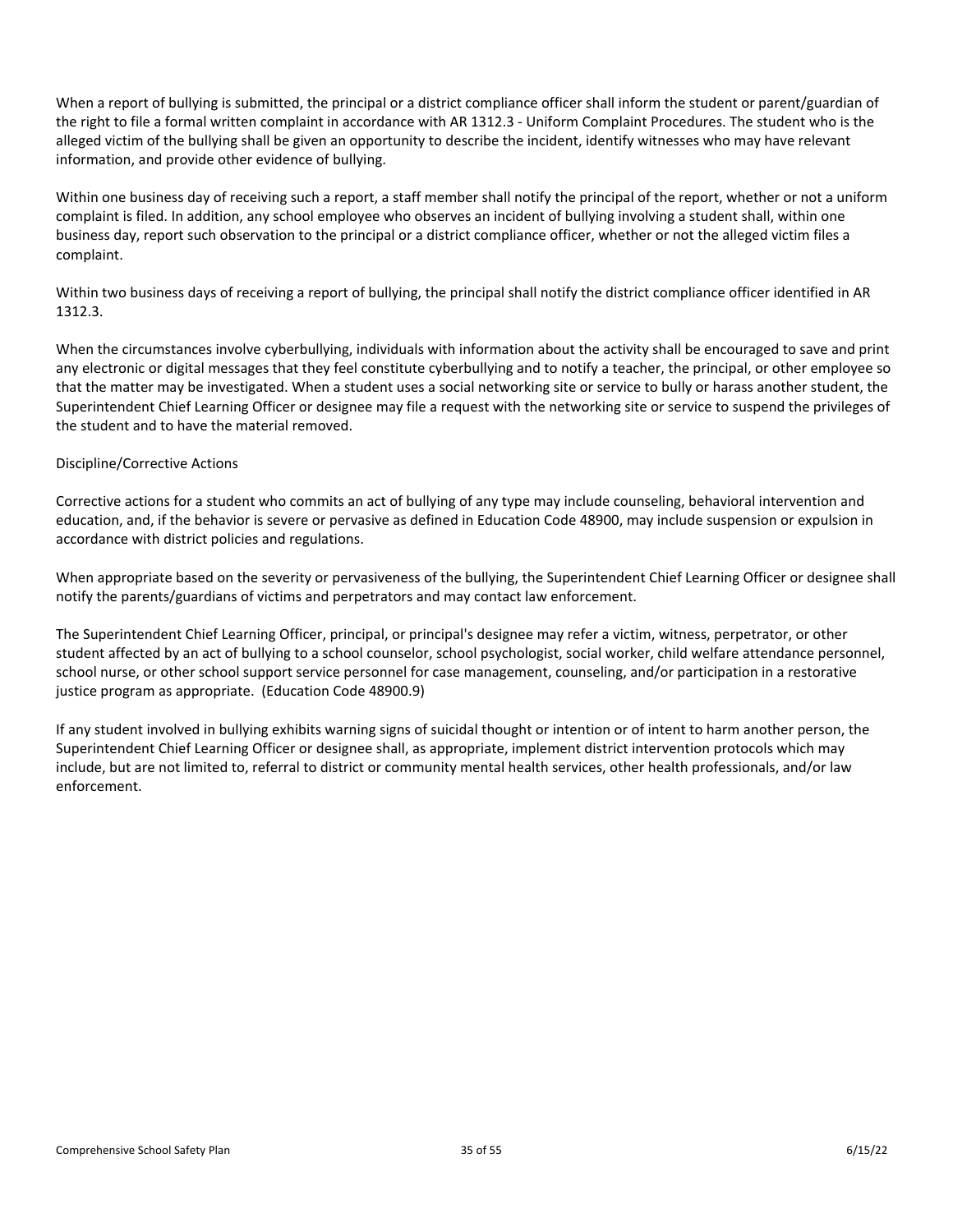# <span id="page-36-0"></span>**Safety Plan Review, Evaluation and Amendment Procedures**

School sites will review the Comprehensive School Safety Plan (CSSP) with School Site Council and staff annually and provide opportunity for input and feedback. The Principal will update the plan accordingly and provide copies to local police and fire departments for review. The final updated CSSP will be presented and approved by School Site Council at a public meeting by March 1 of the current school year. Agendas of the meeting will be posted in accordance with the Brown Act and notification of the CSSP review and approval will be sent to the Town Mayor or equivalent.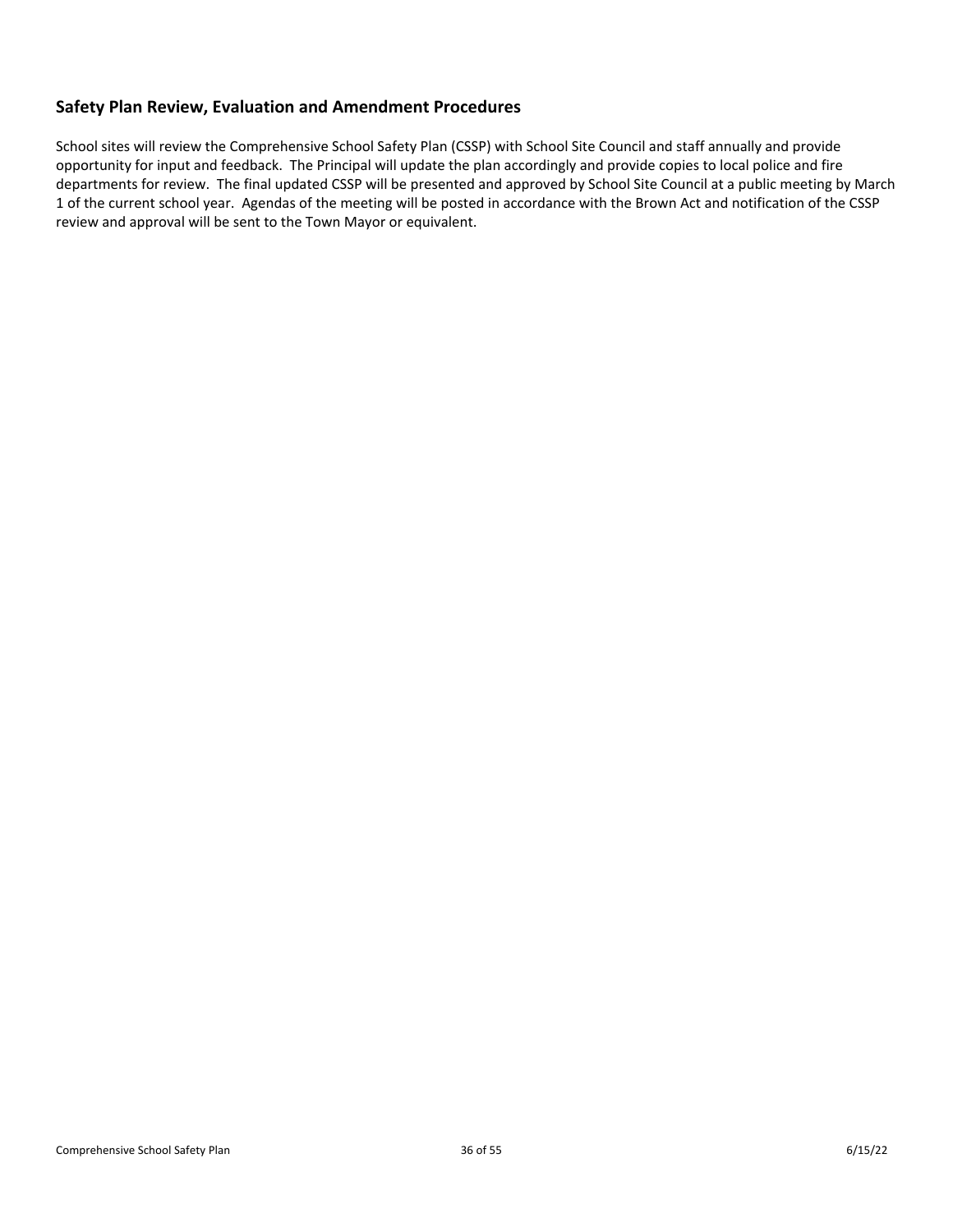<span id="page-37-0"></span>**Safety Plan Appendices**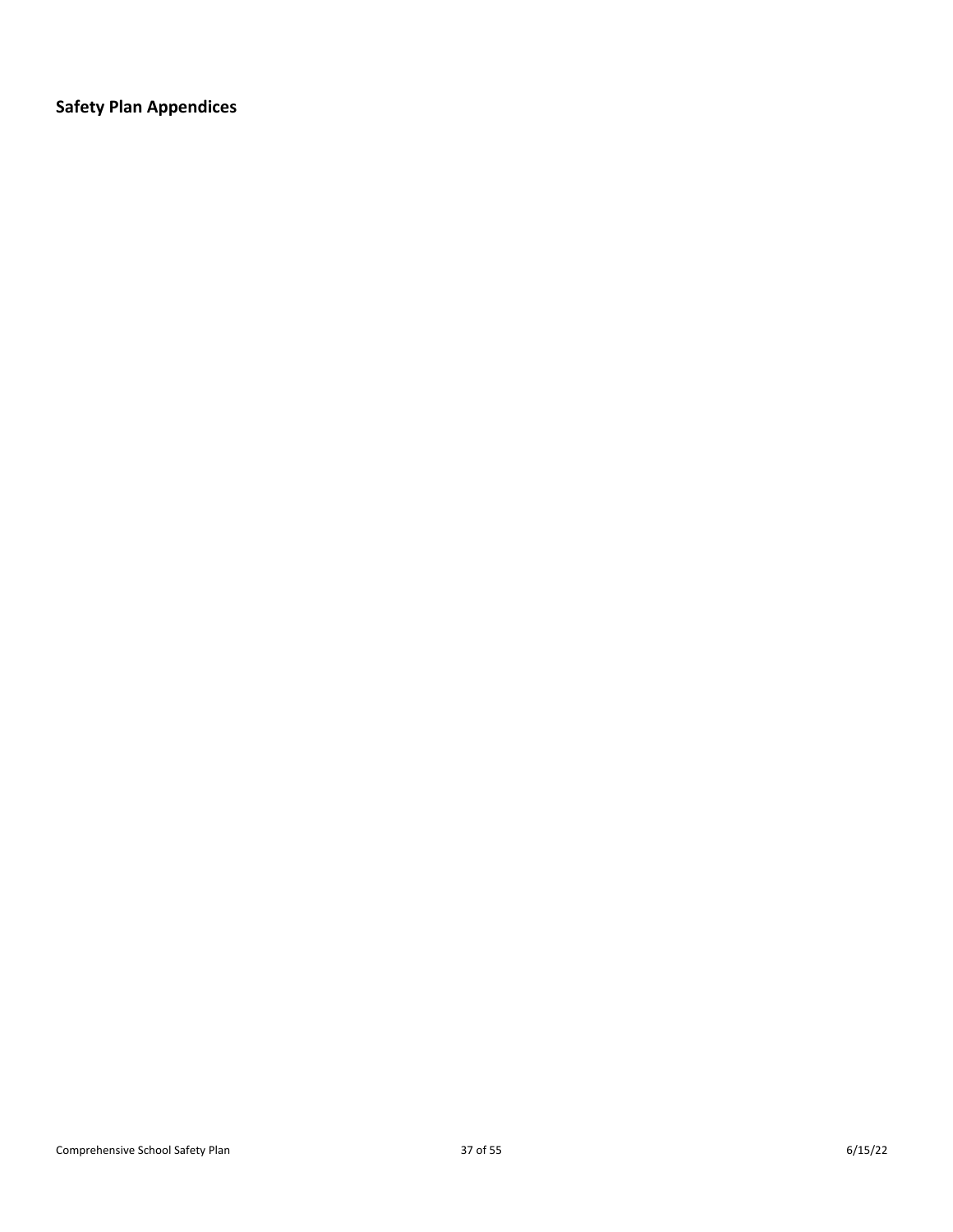# <span id="page-38-0"></span>**Emergency Contact Numbers**

# **Utilities, Responders and Communication Resources**

| <b>Type</b>                           | Vendor                                               | <b>Number</b>    | <b>Comments</b>         |
|---------------------------------------|------------------------------------------------------|------------------|-------------------------|
| <b>Public Utilities</b>               | Truckee Donner Public<br><b>Utility District</b>     | (530) 587-3896   | Electricity/Water/Sewer |
| <b>Public Utilities</b>               | Southwest Gas Corp.                                  | 1 (877) 860-6020 | Gas                     |
| <b>Public Utilities</b>               | Tahoe Truckee Sierra<br>Disposal                     | (530) 583-7800   | Waste Management        |
| Law<br>Enforcement/Fire/Paramed<br>ic | <b>Truckee Fire Protection</b><br><b>District</b>    | (530) 582-7850   |                         |
| Law<br>Enforcement/Fire/Paramed<br>ic | Truckee Police Department                            | (530) 550-2323   |                         |
| Law<br>Enforcement/Fire/Paramed<br>ic | Nevada County Sheriff's<br>Office                    | (530) 582-7838   |                         |
| <b>Emergency Services</b>             | TOT - Emergency<br><b>Operations Manager</b>         | (530) 550-2335   | Robert Womack           |
| <b>Emergency Services</b>             | TOT - 24 Hour Dispatch                               | (530) 550-2320   |                         |
| <b>Emergency Services</b>             | Nevada County Office of<br><b>Emergency Services</b> | 530-265-1515     |                         |
| <b>School District</b>                | School Resource Officer                              | (530) 414-6144   | David McKay             |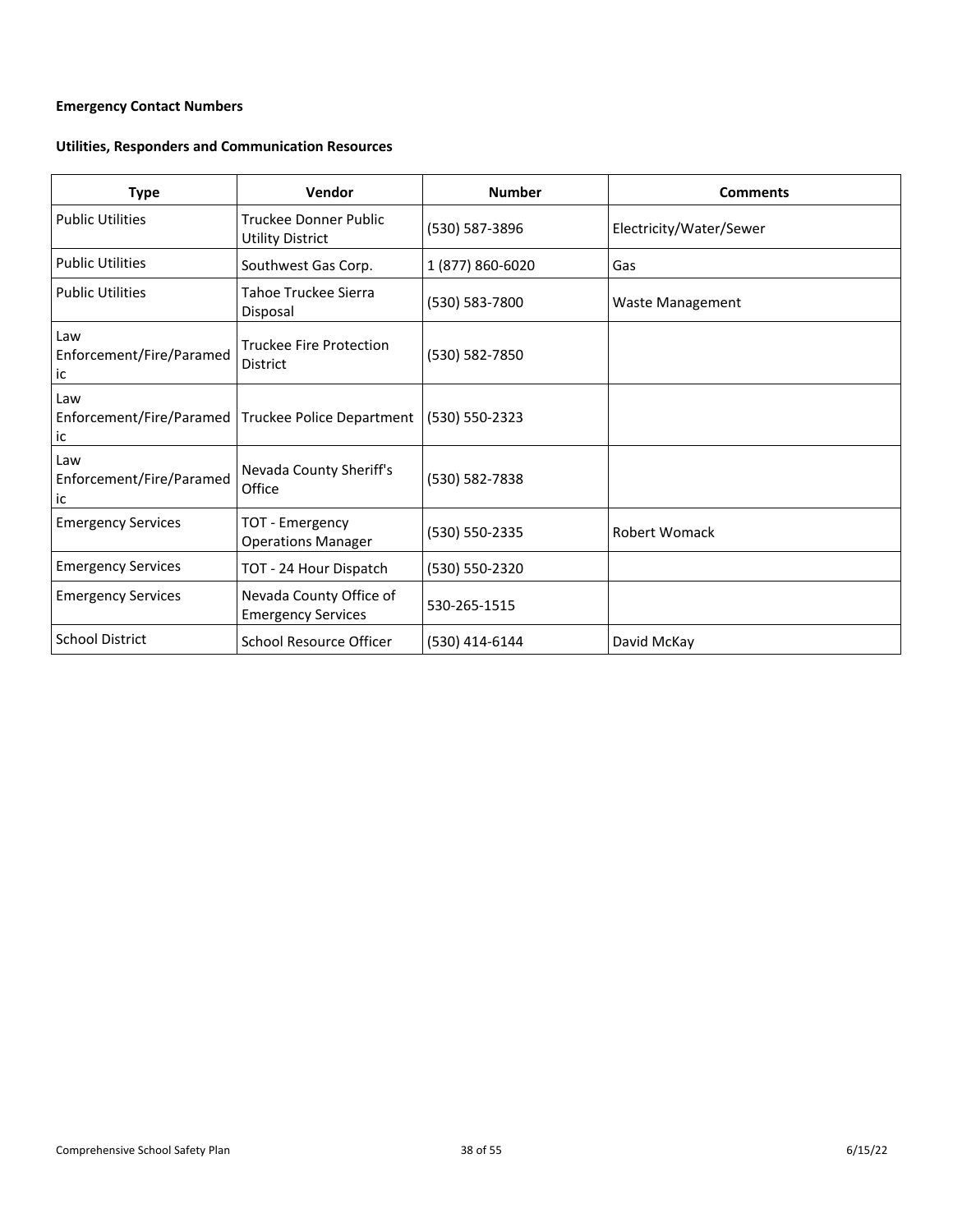# <span id="page-39-0"></span>**Safety Plan Review, Evaluation and Amendment Procedures**

| <b>Activity Description</b><br>(i.e. review steps, meetings conducted, approvals, etc)                                                | Date and Time          | <b>Attached Document</b><br>(description and location)              |
|---------------------------------------------------------------------------------------------------------------------------------------|------------------------|---------------------------------------------------------------------|
| Initial Review of the Comprehensive School Safety Plan with<br>SSC and Staff                                                          | <b>March 2022</b>      |                                                                     |
| Updated Plan Sent to Local Police and Fire for Review                                                                                 | May 17, 2022 5:15 p.m. | Proof that plan was sent for review<br>available at District Office |
| School Site Council Meeting to Review and Approve                                                                                     | May 31, 2022 8:00 a.m. | Agenda/Minutes available at District Office                         |
| Notification Sent to Town Mayor informing them of the<br>public meeting to review and approve the Comprehensive<br>School Safety Plan | May 23, 2022 3:40 p.m. | Notification available at District Office                           |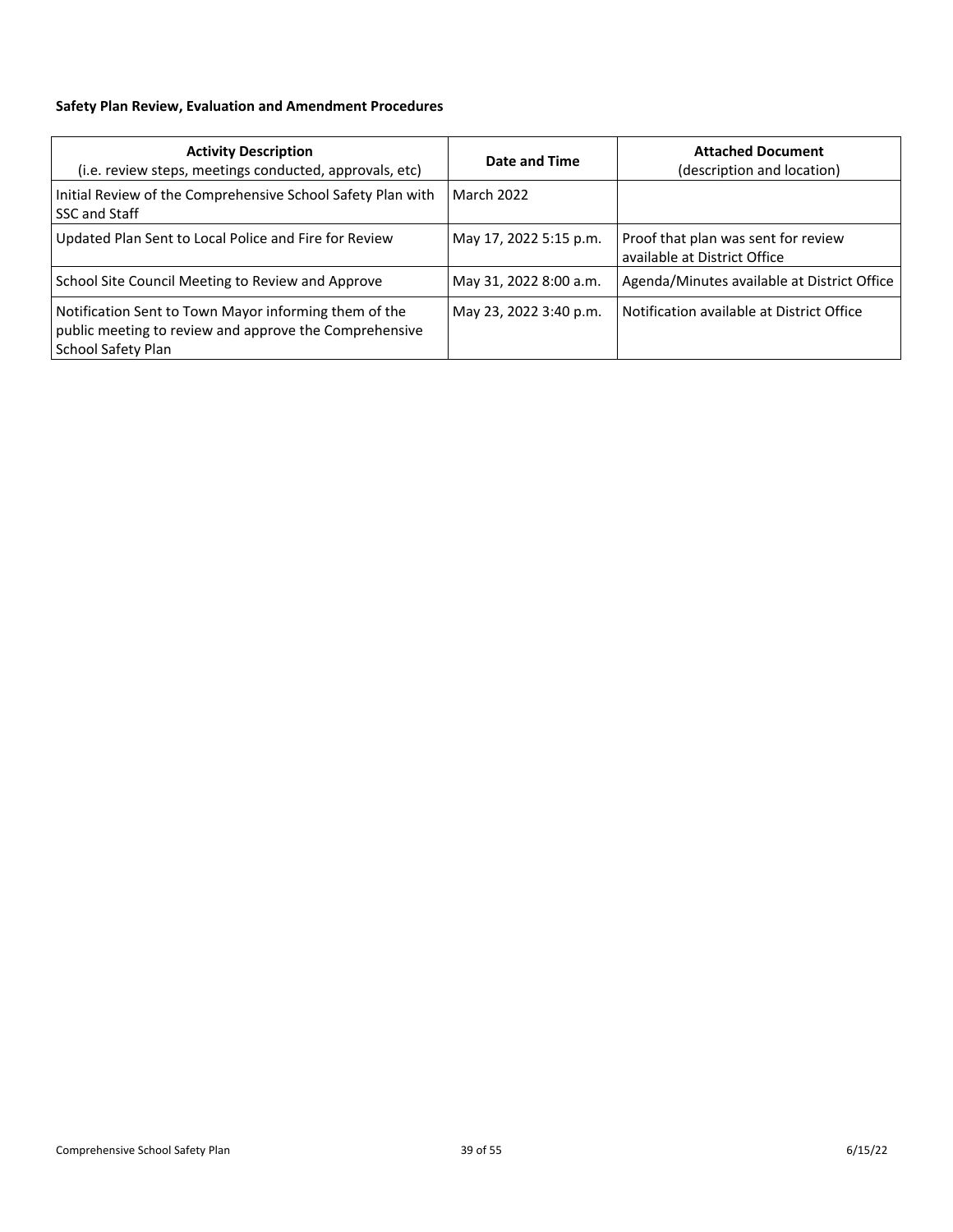**Truckee Elementary Incident Command System**

<span id="page-40-0"></span>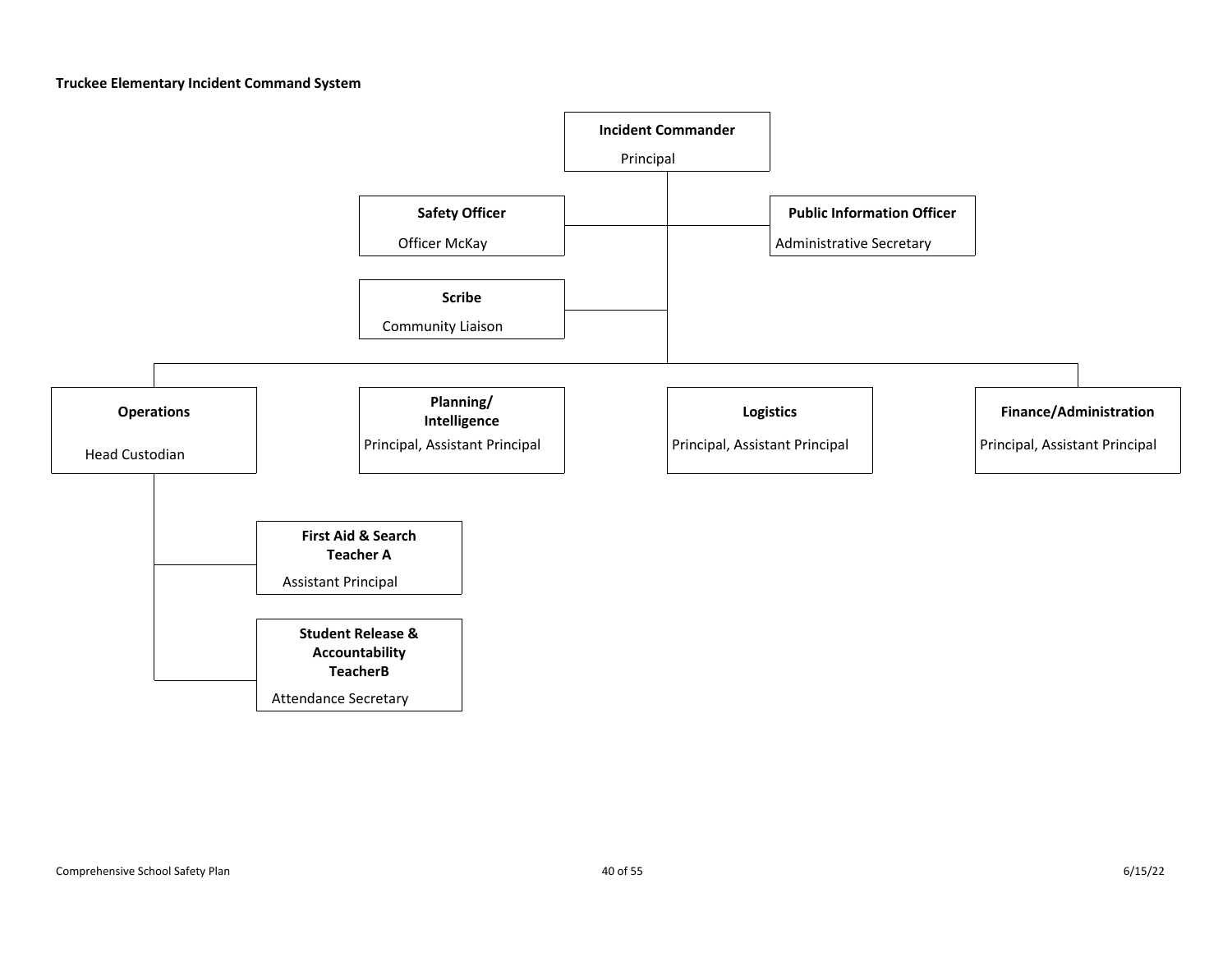# <span id="page-41-0"></span>**Incident Command Team Responsibilities**

# **Standardized Emergency Response Management System Overview**

The California Standardized Emergency Management System (SEMS) is designed to centralize and coordinate emergency response through the use of standardized terminology and processes. This greatly facilitates the flow of information and resources among the agencies participating in response to an emergency. SEMS consists of five functions:

# **Management**

During an emergency, the Incident Commander directs response actions from a designated Command Post. To effectively do this, the Incident Commander must constantly assess the situation, and develop and implement appropriate strategies. The Incident Commander must be familiar with the available resources, accurately document all response actions, and effectively communicate response strategies to others participating in the response. This function is typically filled by the school principal. The principal is assisted in carrying out this function by a Public Information & Liaison Officer and Safety Officer.

# **Planning & Intelligence**

Planning and Intelligence involves the use of various methods to efficiently gather information, weigh and document the information for significance, and actively assess the status of the emergency. This understanding and knowledge about the situation at hand is vital to the effective management of a response. These activities are performed by a single person who reports directly to the Incident Commander.

# **Operations**

All response actions are implemented under by Operations. This includes staff performing first aid, crisis intervention, search and rescue, site security, damage assessment, evacuations, and the release of students.

# **Logistics**

Logistics supports the response by coordinating personnel; assembling and deploying volunteers; providing supplies, equipment, and services; and facilitating communications among emergency responders.

# **Finance & Administration**

Finance & Administration involves the purchasing of all necessary materials, tracking financial records, timekeeping for emergency responders, and recovering school records following an emergency. These activities are performed by a single person who reports directly to the Incident Commander.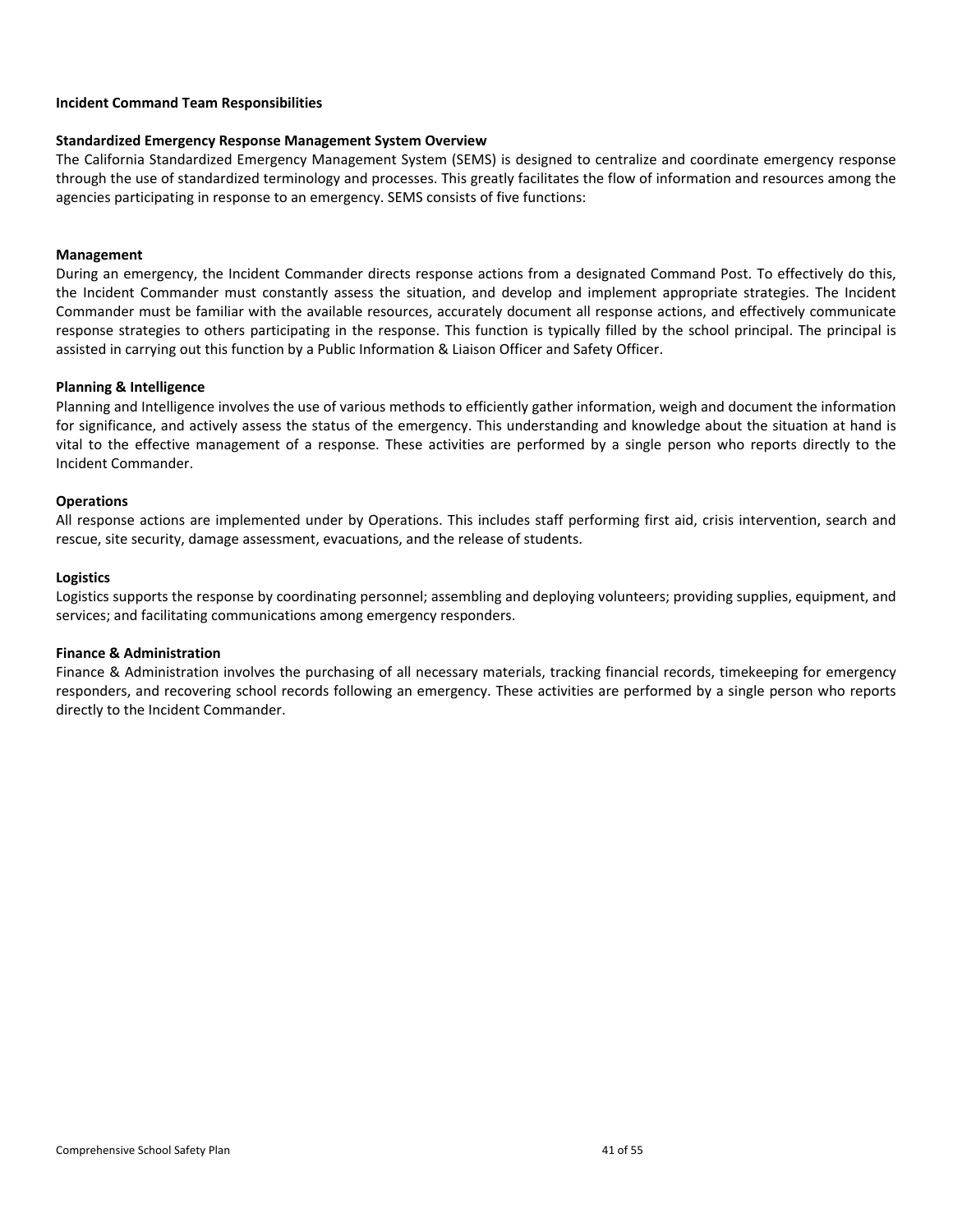<span id="page-42-0"></span>**Emergency Response Guidelines**

<span id="page-42-1"></span>**Step One: Identify the Type of Emergency**

<span id="page-42-2"></span>**Step Two: Identify the Level of Emergency**

<span id="page-42-3"></span>**Step Three: Determine the Immediate Response Action**

<span id="page-42-4"></span>**Step Four: Communicate the Appropriate Response Action**

# <span id="page-42-5"></span>**Armed Assault on Campus**

In the event of a violent intruder, the Tahoe Truckee Unified School District uses the ALICE method in place of traditional lockdown. Please read through the information listed below to be familiarized with the protocol.

A-Alert:

An alert can come from anywhere (P.A. system, students, teachers, disruptive actions, etc.). It is important to be aware at all times and react should any type of alert be given.

L- Lockdown:

Door is locked and shut. Lights are turned off. Door is barricaded with furniture or any other items that would effectively prevent a violent intruder from entering the room. Teachers and students should remain on their feet and away from any direct line of fire. At no times are individuals to crowd into a comer making themselves easy targets. Teachers and students should be prepared to use counter measures in the event of a worst case scenario.

I- Inform:

One should assume that no information will be available. However, use whatever methods are available to gain information about the event (email, internet, texting, P.A. system, phone calls, etc.). If you know the location of the intruder, use this to make a decision as to whether you should evacuate or barricade.

C-Counter:

Counter measures are used as a last resort when a violent intruder gains entrance to a room and there are no other means for escape. Counter measures consist of throwing any available objects at the head of the intruder. Also, a SWARM technique may be used where multiple people rush the individual to take them to the ground and hold them there until law enforcement arrives. E - Evacuate:

Evacuating the building is the first option and should be used whenever it is available. Evacuating to a relocation site is ideal, but leaving the building and surrounding area should be the primary concern. If evacuating isn't possible - due to the close proximity of the intruder -then locking down while barricading is the next step. Look for exits in the classroom as well, such as, other doors, windows, etc.

Active Intruder/ Armed Intruder Response Clipboard Page: Evacuate, Barricade, Counter HOW TO RESPOND WHEN AN ACTIVE INTRUDER IS IN YOUR VICINITY:

Quickly determine the most reasonable way to protect your own life. Remember that students and visitors are likely to follow the lead of employees and managers during an active intruder situation.

# 1. EVACUATE

If there is an accessible escape path, attempt to evacuate the premises. Be sure to:

- Have an escape route and plan in mind
- Evacuate regardless of whether others agree to follow
- Leave your belongings behind
- Help others escape, if possible
- Prevent individuals from entering an area where the armed intruder may be
- Keep your hands visible and free of objects (if possible)
- Follow the instructions of any police officers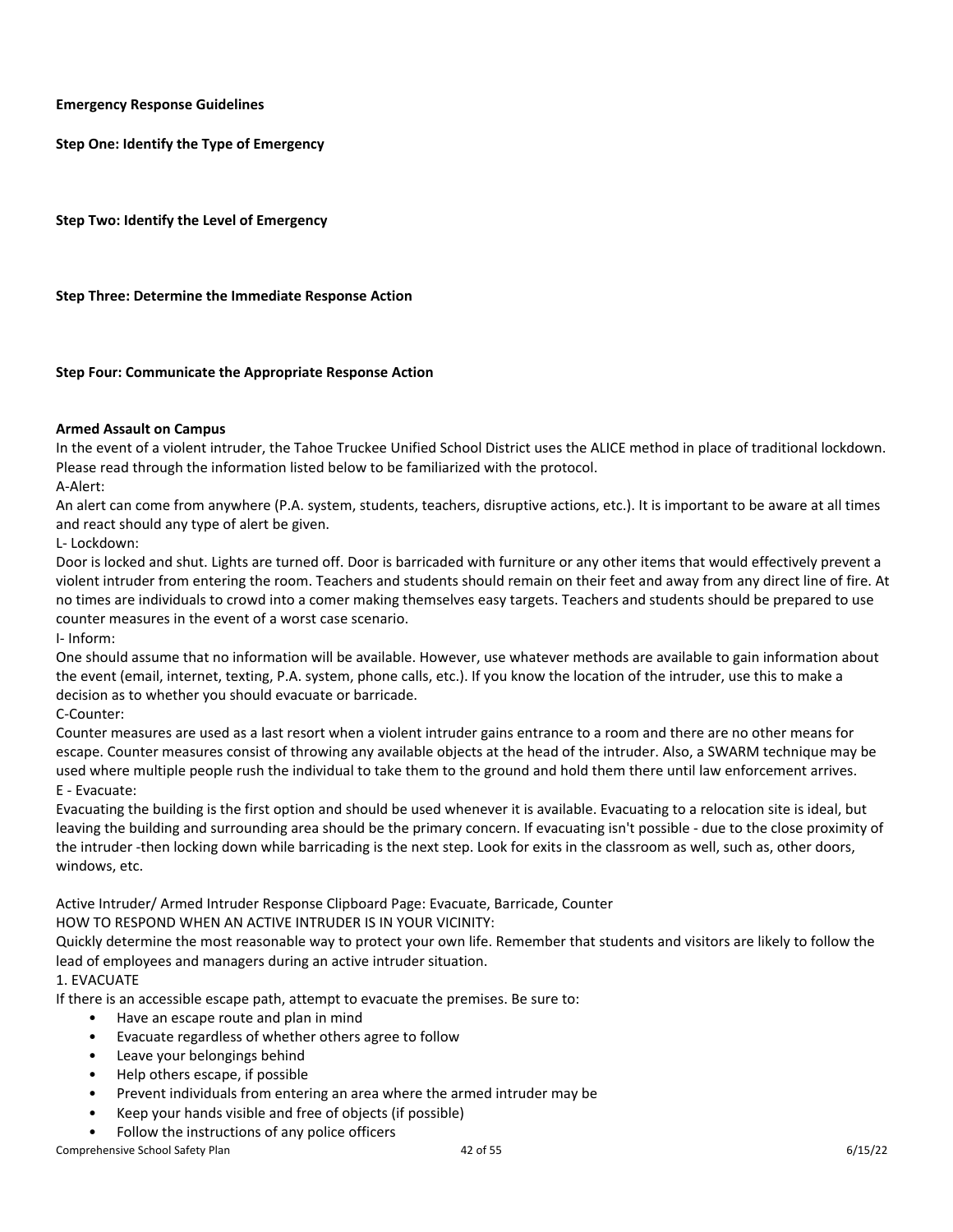- Do not attempt to remove wounded people
- Call 911 when safe to do so

# 2. BARRICADE

If evacuation is not possible, find a place to hide/ barricade where the active intruder is less likely to find you. The purpose of barricade is to deter or delay intruder's entry.

- Be out of the armed intruder's view
- Provide protection if shots are fired in your direction (i.e. closed and locked door)
- Do not trap or restrict your options for movement
- Lock the door
- Barricade the door with heavy furniture and/ or any materials available to keep door from being opened (i.e. tie door, use cables to restrict door hardware, jam door with doorstop)
- Silence cell phones
- Tum off any sources of noise
- Hide behind large items
- Remain quiet
- Dial 911, if possible, to alert police of intruder's location (If you cannot speak, leave 911 line open so dispatcher can listen)
- Prepare for counter

# 3. COUNTER

As a last resort, and only when your life is in imminent danger, attempt to disrupt and/ or incapacitate intruder. If you are not able to evacuate, barricade, or if ambushed/ there is no opportunity to respond:

- Act as aggressively as possible against him/ her
- Throw items at intruder (improvise weapons)
- Yell
- Swarm intruder ( concentrate on where the weapon is)
- Commit to your actions
- Do not engage in "fight" (distract, incapacitate, and evacuate as soon as possible)

In such an event, school and district would use our Blackboard Connect platform to notify families of reunification point and any communication/ updates (including communicating that families should not report to the school in an emergency situation such as this). This communication would be separate from any notifications from local law enforcement agencies (i.e. Nixel, Code Red, etc.)

# <span id="page-43-0"></span>**Biological or Chemical Release**

Shelter-in-Place Community HazMat Incident

A community biohazard incident may pose an imminent danger to students/staff: If you are in the classroom

- Most likely, there will be an intercom all-call ordering an immediate shelter-in-place.
- All staff are to immediately close their doors and windows if HazMat is involved.
- Complete the Accountability procedure using the Wing leader Process.
- Students/staff are to remain in a safely closed area, until given the "all clear" signal. Please keep students calm and do not allow any student to leave your area for any reason.
- Do riot call the office for updates as to what is happening. Information will be shared as it is available
- Maintenance / custodial staff are to close off all ventilation within the building.

# If you are not in a classroom

- Go to your classroom or a nearby area for safety, taking students with you, securing windows and ventilation.
- Students/staff are to remain in a safely closed area, until given the "all clear" signal. Complete the Accountability procedure using the Wing leader Process.
- Please keep students calm and do not allow any student to leave your area for any reason.
- Do not call the office for updates as to what is happening. Information will be shared as it is available.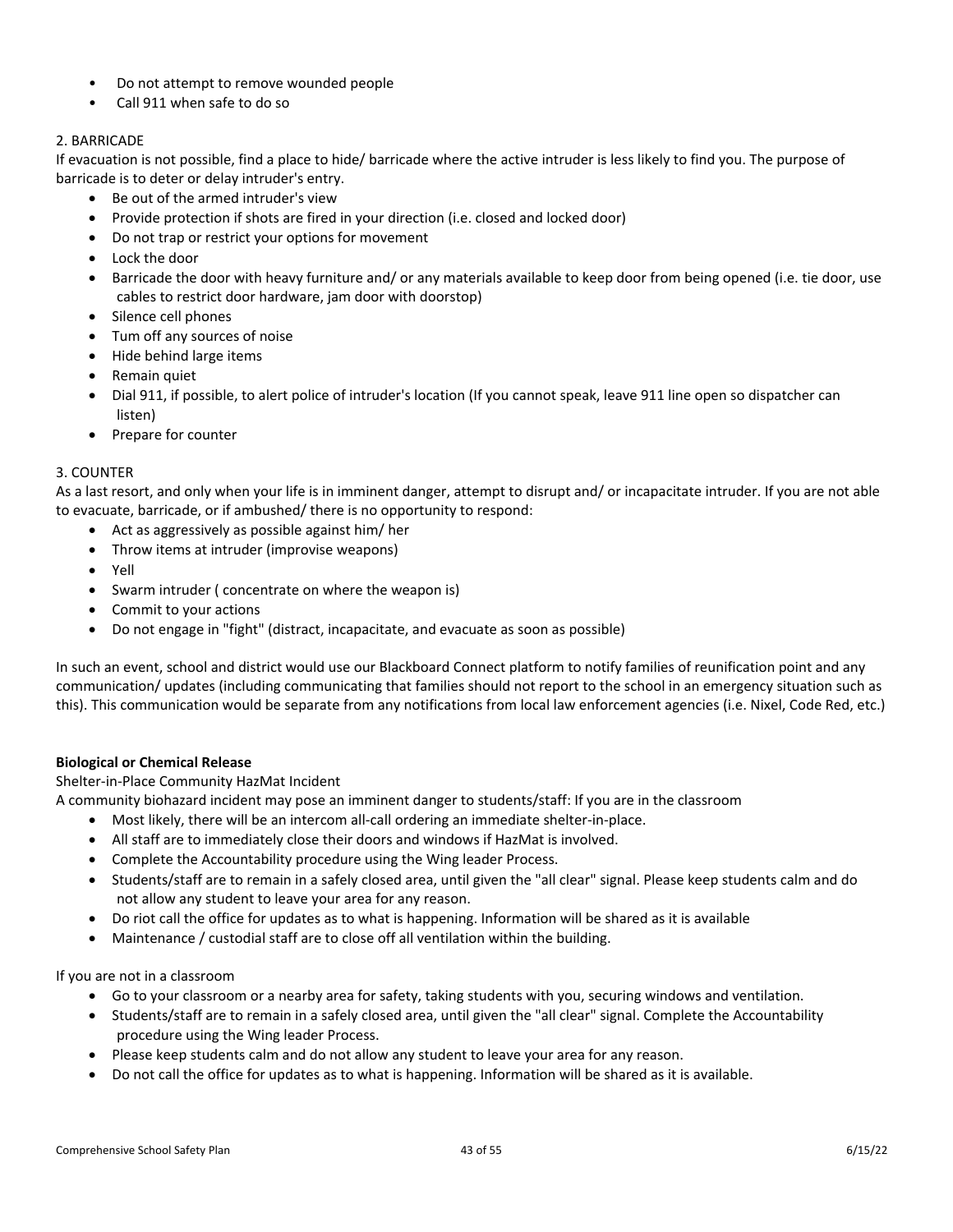Wait for further instructions.

Shelter-in-Place On Campus HazMat Incident

On-site IC/administrators will determine whether sheltering should take place in classrooms or predetermined shelters within the confines of the buildings.

# OR

A teacher/ staff person may initiate the process.

If a letter or item is received that contains powder or a written threat:

- Do not shake or empty the envelope.
- Isolate the specific area of the workplace so that no one disturbs the item. Close all windows and doors. Do not allow anyone in or out of the area.
- Call the office for help. State the problem and ask for a staff member to come to help with the students.
- The office MUST notify Custodial Personnel to close/turn off all air moving systems within the building.
- Call 911 and tell them what you received, and what you have done with it. Indicate whether the envelope contains any visible powder or if powder was released.
- Move all students/staff to another room, away from the object.
- When help arrives, make sure an accurate list of all persons in the room is available.
- When emergency responders arrive, they will provide further instructions.
- Complete the Student/ Adult Accountability procedure using the Wing Leader Process.

Important:

- Do not panic.
- Do not walk around with the letter or item.
- Do not shake it.
- Do not merely discard the item.

# <span id="page-44-0"></span>**Bomb Threat/ Threat Of violence**

# Bomb Threat

NOTE: Sophisticated bombs can be activated by radio signals and electronic devices -limit student use of cellular phones. Pass information and instructions to teachers by messenger.

Phone Call Recipient

- Keep caller on the phone as long as possible and don't hang up.
- If student is answering the phone, have an adult take the call.
- Signal someone to alert the Principal's office/IC.
- Write down everything the caller says.
- Gather as much information as possible about the caller (sex, age,, ethnicity, accent.)
- Notice any background noises.

# Principal's Office/IC

- Talk to the recipient of the call and make an assessment.
- Decide whether or not to evacuate the building.
- Call 911.
- Call the District Office. They will ensure that the necessary Administrators and Board Members are notified.
- If evacuation is necessary, refer to evacuation procedures.
- If a shelter-in-place is necessary, refer to shelter in-place procedures.
- Under no circumstances are employees to touch a suspicious item.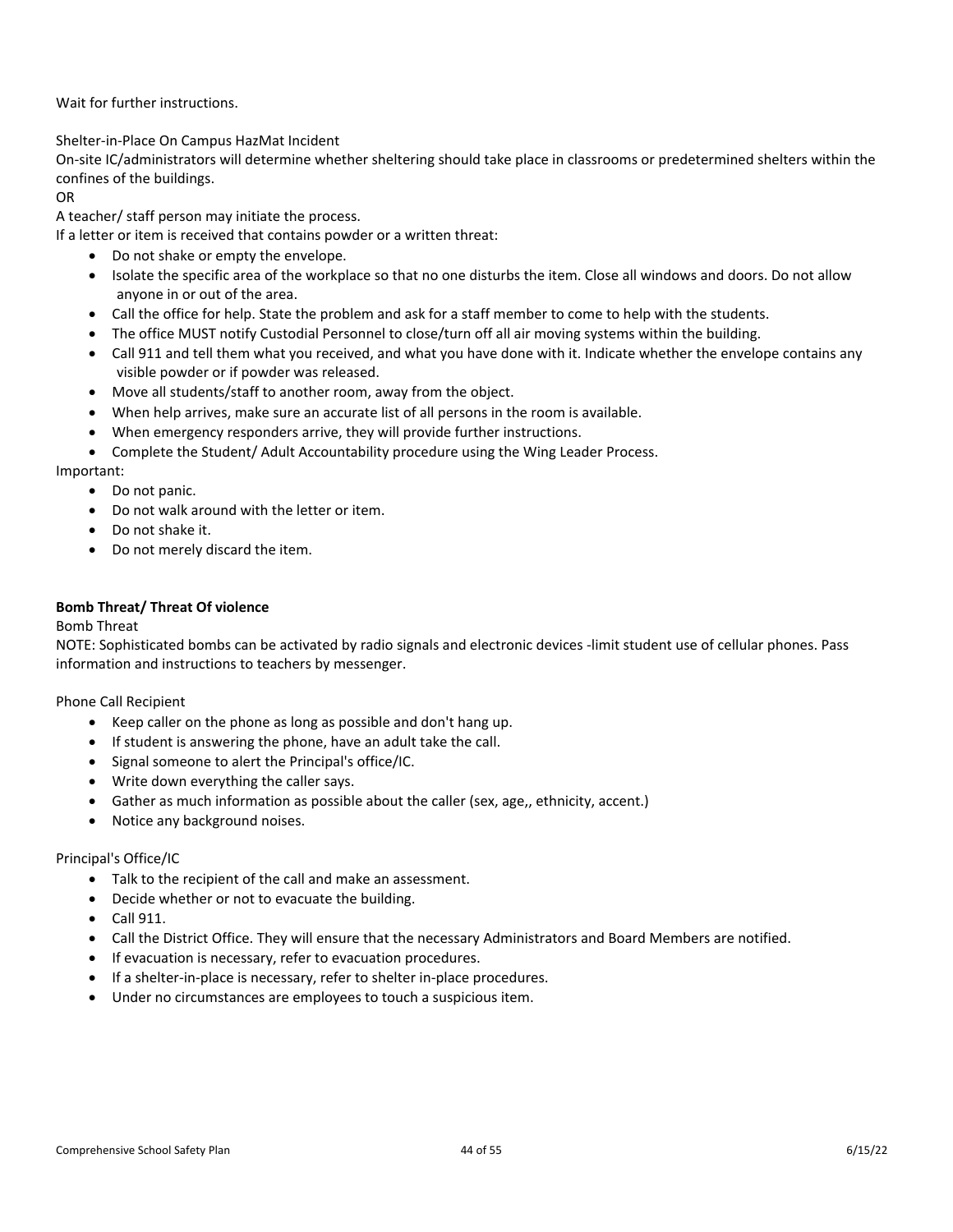# AR 3516.2 - Bomb Threats

To maintain a safe and secure environment for district students and staff, the Superintendent Chief Learning Officer or designee shall ensure that the district's emergency and disaster preparedness plan and/or each school's comprehensive safety plan includes procedures for dealing with bomb threats. He/she also shall provide training regarding the procedures to site administrators, safety personnel, and staff members who customarily handle mail, telephone calls, or email.

- (cf. 0450 Comprehensive Safety Plan)
- (cf. 3516 Emergencies and Disaster Preparedness Plan)
- (cf. 4040 Employee Use of Technology)
- (cf. 4131 Staff Development)
- (cf. 4231 Staff Development)
- (cf. 4331 Staff Development)

Receiving Threats

Any staff member receiving a telephoned bomb threat shall try to keep the caller on the line in order to gather information about the location and timing of the bomb and the person(s) responsible. To the extent possible, the staff member should also take note of the caller's gender, age, any distinctive features of voice or speech, and any background noises such as music, traffic, machinery, or voices.

If the bomb threat is received through the mail system or in writing, the staff member who receives it should handle the letter, note, or package as minimally as possible. If the threat is received through electronic means, such as email or text messaging, the staff member should not delete the message.

Response Procedure

The following procedure shall be followed when a bomb threat is received:

1. Any employee who receives a bomb threat shall immediately call 911 and also report the threat to the Superintendent Chief Learning Officer or designee noting of the time threat was made. If the threat is in writing, the employee shall place the message in an envelope and take note of where and by whom it was found.

2. Any student or employee who sees a suspicious package shall promptly notify the Superintendent Chief Learning Officer or designee.

3. The Superintendent Chief Learning Officer or designee shall immediately use fire drill signals and initiate standard evacuation procedures as specified in the emergency plan.

(cf. 3516 - Emergencies and Disaster Preparedness Plan)

(cf. 3516.1 - Fire Drills and Fires)

4. The Superintendent Chief Learning Officer or designee shall turn off any two-way radio equipment which is located in a threatened building.

Law enforcement and/or fire department staff shall conduct the bomb search. No school staff shall search for or handle any explosive or incendiary device.

(cf. 3515.3 - District Police/Security Department)

No one shall reenter the threatened building(s) until the Superintendent Chief Learning Officer or designee declares that reentry is safe based on law enforcement and/or fire department clearance.

(cf. 3516.5 - Emergency Schedules)

To the extent possible, the Superintendent Chief Learning Officer or designee shall maintain communications with staff,

parents/guardians, the Governing Board, other governmental agencies, and the media during the period of the incident. (cf. 1112 - Media Relations)

Following the incident, the Superintendent Chief Learning Officer or designee shall provide crisis counseling for students and/or staff as needed.

(cf. 6164.2 - Guidance/Counseling Services)

Any employee or student found to have made a bomb threat shall be subject to disciplinary procedures and/or criminal prosecution. (cf. 4118 - Suspension/Disciplinary Action)

(cf. 4218 - Dismissal/Suspension/Disciplinary Action)

(cf. 5131 - Conduct)

(cf. 5131.7 - Weapons and Dangerous Instruments)

(cf. 5144.1 - Suspension and Expulsion/Due Process)

# <span id="page-45-0"></span>**Bus Disaster**

AR 3543 - Transportation Safety and Emergencies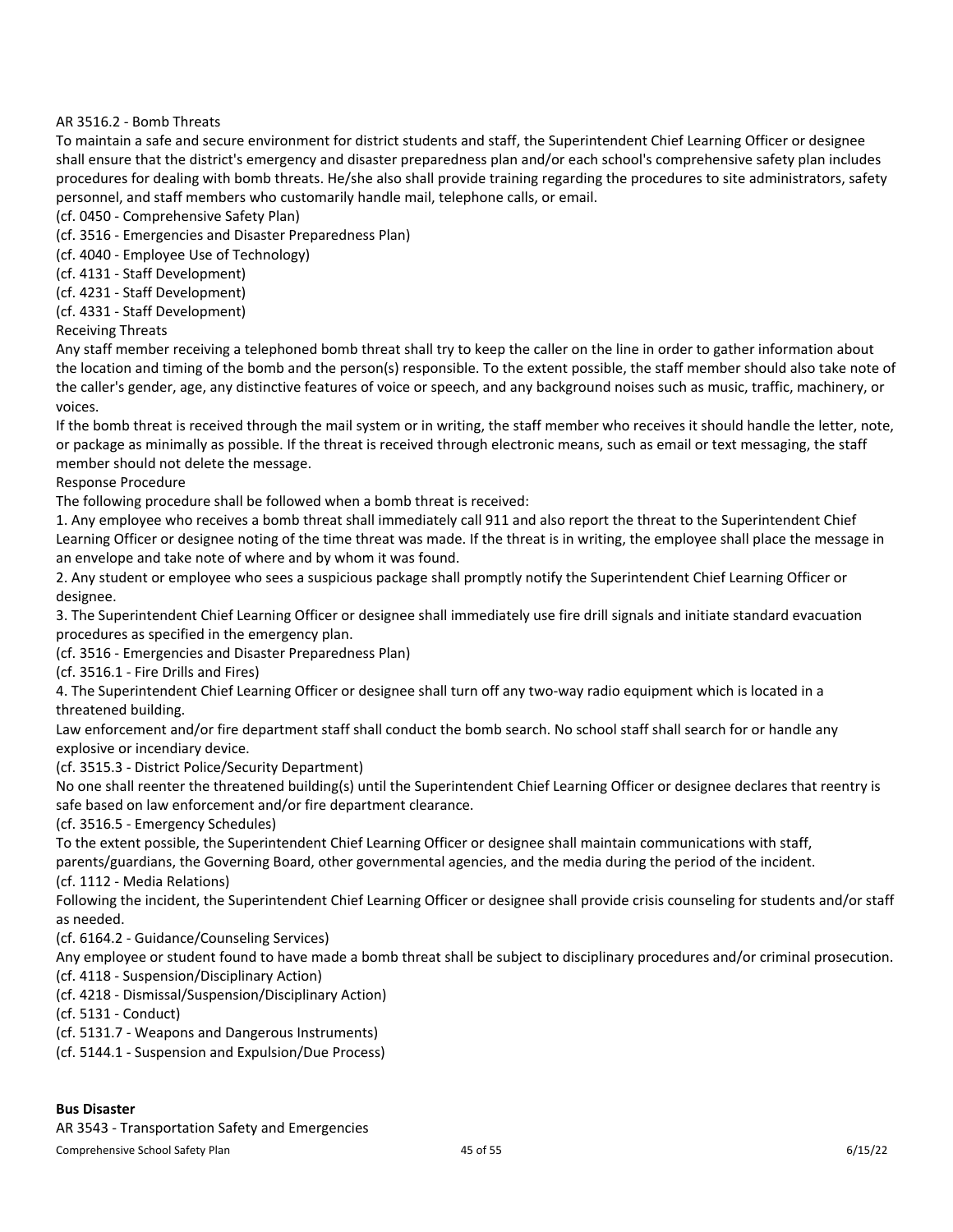Cautionary Notice 2010-13: AB 1610 (Ch. 724, Statutes of 2010) amended Education Code 37252.2 and Government Code 17581.5 to relieve districts from the obligation, until July 1, 2013, to perform any activities that are deemed to be reimbursable state mandates under those sections. As a result, certain provisions of the following policy or administrative regulation that reflect those requirements may be suspended.

Safety Equipment

Each school bus shall be equipped with at least one fire extinguisher located in the driver's compartment which meets the standards specified in law. (Education Code 39838; 13 CCR 1242)

The Superintendent Chief Learning Officer or designee shall ensure that any school bus which is purchased or leased by the district is equipped with a combination pelvic and upper torso passenger restraint system at all designated seating positions if that bus: (Vehicle Code 27316, 27316.5; 13 CCR 1201)

1. Is a Type 1 school bus designed for carrying more than 16 passengers and the driver and is manufactured on or after July 1, 2005 2. Is a Type 2 school bus or student activity bus designed for carrying 16 or fewer passengers and the driver, or designed for carrying 20 or fewer passengers and the driver and having a manufacturer's vehicle weight rating of 10,000 pounds or less, and is manufactured on or after July 1, 2004

When a school bus or student activity bus is equipped with a passenger restraint system, all passengers shall use the passenger restraint system. (5 CCR 14105)

Safe Bus Operations

School buses and student activity buses shall not be operated whenever the number of passengers exceeds bus seating capacity, except when necessary in emergency situations which require that individuals be transported immediately to ensure their safety. (cf. 3516 - Emergencies and Disaster Preparedness Plan)

School bus operations shall be limited when atmospheric conditions reduce visibility on the roadway to 200 feet or less during regular home-to-school transportation service. Bus drivers for school activity trips shall have the authority to discontinue bus operation whenever they determine that it is unsafe to continue operation because of reduced visibility. (Vehicle Code 34501.6)

(cf. 3516.5 - Emergency Schedules)

(cf. 3540 - Transportation)

(cf. 3541.1 - Transportation for School-Related Trips)

(cf. 3542 - School Bus Drivers)

A person shall not drive a motor vehicle while using a wireless telephone, except under the following conditions: (Vehicle Code 23123, 23125)

1. When he/she uses a wireless telephone that is specifically designed and configured to allow hands-free listening and talking, provided it is used in that manner while driving

2. For emergency purposes, including, but not limited to, an emergency call to a law enforcement agency, health care provider, fire department, or other emergency service agency or entity

3. In the case of a school bus driver, for work-related purposes

(cf. 3513.1 - Cellular Phone Reimbursement)

(cf. 4040 - Employee Use of Technology)

A person shall not drive a motor vehicle while using an electronic wireless communications device to write, send, or read a textbased communication, including, but not limited to, text messages, instant messages, and email. This prohibition does not include reading, selecting, or entering a telephone number or name in an electronic wireless communications device for the purpose of making or receiving a telephone call. (Vehicle Code 23123.5)

The Superintendent Chief Learning Officer or designee shall review all investigations of bus incidents and accidents to develop preventative measures.

(cf. 4112.42/4212.42/4312.42 - Drug and Alcohol Testing for School Bus Drivers)

The Superintendent Chief Learning Officer or designee may place a notice at bus entrances that warns against unauthorized entry. The driver or another school official may order any person to disembark if that person enters a bus without prior authorization. (Education Code 39842; 13 CCR 1256.5)

(cf. 3515.2 - Disruptions)

Transportation Safety Plan for Boarding and Exiting Buses

The Superintendent Chief Learning Officer or designee shall develop a transportation safety plan containing procedures for school personnel to follow to ensure the safe transport of students. The plan shall include all of the following: (Education Code 39831.3) 1. Procedures for determining if students in grades prekindergarten through 8 require an escort to cross a private road or highway at a bus stop pursuant to Vehicle Code 22112

2. Procedures for all students in grades prekindergarten through 8 to follow as they board and exit the bus at their bus stops

3. Procedures for boarding and exiting a school bus at a school or other trip destination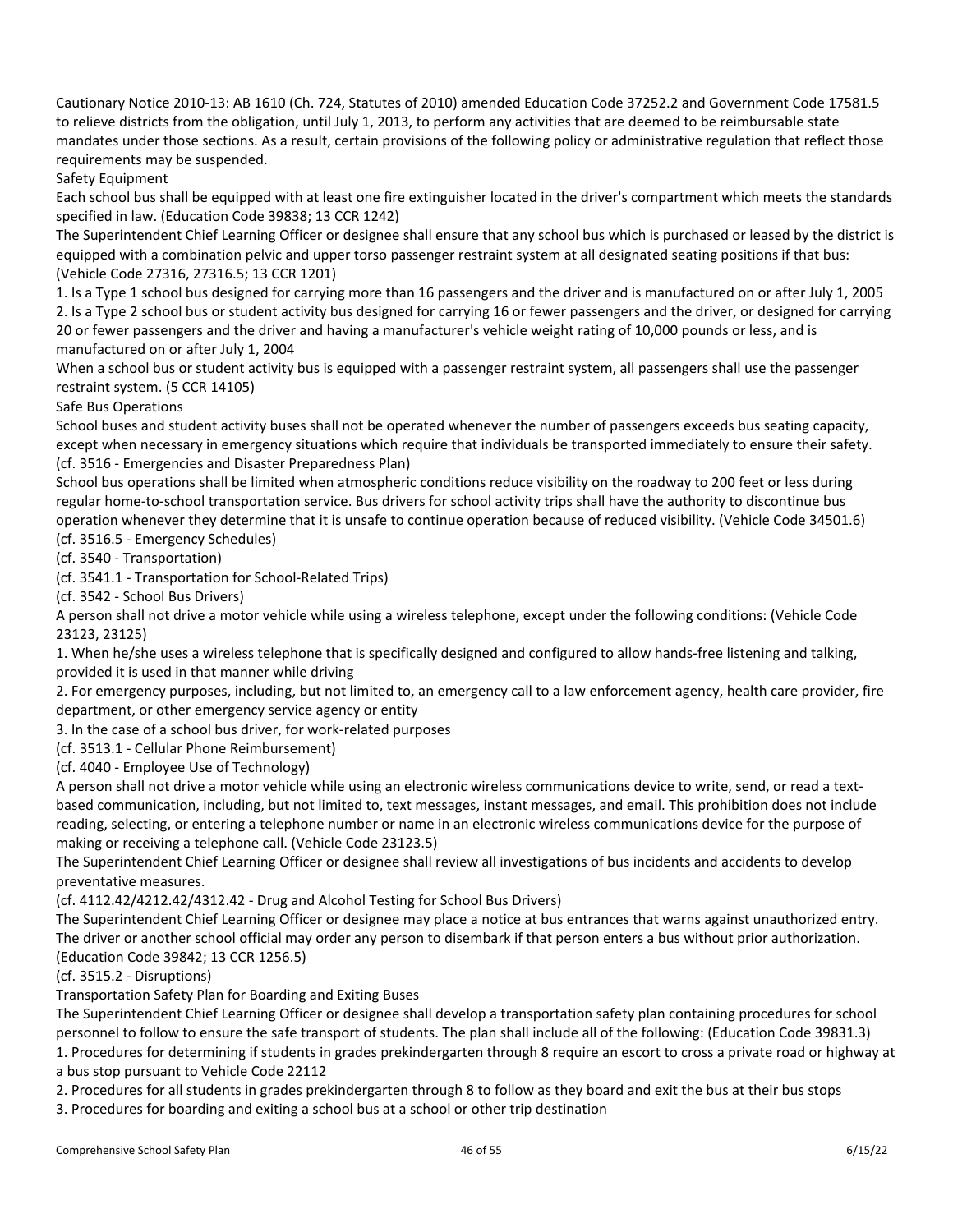A copy of the plan shall be kept at each school site and made available upon request to the California Highway Patrol. (Education Code 39831.3)

Notifications

The Superintendent Chief Learning Officer or designee shall provide written safety information to the parents/guardians of all students in grades prekindergarten through 6 who have not previously been transported in a school bus or student activity bus. This information shall be provided upon registration and shall contain: (Education Code 39831.5)

1. A list of school bus stops near each student's home

2. General rules of conduct at school bus loading zones

3. Red light crossing instructions

4. A description of the school bus danger zone

5. Instructions for safety while walking to and from school bus stops

(cf. 5145.6 - Parental Notifications)

Student Instruction

All students who are transported in a school bus or student activity bus shall receive instruction in school bus emergency procedures and passenger safety. (Education Code 39831.5)

The Superintendent Chief Learning Officer or designee shall ensure that instruction is provided to students as follows:

1. The Superintendent Chief Learning Officer or designee shall annually provide appropriate instruction in safe riding practices and emergency evacuation drills to each student who receives home-to-school transportation in a school bus. (5 CCR 14102)

2. At least once each school year, all students in grades prekindergarten through 8 who receive home-to-school transportation shall receive safety instruction which includes, but is not limited to: (Education Code 39831.5)

a. Proper loading and unloading procedures, including escorting by the driver

b. How to safely cross the street, highway, or private road

c. In school buses with passenger restraint systems, instruction in the use of such systems as specified in 5 CCR 14105, including, but not limited to, the proper fastening and release of the passenger restraint system, acceptable placement of passenger restraint systems on students, times at which the passenger restraint systems should be fastened and released, and acceptable placement of the passenger restraint systems when not in use

d. Proper passenger conduct

(cf. 5131.1 - Bus Conduct)

e. Bus evacuation procedures

f. Location of emergency equipment

As part of this instruction, students shall evacuate the school bus through emergency exit doors. Instruction also may include responsibilities of passengers seated next to an emergency exit. (Education Code 39831.5)

Each time the above instruction is given, the following information shall be documented: (Education Code 39831.5)

a. District name

b. School name and location

c. Date of instruction

d. Names of supervising adults

e. Number of students participating

f. Grade levels of students

g. Subjects covered in instruction

h. Amount of time taken for instruction

i. Bus driver's name

j. Bus number

k. Additional remarks

This documentation shall be kept on file at the district office or the school for one year and shall be available for inspection by the California Highway Patrol. (Education Code 39831.5)

3. Before departing on a school activity trip, all students riding on a school bus or student activity bus shall receive safety instruction which includes, but is not limited to: (Education Code 39831.5)

a. Location of emergency exits

b. Location and use of emergency equipment

This instruction also may include responsibilities of passengers seated next to an emergency exit. (Education Code 39831.5)

<span id="page-47-0"></span>**Disorderly Conduct**

BP 3515.2 - Disruptions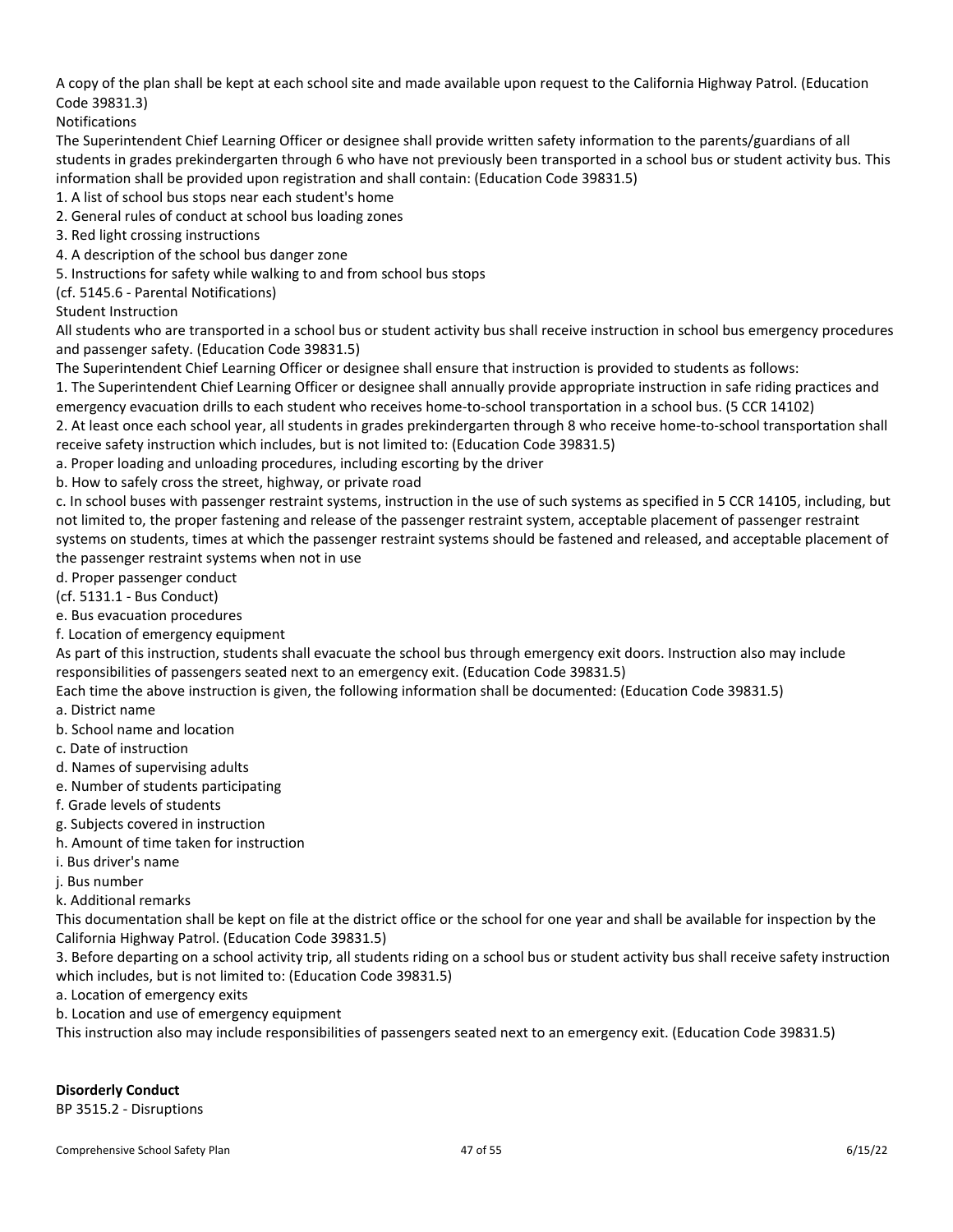The Governing Board is committed to providing a safe and orderly environment for students, staff, and others on district property or while engaged in school activities.

The Superintendent Chief Learning Officer or designee shall remove any individual who, by his/her presence or action, disrupts or threatens to disrupt normal operations at a school campus or any other district facility, threatens the health or safety of anyone on district property, or causes or threatens to cause damage to district property or to any property on school grounds.

(cf. 1250 - Visitors/Outsiders)

(cf. 3515 - Campus Security)

(cf. 4118 - Dismissal/Suspension/Disciplinary Action)

(cf. 4158/4258/4358 - Employee Security)

(cf. 4218 - Dismissal/Suspension/Disciplinary Action) (cf. 5131.4 - Student Disturbances)

The Superintendent Chief Learning Officer or designee shall establish a plan describing staff responsibilities and actions to be taken when an individual is causing or threatening to cause a disruption. The plan shall address, as appropriate, visitor registration procedures; campus security measures; evacuation procedures; lock-down procedures; possible responses to an active shooter situation; communications within the school and with parents/guardians, law enforcement, and the media in the event of an emergency; and crisis counseling or other assistance for students and staff after a disruption. In developing such a plan, the Superintendent Chief Learning Officer or designee shall consult with law enforcement to create guidelines for law enforcement support and intervention when necessary.

(cf. 0450 - Comprehensive Safety Plan)

(cf. 3515.3 - District Police/Security Department)

(cf. 3515.7 - Firearms on School Grounds)

(cf. 3516 - Emergencies and Disaster Preparedness Plan)

The Superintendent Chief Learning Officer or designee shall provide training to school staff on how to identify and respond to actions or situations that may constitute a disruption.

(cf. 4131 - Staff Development)

(cf. 4231 - Staff Development)

(cf. 4331 - Staff Development)

Any employee who believes that a disruption may occur shall immediately contact the principal. The principal or designee shall notify law enforcement in accordance with Education Code 48902 and 20 USC 7151 and in other situations, as appropriate.

# AR 3515.2 - Disruptions

The principal or designee may direct any person, except a student, school employee, or other person required by his/her employment to be on school grounds, to leave school grounds or school activity if:

1. The principal or designee has reasonable basis for concluding that the person is committing or has entered the campus with the purpose of committing an act which is likely to interfere with the peaceful conduct, discipline, good order, or administration of the school or a school activity, or with the intent of inflicting damage to any person or property. (Education Code 44810, 44811; Penal Code 626.7)

2. The person fights or challenges another person to a fight, willfully disturbs another person by loud and unreasonable noise, or uses offensive language which could provoke a violent reaction. (Penal Code 415.5)

3. The person, without lawful business for being present, loiters around a school or reenters a school within 72 hours after he/she was asked to leave. (Penal Code 653b)

4. The person is required to register as a sex offender pursuant to Penal Code 290 and does not have a lawful purpose and written permission from the principal or designee to be on school grounds. (Penal Code 626.81)

(cf. 1250 - Visitors/Outsiders)

(cf. 3515.5 - Sex Offender Notification)

5. The person is a specified drug offender, as defined in Penal Code 626.85, and does not have written permission from the principal or designee to be on school grounds. However, such specified drug offender may be on school grounds during any school activity if he/she is a student or the parent/guardian of a student attending the school. (Penal Code 626.85)

6. The person willfully or knowingly creates a disruption with the intent to threaten the immediate physical safety of students, staff, or others while attending, arriving at, or leaving school. (Penal Code 626.8)

7. The person has otherwise established a continued pattern of unauthorized entry on school grounds. (Penal Code 626.8)

(cf. 1240 - Volunteer Assistance)

(cf. 3515.3 - District Police/Security Department)

(cf. 4158/4258/4358 - Employee Security)

(cf. 6145.2 - Athletic Competition)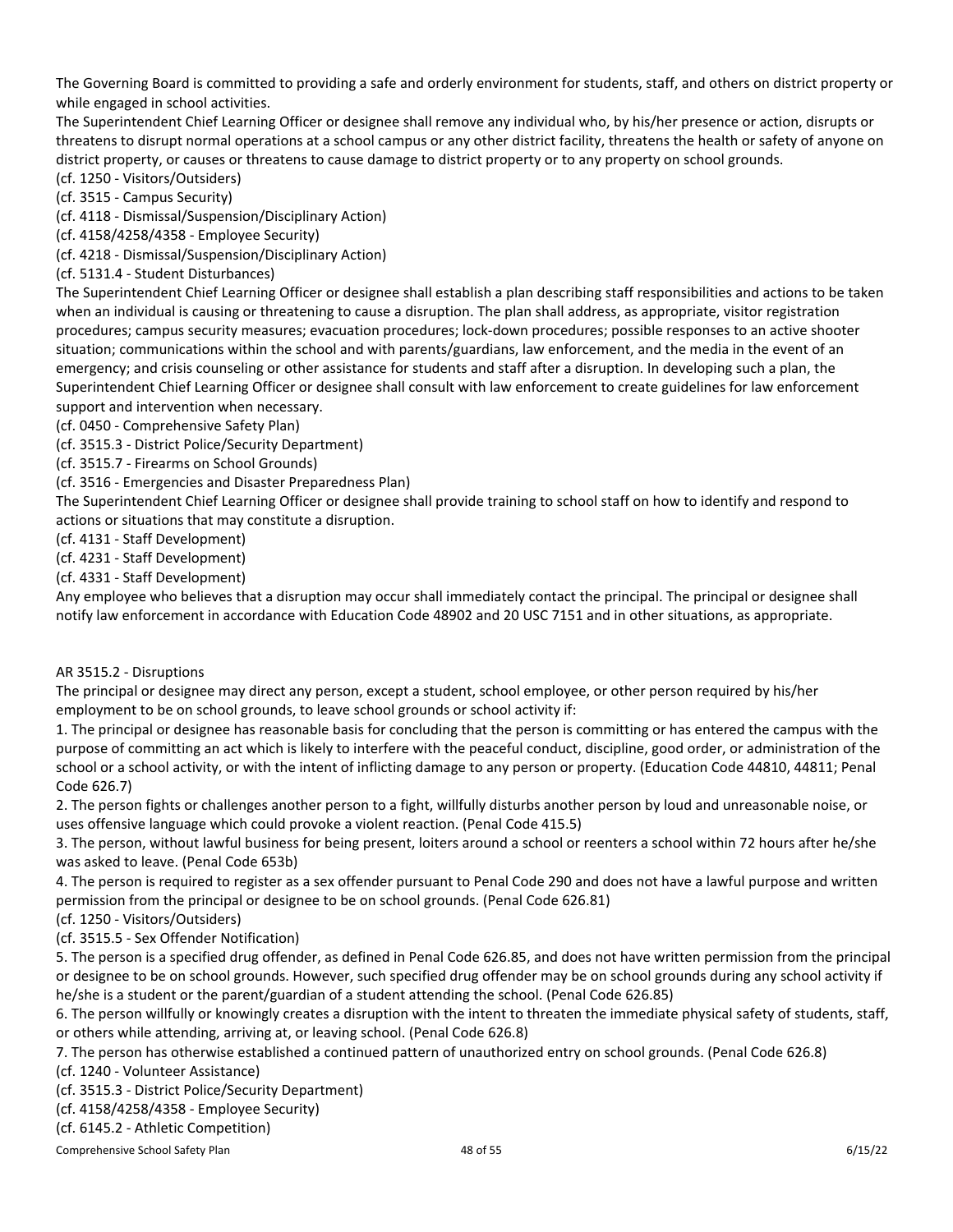The principal or designee shall allow a parent/guardian who was previously directed to leave school grounds to reenter for the purpose of retrieving his/her child for disciplinary reasons, medical attention, or family emergencies, or with the principal or designee's prior written permission. (Penal Code 626.7, 626.85)

When directing any person to leave school premises, the principal or designee shall inform the person that he/she may be guilty of a crime if he/she: (Education Code 32211; Penal Code 626.7, 626.8, 636.85)

1. Fails to leave or remains after being directed to leave

2. Returns to the campus without following the school's posted registration requirements

3. Returns within seven days after being directed to leave

(cf. 0450 - Comprehensive Safety Plan)

Whenever an individual is causing or threatening to cause a disruption at any district facility other than a school campus, the Superintendent or designee may direct that individual to leave the facility consistent with this regulation and the accompanying Board policy.

# Appeal Procedure

Any person who is asked to leave a school building or grounds may appeal to the Superintendent Chief Learning Officer or designee. This appeal shall be made no later than the second school day after the person has departed from the school building or grounds. After reviewing the matter with the principal or designee and the person making the appeal, the Superintendent Chief Learning Officer or designee shall render his/her decision within 24 hours after the appeal is made, and this decision shall be binding. (Education Code 32211)

The decision of the Superintendent Chief Learning Officer or designee may be appealed to the Governing Board. Such an appeal shall be made no later than the second school day after the Superintendent Chief Learning Officer or designee has rendered his/her decision. The Board shall consider and decide the appeal at its next scheduled regular or adjourned regular public meeting. The Board's decision shall be final. (Education Code 32211)

In any circumstance where a person has been directed to leave a school building or ground where the Superintendent's or Board's office is situated, he/she may nevertheless enter the school building or ground solely for the purpose of making the appeal. (Education Code 32211)

# BP5131.4 - Student Disturbances

The Governing Board desires to provide orderly campuses that create a positive school environment and are conducive to learning. When students initiate or are involved in a campus disturbance that has the potential to threaten the safety of students or staff, the Superintendent Chief Learning Officer or designee may request law enforcement assistance.

The Superintendent Chief Learning Officer or designee and the principal of each school shall establish a school disturbance response plan that is intended to curb disruptions which may lead to riots, violence, or vandalism at school or at school-sponsored events. In developing each school's plan, the Superintendent Chief Learning Officer or designee shall consult with local law enforcement authorities to create guidelines for law enforcement support and intervention.

(cf. 0450 - Comprehensive Safety Plan)

(cf. 3516 - Emergencies and Disaster Preparedness Plan)

(cf. 5131.5 - Vandalism and Graffiti)

Staff are encouraged to be alert to conditions at school that may lead to a disturbance, such as racial or cultural conflict, student protests, or gang intimidation and confrontations. Staff who believe that a disturbance is imminent, or who see a disturbance occurring, shall immediately contact the principal and invoke the school disturbance response plan.

(cf. 4131 - Staff Development)

(cf. 5136 - Gangs)

(cf. 5145.2 - Freedom of Speech/Expression)

(cf. 5145.9 - Hate-Motivated Behavior)

Students who participate in a campus disturbance shall be subject to disciplinary action in accordance with Board policy and administrative regulations.

(cf. 3515 - Campus Security)

(cf. 5144 - Discipline)

(cf. 5144.1 - Suspension and Expulsion/Due Process)

(cf. 5144.2 - Suspension and Expulsion/Due Process (Students with Disabilities))

# AR5131.4 - Student Disturbances

# Prohibited Activities

A student involved or attempting to be involved in any of the following prohibited activities shall be subject to discipline:

1. Disturbing the peace, including, but not limited to, causing or attempting to cause a riot, burning or destroying property, fighting, challenging another to fight, or using offensive words likely to provoke a fight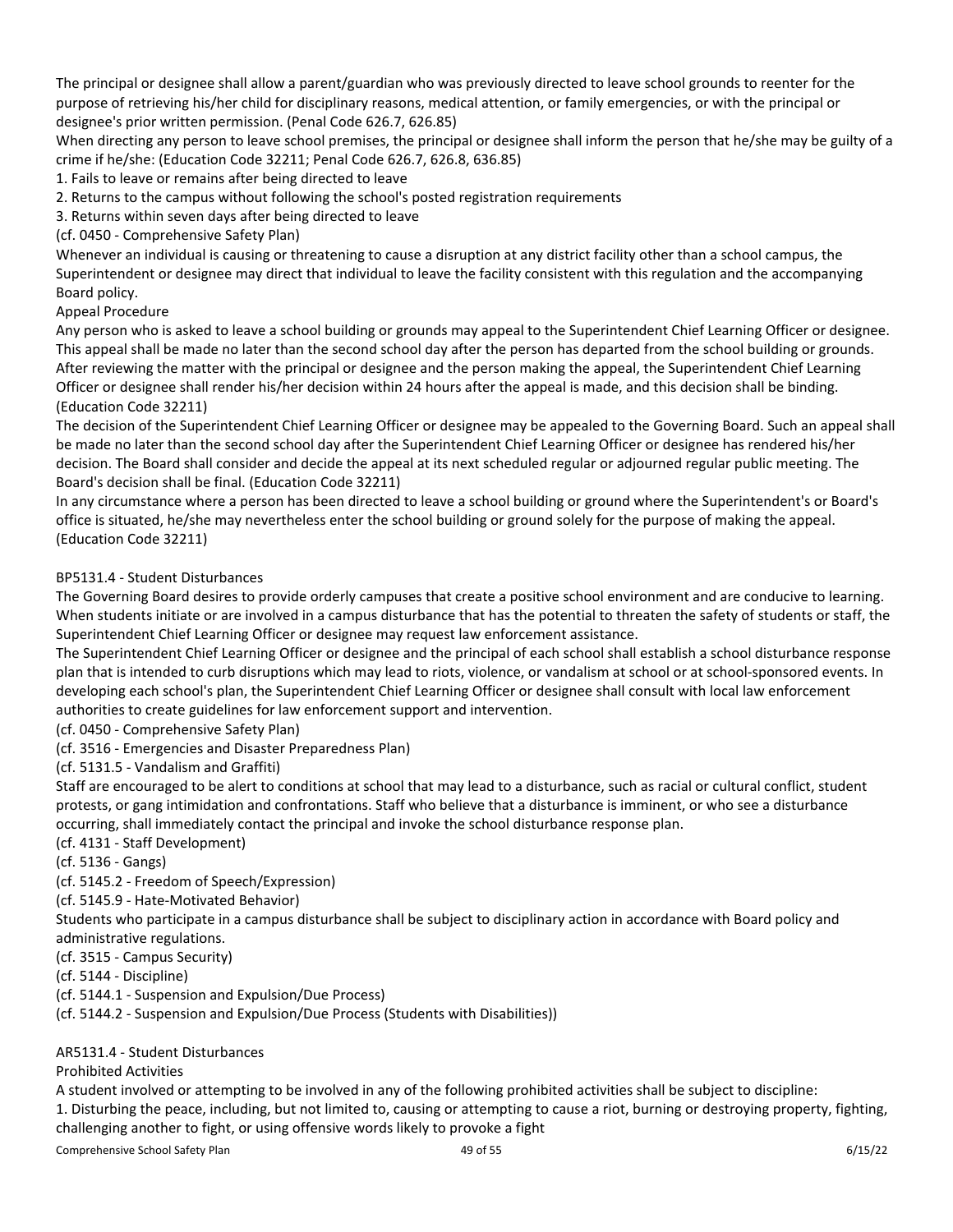(cf. 3515 - Campus Security)

2. Disrupting school operations, including, but not limited to, exercising free expression which is obscene, libelous, or slanderous or so incites students as to create a clear and present danger of the commission of unlawful acts on school premises or the violation of lawful school regulations, or substantially disrupting the orderly operation of the school (Education Code 48907) (cf. 5145.2 - Freedom of Speech/Expression)

Other examples of activities that may be considered disrupting school operations include, but are not limited to:

a. Organizing or participating in unauthorized assemblies on school premises

b. Participating in sit-ins or stand-ins which deny students or employees normal access to school premises

c. Interfering with or unauthorized use of the district's computer system

(cf. 6163.4 - Student Use of Technology)

3. Refusing to disperse, including, but not limited to, assembling for the purpose of causing a disruption and refusing to disperse upon the direction of school personnel

4. Boycotting school, including, but not limited to, participating in any protest that involves nonattendance where attendance is required at school, class, or at a school activity

Any student who participates in a boycott shall be given an unexcused absence and may be classified as truant, regardless of any parent/guardian approval of the absence.

(cf. 5113 - Absences and Excuses)

(cf. 5113.1 - Chronic Absence and Truancy)

(cf. 5144 - Discipline)

(cf. 5144.1 - Suspension and Expulsion/Due Process)

Extension of Class Period and/or Dismissal of School

During any disturbance in which additional students might become involved while changing classes, the principal or designee may notify all staff that any class currently in session will be extended until further notice. Upon receiving this notification, staff shall ensure that all students in their charge remain in one location under their supervision and shall ask all students who are in the halls to return to their classes immediately.

The principal may also request that the Superintendent Chief Learning Officer dismiss school in accordance with the school disturbance response plan.

(cf. 0450 - Comprehensive Safety Plan)

(cf. 3516 - Emergencies and Disaster Preparedness Plan)

# <span id="page-50-0"></span>**Earthquake**

AR 3516.3 - Earthquake Emergency Procedure System

Earthquake Preparedness

Earthquake emergency procedures shall be established in every school building having an occupant capacity of 50 or more students, or more than one classroom, and shall be incorporated into the comprehensive safety plan. (Education Code 32282) (cf. 0450 - Comprehensive Safety Plan)

Earthquake emergency procedures shall be aligned with the Standardized Emergency Management System and the National Incident Management System. (Government Code 8607; 19 CCR 2400-2450)

(cf. 3516 - Emergencies and Disaster Preparedness Plan)

The Superintendent Chief Learning Officer or designee may work with the California Emergency Management Agency and the Seismic Safety Commission to develop and establish the earthquake emergency procedures. (Education Code 32282) Earthquake emergency procedures shall outline the roles and responsibilities of students and staff during and after an earthquake. Earthquake emergency procedures shall include, but not be limited to, all of the following: (Education Code 32282)

1. A school building disaster plan, ready for implementation at any time, for maintaining the safety and care of students and staff 2. A drop procedure whereby each student and staff member takes cover under a table or desk, dropping to his/her knees, with the head protected by the arms and the back to the windows

Drop procedures shall be practiced at least once each school quarter in elementary schools and at least once each semester in secondary schools.

3. Protective measures to be taken before, during, and following an earthquake

4. A program to ensure that students and staff are aware of and properly trained in the earthquake emergency procedure system

(cf. 4131 - Staff Development)

(cf. 4231 - Staff Development)

(cf. 4331 - Staff Development)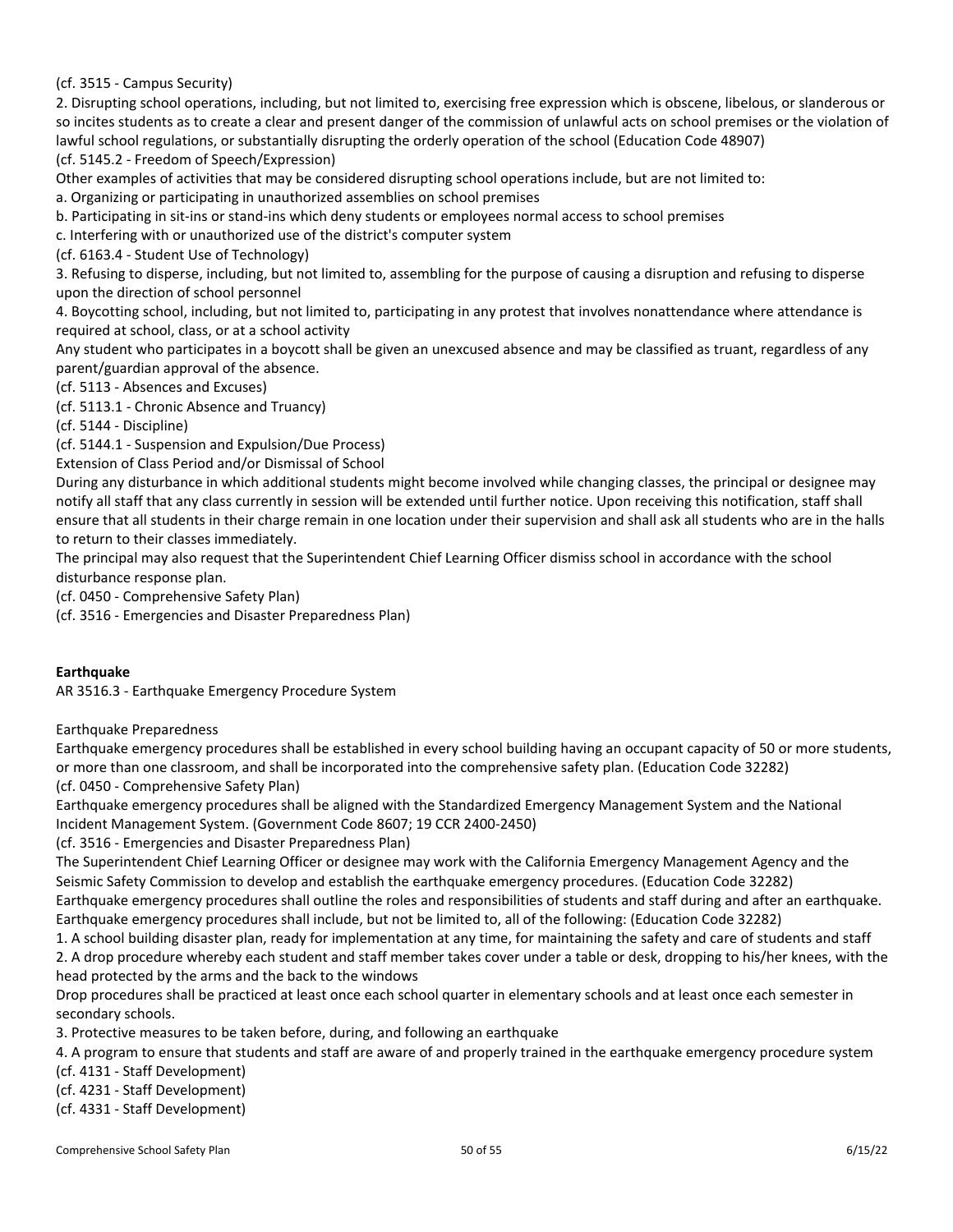Staff and students shall be informed of the dangers to expect in an earthquake and procedures to be followed. Students shall be instructed to remain silent and follow directions given by staff in such an emergency. Staff and students also shall be taught safety precautions to take if they are in the open or on the way to or from school when an earthquake occurs.

Earthquake emergency procedures shall designate primary and alternative locations outside of buildings, which may include areas off campus if necessary, where individuals on a school site will assemble following evacuation. In designating such areas, the Superintendent Chief Learning Officer or designee shall consider potential post-earthquake hazards outside school buildings including, but not limited to, power lines, trees, covered walkways, chain link fences that may be an electric shock hazard, and areas near buildings that may have debris.

Earthquake emergency procedures also shall outline primary and alternative evacuation routes that avoid areas with potential hazards to the extent possible. The needs of students with disabilities shall be considered when planning evacuation routes. The Superintendent Chief Learning Officer or designee shall consider the danger of a post-earthquake tsunami when developing evacuation routes and locations, including the need to evacuate to higher ground.

The Superintendent Chief Learning Officer or designee shall identify at least one individual within each building to determine if an evacuation is necessary, the best evacuation location, and the best route to that location when an earthquake occurs. The Superintendent Chief Learning Officer or designee shall identify potential earthquake hazards in classrooms and other district facilities, including, but not limited to, areas where the main gas supply or electric current enters the building, suspended ceilings, pendant light fixtures, large windows, stairwells, science laboratories, storage areas for hazardous materials, shop areas, and unsecured furniture and equipment. To the extent possible, dangers presented by such potential hazards shall be minimized by securing equipment and furnishings and removing heavy objects from high shelves.

Earthquake While Indoors at School

When an earthquake occurs, the following actions shall be taken inside buildings and classrooms:

1. Staff shall have students perform the drop procedure. Students should stay in the drop position until the emergency is over or until further instructions are given.

2. In laboratories, burners should be extinguished, if possible, before taking cover.

3. As soon as possible, staff shall move students away from windows, shelves, and heavy objects or furniture that may fall.

4. After the earthquake, the principal or designee shall determine whether planned evacuation routes and assembly locations are safe and shall communicate with teachers and other staff.

5. When directed by the principal or designee to evacuate, or if classrooms or other facilities present dangerous hazards that require immediate evacuation, staff shall account for all students under their supervision and shall evacuate the building in an orderly manner.

Earthquake While Outdoors on School Grounds

When an earthquake occurs, the following actions shall be taken by staff or other persons in authority who are outdoors on school grounds:

1. Staff shall direct students to walk away from buildings, trees, overhead power lines, power poles, or exposed wires.

2. Staff shall have students perform the drop procedure.

3. Staff shall have students stay in the open until the earthquake is over or until further directions are given.

Earthquake While on the Bus

If students are on the school bus when an earthquake occurs, the bus driver shall take proper precautions to ensure student safety, which may include pulling over to the side of the road or driving to a location away from outside hazards, if possible. Following the earthquake, the driver shall contact the Superintendent Chief Learning Officer or designee for instructions before proceeding on the route or, if such contact is not possible, drive to an evacuation or assembly location.

(cf. 3543 - Transportation Safety and Emergencies)

Subsequent Emergency Procedures

After an earthquake episode has subsided, the following actions shall be taken:

1. Staff shall extinguish small fires if safe.

2. Staff shall provide first aid to any injured students, take roll, and report missing students to the principal or designee.

3. Staff and students shall refrain from lighting any stoves or burners or operating any electrical switches until the area is declared safe.

4. All buildings shall be inspected for water and gas leaks, electrical breakages, and large cracks or earth slippage affecting buildings.

5. The principal or designee shall post staff at safe distances from all building entrances and instruct staff and students to remain outside the buildings until they are declared safe.

6. The principal or designee shall request assistance as needed from the county or city civil defense office, fire and police departments, city and county building inspectors, and utility companies and shall confer with them regarding the advisability of closing the school.

7. The principal or designee shall contact the Superintendent Chief Learning Officer or designee and request further instructions after assessing the earthquake damage.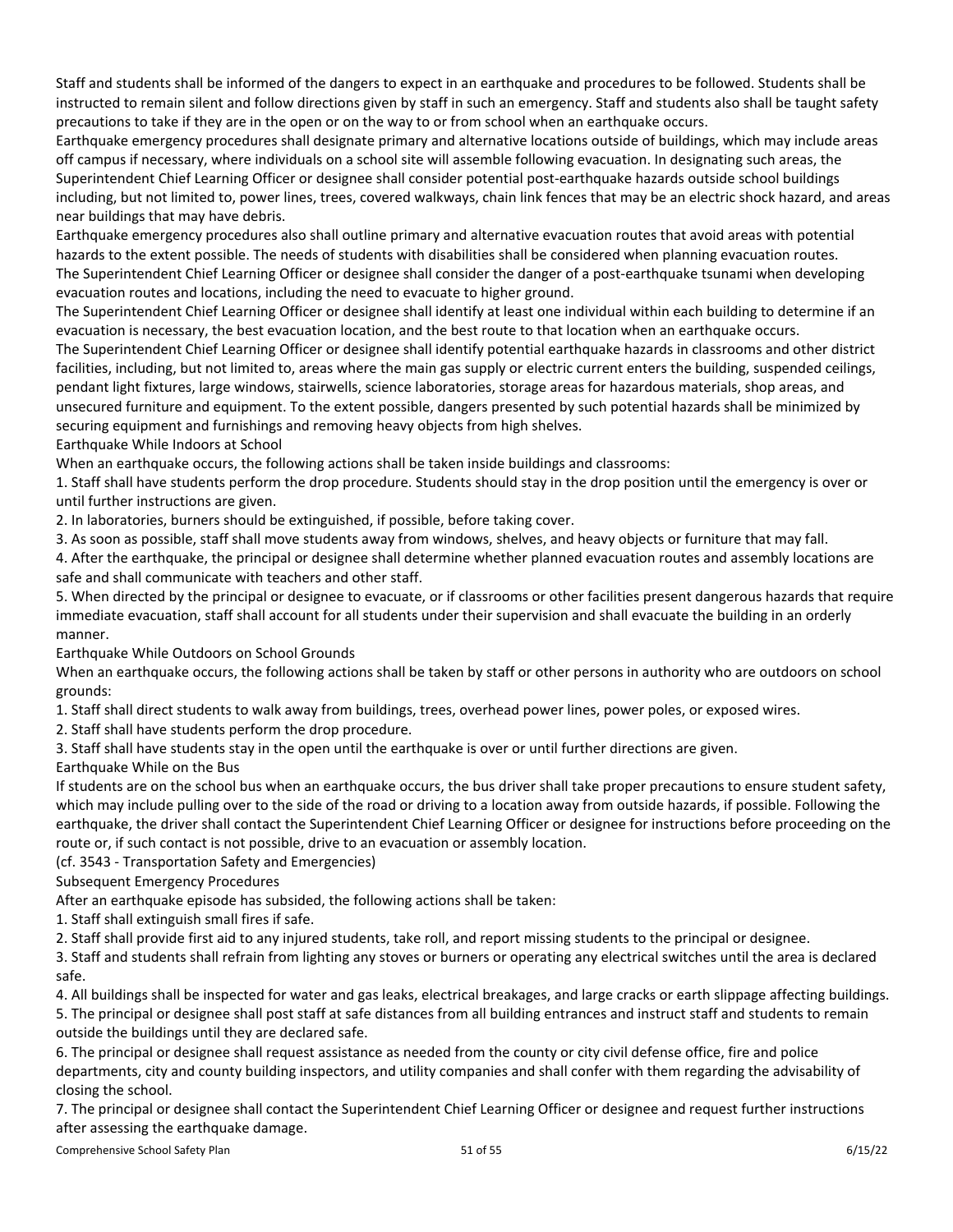8. The Superintendent Chief Learning Officer or designee shall provide updates to parents/guardians of district students and members of the community about the incident, any safety issues, and follow-up directions.

# <span id="page-52-0"></span>**Fire on School Grounds**

AR 3516.1 - Fire Drills and Fires

Fire Drills

The principal shall cause the fire alarm signal to be sounded at least once every month. (Education Code 32001) The principal shall also hold fire drills at least once a month at the elementary level, four times every school year at the intermediate level, and not less than twice every school year at the secondary level. (Education Code 32001)

1. The principal shall notify staff as to the schedule for fire drills.

- 2. Whenever a fire drill is held, all students, teachers and other employees shall be directed to leave the building. (5 CCR 550)
- 3. Teachers shall ascertain that no student remains in the building.

4. Teachers shall be prepared to select alternate exits and shall direct their classes to these exits whenever the designated escape route is blocked.

5. The principal or designee shall keep a record of each fire drill conducted and file a copy of this record with the office of the Superintendent Chief Learning Officer or designee.

Fires

When a fire is discovered in any part of the school, the following actions shall be taken:

1. The principal or designee shall sound fire signals, unless the school and/or building is equipped with an automatic fire detection and alarm system. (Education Code 32001)

2. The principal or designee shall call 911.

3. All persons shall be directed to leave the building and shall proceed outside to designated assembly areas.

4. Staff shall give students clear direction and supervision and help maintain a calm and orderly response.

5. In outside assembly areas, teachers shall take roll, report missing students, and provide assistance to any injured students.

6. In outside assembly areas, the principal, designee and/or each department head shall account for their staff, report missing staff, and provide assistance to any injured staff.

7. If the fire is extensive, students shall be taken to an alternate location for protective custody until parents/guardians can pick them up or until they can be safely transported to their homes.

(cf. 0450 - Comprehensive Safety Plan)

(cf. 3516 - Emergencies and Disaster Preparedness Plan)

# <span id="page-52-1"></span>**Loss or Failure Of Utilities**

Utility: Major System Failure

Site Action

1) Power failure.

- Site Administrator notifies Maintenance and appropriate utility company.
- Students are to remain in class with their teacher and are to be under the supervision of the staff at all times. If you are in complete darkness, move students to a more lighted area within the building. Notify the office of your location when possible.
- Teachers are to turn off all appliances, computers, and other electrical equipment. Turn off electric motors. This will help us avoid damage from a power surge once power is resumed.
- Teachers without a class are to report to the School Office. They will assist as needed in classrooms and act as "runners."
- We will communicate with classes via "runners" and/ or bullhorns.
- If power is out for an extended period of time, we will attempt to maintain our regular class schedule (i.e. maintain starting and ending times for periods.) You will be notified of the specific schedule to be followed.
- Until told to do otherwise, students/staff are to remain in their classrooms. Please do not release students from class until instructed to do so.
- If school is to be dismissed early, you will be notified. (Because of the time required for transportation to activate the buses for the students, it may be several hours between when we lose power and the time school can be dismissed.)
- 2) Downed power lines or broken gas mains.
	- Evacuate the area.
	- Move upwind from leaks.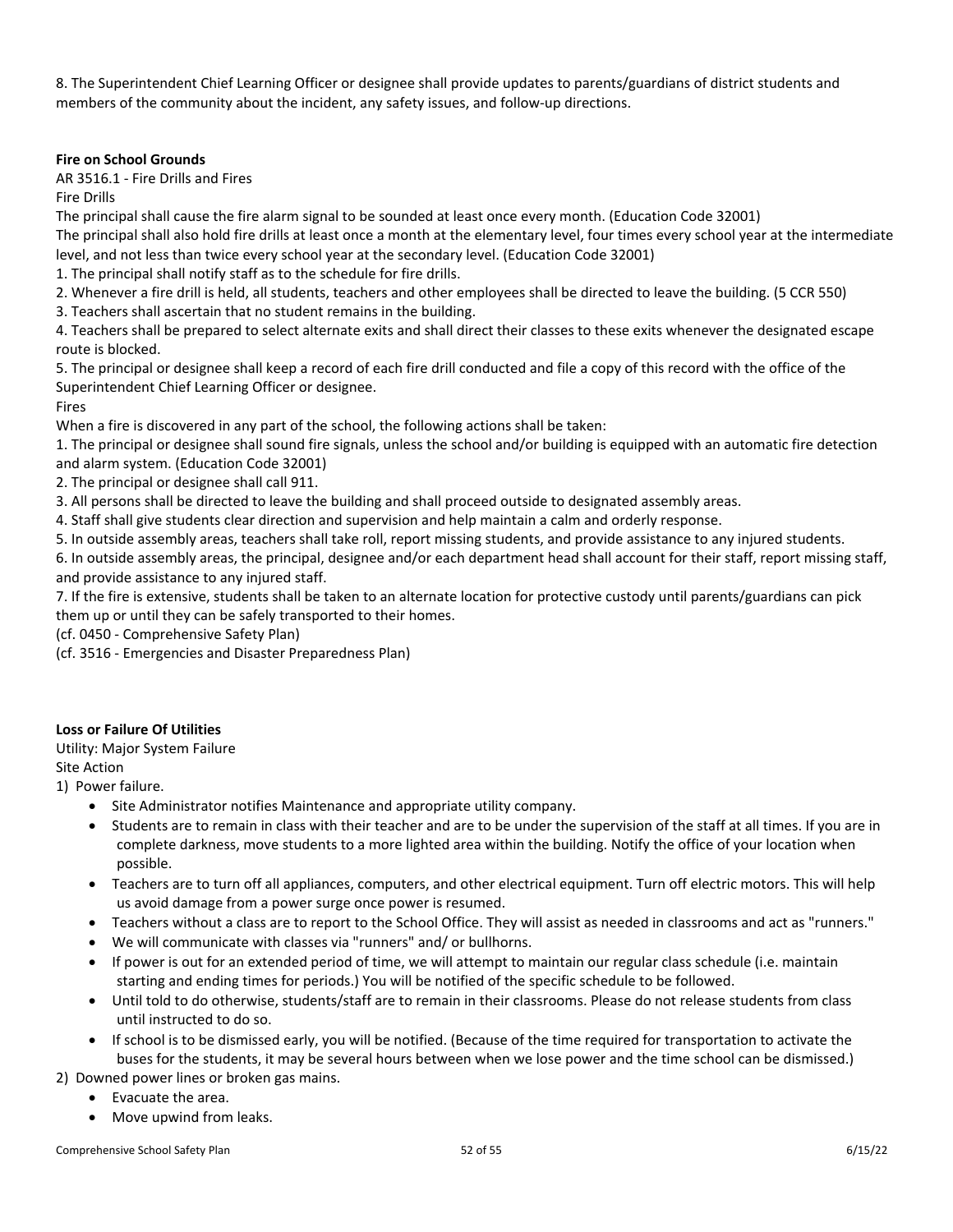- Do not touch or move any power lines.
- Call Maintenance.
- 3) Main telephone failure.
	- Use nearest operational phone (cell phone, pay phone, residence).
	- Notify the District Office.
- 4) Water service disruption.
	- Do not use toilets or other water facilities. Leave all sinks in the off position.
	- Contact Maintenance.

# District Action

- Dispatch appropriate Maintenance personnel to site.
- Establish emergency communications as necessary.
- Coordinate emergency response from Transportation, Food Services, etc.
- Coordinate with appropriate utility.

# <span id="page-53-0"></span>**Psychological Trauma**

# Tips for the classroom

Classroom debriefing is a very successful form of crisis intervention in traumatic incidents. These activities provide a break from the normal classroom routine and give students a chance to begin to ventilate feelings and explore the implications and their reactions to the event in a safe, structured, supportive environment with trained, caring adults.

Keep in mind that every participant has the right to pass, interaction between members should be respectful, and most importantly, what is said is confidential unless the facilitators believe someone is in danger of hurting themselves or others.

All students, regardless of age, experience loss and grief when given a safe environment in which to express what they are experiencing. This can become a process of growth and healing. The following guidelines are meant to provide just such an environment.

- Do not deny any students their feelings. Give them permission to express what they are experiencing without shame.
- Do not judge one student's reaction by another's.
- Reassure them that anger, guilt, sadness, and tears are normal responses to loss.
- Tell them you are sorry about the loss.
- Encourage students to talk about their feelings, but respect the right not to talk if they choose not to. Suggest alternative means of expressing themselves such as drawing their feelings, writing a short story or poem, sculpting with clay, listening to music which seems to capture their feelings, etc.
- Assist students in understanding that to heal they will need time alone as well as time with their friends and family.
- Let them know that a person can be very sad even though they may not be crying.
- Help students to recognize their anger and to find non-hurtful, constructive ways of ventilating it.
- Encourage students to discuss their guilt feelings. Help them to determine if their guilt is justified or rational. Let them know they are only human and that we all continue to learn as we experience more of life.
- Charitable and other altruistic acts provide socially constructive means of mourning and can help to mitigate feelings of guilt. Be cautions of excessive memorials.
- Be aware of student's intellectual and emotional limitations and understand their development stage.
- Provide honest, clear and direct answers to questions about the death, the funeral, and other aspects of the loss.
- When you don't have an accurate answer to something, say so.
- When you sense a student or staff member needs individual help, notify your crisis response team.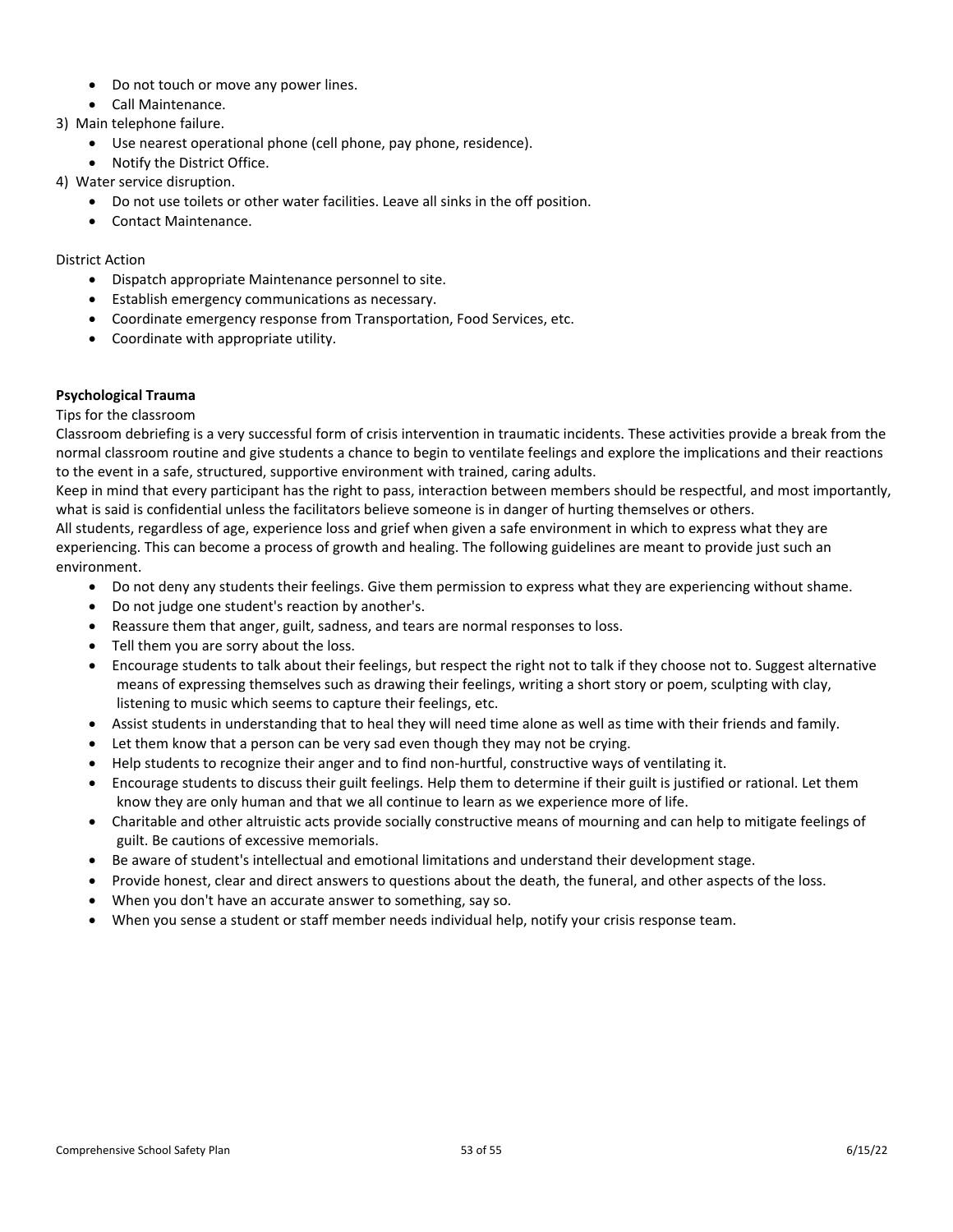What can we do as staff to comfort students and each other?

On-going Activities

With all groups, a variety of activities might be appropriate as the days go by. Classroom activities for students such as drawing, journal writing, play reenactment, creative writing or a similar event with different outcome or discussion groups are very helpful. Writing thank you notes to the emergency responders or getting involved in an activity to assist the parents/family of the victim(s) are all ways to continue the ventilating of feelings and help children recover from the trauma.

Providing separate Safe Rooms for children and staff to use as a resource when they are unable to cope and just need a place to take a time out is another activity. These rooms are to be supervised by the Incident Management Team or designee and should have writing and drawing supplies available as well as information on grief and trauma along with food and drink.

Staff meetings held either before school or after school for the next several days after the incident is important. It is here that staff can draw strength and support from one another, so they can continue to support students. Again, all staff need to be included, not just teachers.

Possible Grief Responses

Keep in mind that an individual's reaction to stress may present itself in a variety of ways. Look for the following in students and staff:

Physical Signs: Hollowness in the stomach Tightness in the chest Tightness in the throat Over-sensitivity to noise Breathlessness, feeling short of breath Weakness in the muscles Dry mouth Lack of energy

Comprehensive School Safety Plan 6/15/22 Emotional Signs: Sadness Anger Helplessness Guilt and self-reproach Shock Anxiety Yearning Emancipation Loneliness Relief Numbness Fatigue Behavioral Signs: Preoccupation Sleep Disturbances Absent-minded behavior Appetite disturbance Sighing Crying Restless over activity Carrying objects that remind them of the victim Hallucinations Social withdrawal Dreams of dying Avoids or visits laces of reminders of the victim Treasurers objects of the victim **Cognitions**